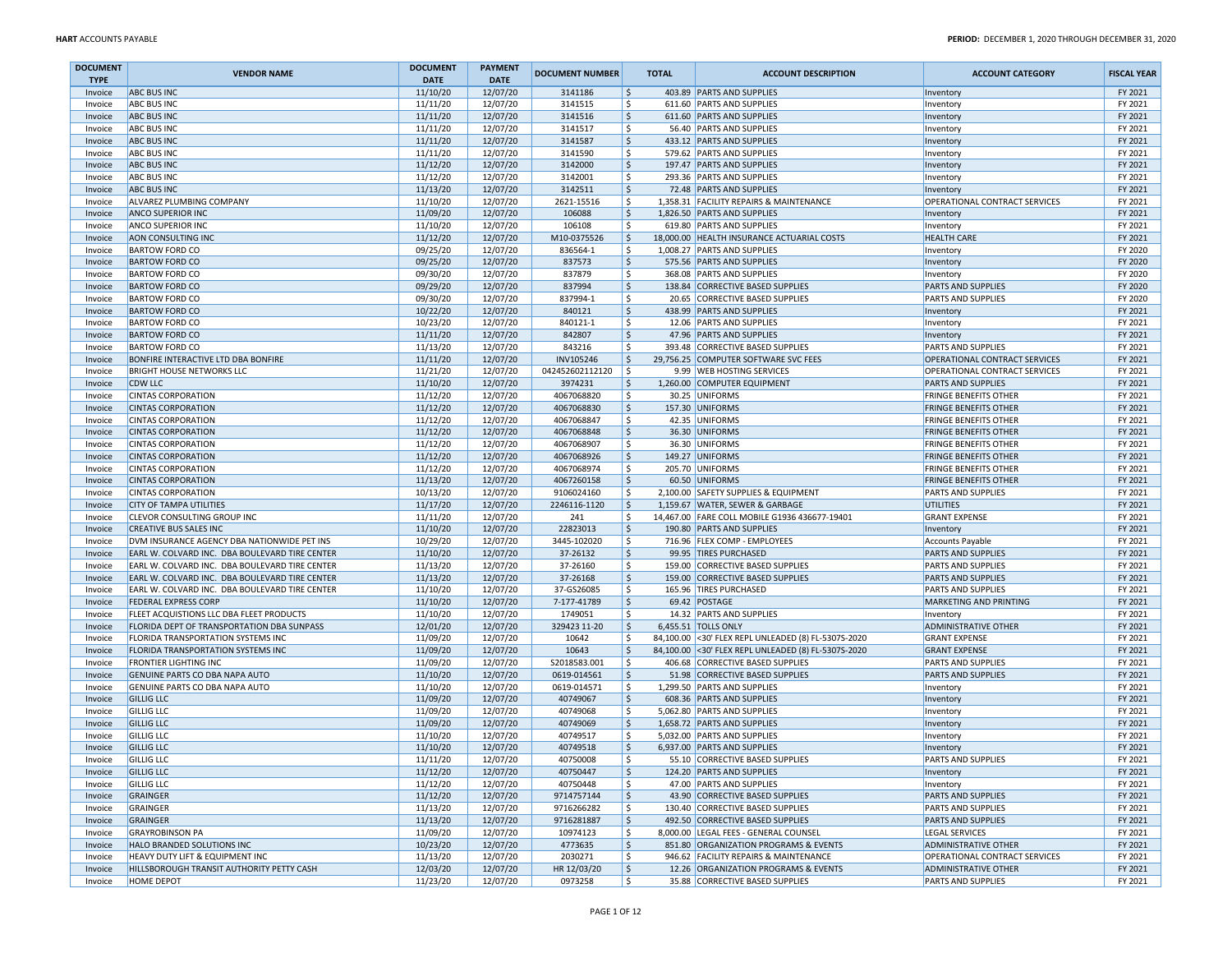| <b>DOCUMENT</b> |                                             | <b>DOCUMENT</b> | <b>PAYMENT</b> |                          |                        |                                         |                                      |                    |
|-----------------|---------------------------------------------|-----------------|----------------|--------------------------|------------------------|-----------------------------------------|--------------------------------------|--------------------|
| <b>TYPE</b>     | <b>VENDOR NAME</b>                          | <b>DATE</b>     | <b>DATE</b>    | <b>DOCUMENT NUMBER</b>   | <b>TOTAL</b>           | <b>ACCOUNT DESCRIPTION</b>              | <b>ACCOUNT CATEGORY</b>              | <b>FISCAL YEAR</b> |
| Invoice         | <b>HOME DEPOT</b>                           | 11/23/20        | 12/07/20       | 0973298                  | .\$                    | 34.82 CORRECTIVE BASED SUPPLIES         | <b>PARTS AND SUPPLIES</b>            | FY 2021            |
| Invoice         | <b>HOME DEPOT</b>                           | 12/02/20        | 12/07/20       | 1973818                  | S,                     | 16.98 CORRECTIVE BASED SUPPLIES         | <b>PARTS AND SUPPLIES</b>            | FY 2021            |
| Invoice         | <b>HOME DEPOT</b>                           | 11/30/20        | 12/07/20       | 3973666                  | ا \$                   | 206.29 CORRECTIVE BASED SUPPLIES        | <b>PARTS AND SUPPLIES</b>            | FY 2021            |
| Invoice         | HOME DEPOT                                  | 11/19/20        | 12/07/20       | 4973057                  | ۱\$                    | 199.73 FACILITY REPAIRS & MAINTENANCE   | OPERATIONAL CONTRACT SERVICES        | FY 2021            |
| Invoice         | <b>HOME DEPOT</b>                           | 11/27/20        | 12/07/20       | 6973527                  | ۱\$.                   | 246.27 CORRECTIVE BASED SUPPLIES        | <b>PARTS AND SUPPLIES</b>            | FY 2021            |
| Invoice         | HOWCO ENVIRONMENTAL SERVICES                | 11/10/20        | 12/07/20       | 0350206                  | .s                     | 220.00 FACILITY REPAIRS & MAINTENANCE   | OPERATIONAL CONTRACT SERVICES        | FY 2021            |
| Invoice         | <b>INFINITE ENERGY INC</b>                  | 11/13/20        | 12/07/20       | 77776116272010           | ا \$                   | 30,932.46 COMPRESSED NATURAL GAS        | <b>FUEL AND OIL</b>                  | FY 2021            |
| Invoice         | <b>INFINITE ENERGY INC</b>                  | 11/13/20        | 12/07/20       | 9783857452010            | ١\$                    | 10.64 COMPRESSED NATURAL GAS            | <b>FUEL AND OIL</b>                  | FY 2021            |
| Invoice         | JACKSON LEWIS PC                            | 11/13/20        | 12/07/20       | 7663836                  | \$                     | 595.00 ARBITRATIONS/EMPLOYEE ACTIONS    | <b>LEGAL SERVICES</b>                | FY 2021            |
| Invoice         | <b>JAMES E PRICE</b>                        | 12/03/20        | 12/07/20       | 10/31/20 TR              | ۱\$                    | 997.84 BUSINESS TRAVEL COSTS - STAFF    | <b>ADMINISTRATIVE OTHER</b>          | FY 2021            |
| Invoice         | JANEK CORPORATION, THE                      | 11/10/20        | 12/07/20       | 109525                   | ∣\$                    | 2.450.00 PARTS AND SUPPLIES             | Inventory                            | FY 2021            |
| Invoice         | KENDRICK Q SCOTT DBA HEAVYS FAMILY CATERING | 12/03/20        | 12/07/20       | 2990 REV                 | ١\$                    | 5,500.00 ORGANIZATION PROGRAMS & EVENTS | <b>ADMINISTRATIVE OTHER</b>          | FY 2021            |
| Invoice         | <b>KIRKS AUTOMOTIVE INC</b>                 | 11/11/20        | 12/07/20       | 1044272                  | ا \$                   | 36.75 PARTS AND SUPPLIES                | Inventory                            | FY 2021            |
| Invoice         | KIRKS AUTOMOTIVE INC                        | 11/11/20        | 12/07/20       | 1044273                  | ۱s                     | 1,242.50 PARTS AND SUPPLIES             | Inventory                            | FY 2021            |
| Invoice         | <b>KIRKS AUTOMOTIVE INC</b>                 | 11/11/20        | 12/07/20       | 1044274                  | ١\$                    | 1,887.30 PARTS AND SUPPLIES             | Inventory                            | FY 2021            |
| Invoice         | <b>KIRKS AUTOMOTIVE INC</b>                 | 11/11/20        | 12/07/20       | 1044275                  | \$                     | 195.00 PARTS AND SUPPLIES               | Inventory                            | FY 2021            |
| Invoice         | <b>KIRKS AUTOMOTIVE INC</b>                 | 11/13/20        | 12/07/20       | 1044368                  | ا \$                   | 1,764.00 PARTS AND SUPPLIES             | Inventory                            | FY 2021            |
| Invoice         | KONICA MINOLTA BUSINESS SOLUTIONS USA INC   | 10/31/20        | 12/07/20       | 9007246309               | ١\$                    | 683.62 LEASES & RENTALS                 | <b>ADMINISTRATIVE OTHER</b>          | FY 2021            |
| Invoice         | LEGAL CLUB OF AMERICA CORPORATION           | 09/30/20        | 12/07/20       | 300967                   | ۱\$                    | 812.00 PRE-PAID LEGAL - EMPLOYEES       | <b>Accounts Payable</b>              | FY 2020            |
| Invoice         | <b>MICROSOFT CORPORATION</b>                | 11/10/20        | 12/07/20       | 9558538070               | l \$                   | 599.00 COMPUTER EQUIPMENT               | <b>PARTS AND SUPPLIES</b>            | FY 2021            |
| Invoice         | <b>MIDWEST BUS CORPORATION</b>              | 11/10/20        | 12/07/20       | 50374                    | ١\$                    | 1,011.20 PARTS AND SUPPLIES             | Inventory                            | FY 2021            |
| Invoice         | <b>MIDWEST BUS CORPORATION</b>              | 11/10/20        | 12/07/20       | 50375                    | ١\$                    | 897.30 PARTS AND SUPPLIES               | Inventory                            | FY 2021            |
| Invoice         | MIDWEST BUS CORPORATION                     | 11/10/20        | 12/07/20       | 50376                    | ا \$                   | 230.44 PARTS AND SUPPLIES               | Inventory                            | FY 2021            |
| Invoice         | <b>MIDWEST BUS CORPORATION</b>              | 11/13/20        | 12/07/20       | 50384                    | ١\$                    | 4,734.00 PARTS AND SUPPLIES             | Inventory                            | FY 2021            |
| Invoice         | MILLENNIUM AUTOMOTIVE EQUIPMENT INC         | 11/11/20        | 12/07/20       | FL483803                 | ۱\$.                   | 294.00 FACILITY REPAIRS & MAINTENANCE   | OPERATIONAL CONTRACT SERVICES        | FY 2021            |
| Invoice         | MOHAWK MANUFACTURING & SUPPLY CO            | 11/10/20        | 12/07/20       | U062780                  | \$                     | 182.00 PARTS AND SUPPLIES               | Inventory                            | FY 2021            |
| Invoice         | MOHAWK MANUFACTURING & SUPPLY CO            | 11/10/20        | 12/07/20       | U062781                  | \$                     | 778.00 PARTS AND SUPPLIES               | Inventory                            | FY 2021            |
| Invoice         | MOHAWK MANUFACTURING & SUPPLY CO            | 11/10/20        | 12/07/20       | U062782                  | ١\$                    | 155.70 PARTS AND SUPPLIES               | Inventory                            | FY 2021            |
| Invoice         | MOHAWK MANUFACTURING & SUPPLY CO            | 11/10/20        | 12/07/20       | U062783                  | ∣\$                    | 12.08 PARTS AND SUPPLIES                | Inventory                            | FY 2021            |
| Invoice         | MOHAWK MANUFACTURING & SUPPLY CO            | 11/10/20        | 12/07/20       | U062784                  | S,                     | 272.80 PARTS AND SUPPLIES               | Inventory                            | FY 2021            |
| Invoice         | MOHAWK MANUFACTURING & SUPPLY CO            | 11/10/20        | 12/07/20       | U062785                  | ∣\$                    | 37.10 PARTS AND SUPPLIES                | Inventon                             | FY 2021            |
| Invoice         | MOHAWK MANUFACTURING & SUPPLY CO            | 11/10/20        | 12/07/20       | U062786                  | \$                     | 23,625.80 PARTS AND SUPPLIES            | Inventory                            | FY 2021            |
| Invoice         | MSC INDUSTRIAL SUPPLY CO                    | 11/11/20        | 12/07/20       | 4227367001               | ا \$                   | 473.16 CORRECTIVE BASED SUPPLIES        | <b>PARTS AND SUPPLIES</b>            | FY 2021            |
| Invoice         | MSC INDUSTRIAL SUPPLY CO                    | 11/11/20        | 12/07/20       | 4231683001               | ۱s                     | 269.38 CORRECTIVE BASED SUPPLIES        | <b>PARTS AND SUPPLIES</b>            | FY 2021            |
| Invoice         | MSC INDUSTRIAL SUPPLY CO                    | 11/13/20        | 12/07/20       | 4238031001               | ۱\$.                   | 110.85 CORRECTIVE BASED SUPPLIES        | <b>PARTS AND SUPPLIES</b>            | FY 2021            |
| Invoice         | MSC INDUSTRIAL SUPPLY CO                    | 11/13/20        | 12/07/20       | 4238440001               | ۱s                     | 893.10 CORRECTIVE BASED SUPPLIES        | <b>PARTS AND SUPPLIES</b>            | FY 2021            |
| Invoice         | <b>NATIONAL DRIVE</b>                       | 12/03/20        | 12/07/20       | 11/28/20 CRAIG HILL   \$ |                        | 10.00 TEAMSTER UNION DUES               | Accounts Payable                     | FY 2021            |
| Invoice         | <b>NEOPART TRANSIT LLC</b>                  | 11/11/20        | 12/07/20       | 2461780-00               | S.                     | 2,813.40 PARTS AND SUPPLIES             | Inventory                            | FY 2021            |
| Invoice         | NEOPART TRANSIT LLC                         | 11/11/20        | 12/07/20       | 2461783-00               | ۱\$                    | 1,689.30 PARTS AND SUPPLIES             | Inventory                            | FY 2021            |
| Invoice         | NEOPART TRANSIT LLC                         | 11/12/20        | 12/07/20       | 2462232-00               | ۱Ś                     | 1,875.60 PARTS AND SUPPLIES             | Inventory                            | FY 2021            |
| Invoice         | P&A ADMINISTRATIVE SERVICES INC             | 11/02/20        | 12/07/20       | 2889068                  | ١\$                    | 330.00 HEALTH INSURANCE EXCESS EXPENSE  | <b>HEALTH CARE</b>                   | FY 2021            |
| Invoice         | P&A ADMINISTRATIVE SERVICES INC             | 09/19/20        | 12/07/20       | F81520418484             | l\$                    | 1,098.80 PROFESSIONAL SERVICE FEES      | ADMINISTRATIVE CONTRACT SERVICES     | FY 2020            |
| Invoice         | PALMDALE OIL COMPANY                        | 11/06/20        | 12/07/20       | 1437280                  | ا \$                   | 2,194.29 OIL & LUBE                     | <b>FUEL AND OIL</b>                  | FY 2021            |
| Invoice         | PALMDALE OIL COMPANY                        | 11/10/20        | 12/07/20       | 1439480                  | ۱s                     | 535.35 DIESEL & GAS EXCISE TAX          | <b>TAXES AND FEES</b>                | FY 2021            |
| Invoice         | <b>PALMDALE OIL COMPANY</b>                 | 11/10/20        | 12/07/20       | 1439480                  | ١\$                    | 1,825.95 GASOLINE                       | <b>FUEL AND OIL</b>                  | FY 2021            |
| Invoice         | PALMDALE OIL COMPANY                        | 11/10/20        | 12/07/20       | 1439480                  | .s                     | 249.00 GASOLINE                         | <b>FUEL AND OIL</b>                  | FY 2021            |
| Invoice         | PALMDALE OIL COMPANY                        | 11/13/20        | 12/07/20       | 1439756                  | \$                     | 1,582.75 OIL & LUBE                     | <b>FUEL AND OIL</b>                  | FY 2021            |
| Invoice         | PALMDALE OIL COMPANY                        | 11/13/20        | 12/07/20       | 1440690                  | ١\$                    | 1,422.23 OIL & LUBE                     | <b>FUEL AND OIL</b>                  | FY 2021            |
| Invoice         | PALMDALE OIL COMPANY                        | 11/13/20        | 12/07/20       | 1440819                  | ۱\$                    | 435.70 DIESEL & GAS EXCISE TAX          | <b>TAXES AND FEES</b>                | FY 2021            |
| Invoice         | PALMDALE OIL COMPANY                        | 11/13/20        | 12/07/20       | 1440819                  | ۱s                     | 1,481.68 GASOLINE                       | <b>FUEL AND OIL</b>                  | FY 2021            |
| Invoice         | PALMDALE OIL COMPANY                        | 11/13/20        | 12/07/20       | 1440819                  | ۱\$                    | 202.05 GASOLINE                         | <b>FUEL AND OIL</b>                  | FY 2021            |
| Invoice         | PETROLEUM TRADERS CORPORATION               | 11/10/20        | 12/07/20       | 1596583                  | ١\$<br>8,812.04 DIESEL |                                         | <b>FUEL AND OIL</b>                  | FY 2021            |
| Invoice         | PETROLEUM TRADERS CORPORATION               | 11/10/20        | 12/07/20       | 1596583                  | ا \$                   | 2,658.55 DIESEL & GAS EXCISE TAX        | <b>TAXES AND FEES</b>                | FY 2021            |
| Invoice         | PETROLEUM TRADERS CORPORATION               | 11/12/20        | 12/07/20       | 1596584                  | ۱s<br>8,801.43 DIESEL  |                                         | <b>FUEL AND OIL</b>                  | FY 2021            |
| Invoice         | PETROLEUM TRADERS CORPORATION               | 11/12/20        | 12/07/20       | 1596584                  | l\$                    | 2,655.36 DIESEL & GAS EXCISE TAX        | <b>TAXES AND FEES</b>                | FY 2021            |
| Invoice         | PIPER FIRE PROTECTION INC                   | 11/03/20        | 12/07/20       | 75623                    |                        | <b>200.00 CONTRACT SERVICES</b>         | <b>OPERATIONAL CONTRACT SERVICES</b> | FY 2021            |
| Invoice         | POWER & SYSTEMS INNOVATIONS INC             | 11/13/20        | 12/07/20       | 20-04274                 | \$                     | 16,696.00 MACHINE/EQUIP MAINTENANCE     | OPERATIONAL CONTRACT SERVICES        | FY 2021            |
| Invoice         | <b>RUSH TRUCK CENTER</b>                    | 11/09/20        | 12/07/20       | 3021362407               | l \$                   | 202.12 PARTS AND SUPPLIES               | Inventory                            | FY 2021            |
| Invoice         | <b>RUSH TRUCK CENTER</b>                    | 11/09/20        | 12/07/20       | 3021384640               | ١\$                    | 254.70 PARTS AND SUPPLIES               | Inventory                            | FY 2021            |
| Invoice         | <b>SAMS CLUB DIRECT</b>                     | 11/24/20        | 12/07/20       | 1574                     | l \$                   | 6.22 BUSINESS MEETING COST              | <b>ADMINISTRATIVE OTHER</b>          | FY 2021            |
| Invoice         | <b>SCHINDLER ELEVATOR CORP</b>              | 11/13/20        | 12/07/20       | 7153215540               | ۱\$                    | 889.62 FACILITY REPAIRS & MAINTENANCE   | OPERATIONAL CONTRACT SERVICES        | FY 2021            |
| Invoice         | <b>SEABOARD DISTRIBUTION INC</b>            | 11/11/20        | 12/07/20       | 249086                   | ۱\$.                   | 2,263.95 ANTI FREEZE/COOLANT            | <b>FUEL AND OIL</b>                  | FY 2021            |
| Invoice         | SOUTHEAST POWER SYSTEMS OF TAMPA INC        | 05/20/20        | 12/07/20       | 23 178742 CORES          | $\vert$ \$             | 500.00 CORRECTIVE BASED SUPPLIES        | <b>PARTS AND SUPPLIES</b>            | FY 2020            |
| Invoice         | SOUTHEAST POWER SYSTEMS OF TAMPA INC        | 07/02/20        | 12/07/20       | 23 179362 CORE           | ۱Ś                     | 1,200.00 CORRECTIVE BASED SUPPLIES      | <b>PARTS AND SUPPLIES</b>            | FY 2020            |
| Invoice         | SOUTHEAST POWER SYSTEMS OF TAMPA INC        | 07/22/20        | 12/07/20       | 23 179633 CORES          | ۱\$.                   | 1,800.00 CORRECTIVE BASED SUPPLIES      | <b>PARTS AND SUPPLIES</b>            | FY 2020            |
| Invoice         | <b>STEPPS TOWING SERVICE INC</b>            | 11/09/20        | 12/07/20       | HH346722                 | <b>S</b>               | 250.00 TOWING CHARGES                   | <b>OPERATIONAL CONTRACT SERVICES</b> | FY 2021            |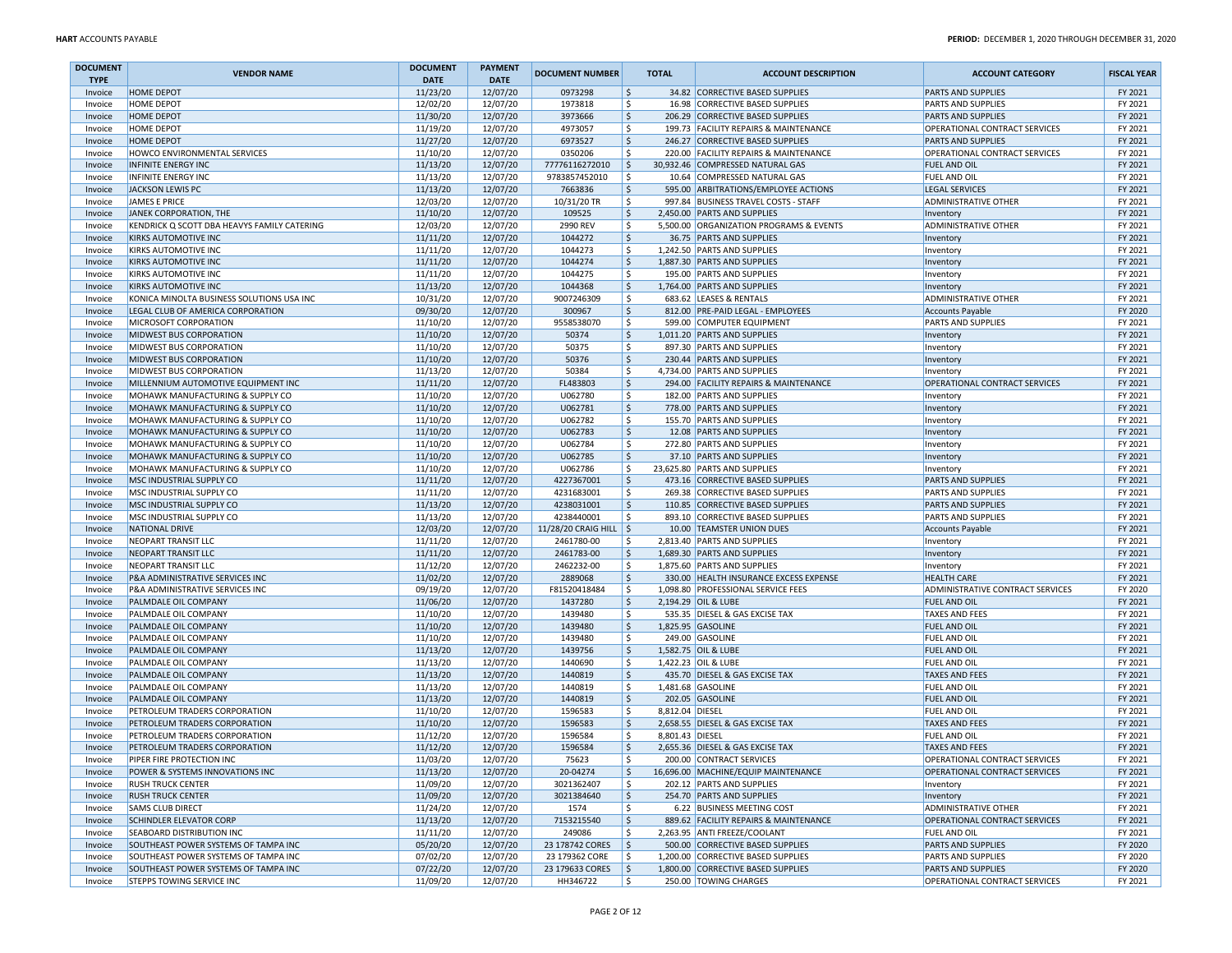| <b>DOCUMENT</b>    | <b>VENDOR NAME</b>                                            | <b>DOCUMENT</b>      | <b>PAYMENT</b>       | <b>DOCUMENT NUMBER</b> |              | <b>TOTAL</b> | <b>ACCOUNT DESCRIPTION</b>                           | <b>ACCOUNT CATEGORY</b>                                        | <b>FISCAL YEAR</b> |
|--------------------|---------------------------------------------------------------|----------------------|----------------------|------------------------|--------------|--------------|------------------------------------------------------|----------------------------------------------------------------|--------------------|
| <b>TYPE</b>        |                                                               | <b>DATE</b>          | <b>DATE</b>          |                        |              |              |                                                      |                                                                |                    |
| Invoice            | <b>STEPPS TOWING SERVICE INC</b><br>STEPPS TOWING SERVICE INC | 11/10/20<br>11/10/20 | 12/07/20<br>12/07/20 | HH347015<br>HH347388   | S.<br>\$     |              | 312.50 TOWING CHARGES<br>375.00 TOWING CHARGES       | OPERATIONAL CONTRACT SERVICES<br>OPERATIONAL CONTRACT SERVICES | FY 2021<br>FY 2021 |
| Invoice<br>Invoice | <b>STEPPS TOWING SERVICE INC</b>                              | 11/11/20             | 12/07/20             | HH347947               | \$           |              | 312.50 TOWING CHARGES                                | OPERATIONAL CONTRACT SERVICES                                  | FY 2021            |
| Invoice            | STEPPS TOWING SERVICE INC                                     | 11/13/20             | 12/07/20             | HH348329               | \$           |              | 250.00 TOWING CHARGES                                | OPERATIONAL CONTRACT SERVICES                                  | FY 2021            |
| Invoice            | STEPPS TOWING SERVICE INC                                     | 11/13/20             | 12/07/20             | HH348440               | \$           |              | 250.00 TOWING CHARGES                                | OPERATIONAL CONTRACT SERVICES                                  | FY 2021            |
| Invoice            | STEPPS TOWING SERVICE INC                                     | 11/13/20             | 12/07/20             | HH348458               | \$           |              | 375.00 TOWING CHARGES                                | OPERATIONAL CONTRACT SERVICES                                  | FY 2021            |
| Invoice            | <b>SUNBELT RENTALS INC</b>                                    | 11/10/20             | 12/07/20             | 107600229-0001         | \$           |              | 126.50 CORRECTIVE BASED SUPPLIES                     | <b>PARTS AND SUPPLIES</b>                                      | FY 2021            |
| Invoice            | TAMPA ELECTRIC COMPANY                                        | 11/19/20             | 12/07/20             | 211012155118-1120 \$   |              |              | 11.39 ELECTRICITY                                    | UTILITIES                                                      | FY 2021            |
| Invoice            | TAMPA ELECTRIC COMPANY                                        | 11/24/20             | 12/07/20             | 211012155373-1120   \$ |              |              | 238.74 ELECTRICITY                                   | UTILITIES                                                      | FY 2021            |
| Invoice            | TAMPA ELECTRIC COMPANY                                        | 11/24/20             | 12/07/20             | 211012155613-1120   \$ |              |              | 189.36 ELECTRICITY                                   | UTILITIES                                                      | FY 2021            |
| Invoice            | <b>TAMPA ELECTRIC COMPANY</b>                                 | 11/24/20             | 12/07/20             | 211012155811-1120 \$   |              |              | 369.06 ELECTRICITY                                   | UTILITIES                                                      | FY 2021            |
| Invoice            | TAMPA ELECTRIC COMPANY                                        | 11/25/20             | 12/07/20             | 211012156033-1120 \$   |              |              | 27.11 ELECTRICITY                                    | UTILITIES                                                      | FY 2021            |
| Invoice            | TAMPA ELECTRIC COMPANY                                        | 11/25/20             | 12/07/20             | 211012156322-1120 \$   |              |              | 465.90 ELECTRICITY                                   | UTILITIES                                                      | FY 2021            |
| Invoice            | TAMPA ELECTRIC COMPANY                                        | 11/30/20             | 12/07/20             | 211012156538-1120 \$   |              |              | 19.73 ELECTRICITY                                    | UTILITIES                                                      | FY 2021            |
| Invoice            | TERRACYCLE REGULATED WASTE LLC                                | 11/09/20             | 12/07/20             | 16411                  | \$           |              | 566.10 CORRECTIVE BASED SUPPLIES                     | PARTS AND SUPPLIES                                             | FY 2021            |
| Invoice            | TIMES PUBLISHING COMPANY DBA TAMPA BAY TIMES                  | 11/08/20             | 12/07/20             | 0000122012-1           | \$           |              | 1,756.00 ADVERTISING - LEGAL                         | <b>MARKETING AND PRINTING</b>                                  | FY 2021            |
| Invoice            | TIMES PUBLISHING COMPANY DBA TAMPA BAY TIMES                  | 11/11/20             | 12/07/20             | 0000122012-2           | \$           |              | 1,608.00 ADVERTISING - LEGAL                         | <b>MARKETING AND PRINTING</b>                                  | FY 2021            |
| Invoice            | TRANSIT HOLDING INC DBA AFTERMARKET PARTS CO LLC              | 11/11/20             | 12/07/20             | 82240947               | \$           |              | 6,114.00 PARTS AND SUPPLIES                          | Inventory                                                      | FY 2021            |
| Invoice            | TRANSIT HOLDING INC DBA AFTERMARKET PARTS CO LLC              | 11/11/20             | 12/07/20             | 82240948               | <sub>S</sub> |              | 109.40 PARTS AND SUPPLIES                            | Inventory                                                      | FY 2021            |
| Invoice            | TRANSIT HOLDING INC DBA AFTERMARKET PARTS CO LLC              | 11/11/20             | 12/07/20             | 82240985               | \$           |              | 46.70 PARTS AND SUPPLIES                             | Inventory                                                      | FY 2021            |
| Invoice            | TRANSIT HOLDING INC DBA AFTERMARKET PARTS CO LLC              | 11/11/20             | 12/07/20             | 82241160               | \$           |              | 46.70 PARTS AND SUPPLIES                             | Inventory                                                      | FY 2021            |
| Invoice            | TRAPEZE SOFTWARE GROUP INC                                    | 11/13/20             | 12/07/20             | TPPAG01786             | \$           |              | 23,330.90 COMPUTER SOFTWARE SVC FEES                 | OPERATIONAL CONTRACT SERVICES                                  | FY 2021            |
| Invoice            | UDUNGS HENRY IKWUT-UKWA                                       | 10/31/20             | 12/07/20             | 10/31/20 TR            | \$           |              | 691.50 BUSINESS TRAVEL COSTS - STAFF                 | <b>ADMINISTRATIVE OTHER</b>                                    | FY 2021            |
| Invoice            | UNIFIRST CORPORATION                                          | 11/09/20             | 12/07/20             | 914 2755722            | \$           |              | 88.25 FACILITY REPAIRS & MAINTENANCE                 | OPERATIONAL CONTRACT SERVICES                                  | FY 2021            |
| Invoice            | UNIFIRST CORPORATION                                          | 11/10/20             | 12/07/20             | 914 275 6395           | \$           |              | 22.50 FACILITY REPAIRS & MAINTENANCE                 | OPERATIONAL CONTRACT SERVICES                                  | FY 2021            |
| Invoice            | UNIFIRST CORPORATION                                          | 11/11/20             | 12/07/20             | 914 2757074            | \$           |              | 88.00 FACILITY REPAIRS & MAINTENANCE                 | OPERATIONAL CONTRACT SERVICES                                  | FY 2021            |
| Invoice            | UNITED REFRIGERATION INC                                      | 12/02/20             | 12/07/20             | 76662999-00            | \$           |              | 16.08 TOOLS, EQUIP & SHOP SUPPLIES                   | <b>PARTS AND SUPPLIES</b>                                      | FY 2021            |
| Invoice            | UNITED WAY OF TAMPA BAY, INC.                                 | 12/03/20             | 12/07/20             | PPE 11/28/20           | \$           |              | 10.00 UNITED WAY FUND - EMPLOYEES                    | <b>Accounts Payable</b>                                        | FY 2021            |
| Invoice            | VEHICLE MAINTENANCE PROGRAM INC                               | 11/09/20             | 12/07/20             | INV-381664             | \$           |              | 75.00 PARTS AND SUPPLIES                             | Inventory                                                      | FY 2021            |
| Invoice            | VEHICLE MAINTENANCE PROGRAM INC                               | 11/10/20             | 12/07/20             | INV-381823             | \$           |              | 6,604.50 PARTS AND SUPPLIES                          | Inventory                                                      | FY 2021            |
| Invoice            | VEHICLE MAINTENANCE PROGRAM INC                               | 11/10/20             | 12/07/20             | INV-382006             | \$           |              | 135.96 PARTS AND SUPPLIES                            | Inventory                                                      | FY 2021            |
| Invoice            | WEST COAST TRANSPORTATION SERVICES INC DBA YELLOW CAB         | 11/01/20             | 12/07/20             | 23004                  | Ŝ            |              | 22,610.00 CONTRACT SERVICES                          | OPERATIONAL CONTRACT SERVICES                                  | FY 2021            |
| Invoice            | WEST COAST TRANSPORTATION SERVICES INC DBA YELLOW CAB         | 11/01/20             | 12/07/20             | 23004                  | \$           |              | 22,450.00 CUST CHOICE VCHR G1I26 438958-18404        | OPERATIONAL CONTRACT SERVICES                                  | FY 2021            |
| Invoice            | WORLD ONE INC                                                 | 11/01/20             | 12/07/20             | 87747                  | \$           |              | 929.07 DISPOSAL SERVICES                             | OPERATIONAL CONTRACT SERVICES                                  | FY 2021            |
| Invoice            | <b>WORLD ONE INC</b>                                          | 11/01/20             | 12/07/20             | 87749                  | \$           |              | 879.28 DISPOSAL SERVICES                             | OPERATIONAL CONTRACT SERVICES                                  | FY 2021            |
| Invoice            | WRIGHT EXPRESS FINANCIAL SERV CORP                            | 11/30/20             | 12/07/20             | 68956988               | \$           |              | 402.13 GASOLINE                                      | <b>FUEL AND OIL</b>                                            | FY 2021            |
| Invoice            | <b>WURTH USA INC</b>                                          | 09/28/20             | 12/07/20             | 96818207               | \$           |              | 245.00 CORRECTIVE BASED SUPPLIES                     | <b>PARTS AND SUPPLIES</b>                                      | FY 2020            |
| Invoice            | A JANITORS CLOSET INC                                         | 11/19/20             | 12/14/20             | 735060                 | \$           |              | 213.00 TOOLS, EQUIP & SHOP SUPPLIES                  | <b>PARTS AND SUPPLIES</b>                                      | FY 2021            |
| Invoice            | A JANITORS CLOSET INC                                         | 11/20/20             | 12/14/20             | 735100                 | \$           |              | 238.00 CHEMICALS, JANITORIAL SUPPLIES                | Inventory                                                      | FY 2021            |
| Invoice            | A JANITORS CLOSET INC                                         | 12/09/20             | 12/14/20             | 735498                 | \$           |              | 2,186.63 CONDITION BASED SUPPLIES                    | <b>PARTS AND SUPPLIES</b>                                      | FY 2021            |
| Invoice            | A JANITORS CLOSET INC                                         | 12/10/20             | 12/14/20             | 735523                 | \$           |              | 332.22 CHEMICALS, JANITORIAL SUPPLIES                | Inventory                                                      | FY 2021            |
| Invoice            | <b>ABC BUS INC</b>                                            | 11/18/20             | 12/14/20             | 3143724                | \$           |              | 508.65 PARTS AND SUPPLIES                            | Inventory                                                      | FY 2021            |
| Invoice            | <b>ABC BUS INC</b>                                            | 11/19/20             | 12/14/20             | 3144180                | \$           |              | 621.45 PARTS AND SUPPLIES                            | Inventory                                                      | FY 2021            |
| Invoice            | <b>ABC BUS INC</b>                                            | 11/20/20             | 12/14/20             | 3144542                | Ŝ.           |              | 5,061.32 PARTS AND SUPPLIES                          | Inventory                                                      | FY 2021            |
| Invoice            | ACCURATE LAMINATING INC                                       | 11/20/20             | 12/14/20             | 85147                  | \$           |              | 20.00 PRINTING - SYSTEM PROMOTION                    | <b>MARKETING AND PRINTING</b>                                  | FY 2021            |
| Invoice            | ALL FLORIDA FIRE EQUIPMENT CO INC                             | 11/17/20             | 12/14/20             | 132613                 | \$           |              | 200.00 CORRECTIVE BASED SUPPLIES                     | <b>PARTS AND SUPPLIES</b>                                      | FY 2021            |
| Invoice            | ALL FLORIDA FIRE EQUIPMENT CO INC                             | 11/17/20             | 12/14/20             | 132614                 | \$           |              | 300.00 CORRECTIVE BASED SUPPLIES                     | <b>PARTS AND SUPPLIES</b>                                      | FY 2021            |
| Invoice            | ALL FLORIDA FIRE EQUIPMENT CO INC                             | 11/17/20             | 12/14/20             | 134718                 | \$           |              | 1,675.00 CORRECTIVE BASED SUPPLIES                   | <b>PARTS AND SUPPLIES</b>                                      | FY 2021            |
| Invoice            | ALL FLORIDA FIRE EQUIPMENT CO INC                             | 11/17/20             | 12/14/20             | 134719                 | \$           |              | 3,064.55 CORRECTIVE BASED SUPPLIES                   | <b>PARTS AND SUPPLIES</b>                                      | FY 2021            |
| Invoice            | ALLIED ELECTRONICS INC                                        | 11/19/20             | 12/14/20             | 9013535724             | \$           |              | 486.93 CORRECTIVE BASED SUPPLIES                     | <b>PARTS AND SUPPLIES</b>                                      | FY 2021            |
| Invoice            | ALL-PRO OCCUPATIONAL TRAINERS INC                             | 12/08/20             | 12/14/20             | 2018590                | \$           |              | 457.75 CORRECTIVE BASED SUPPLIES                     | <b>PARTS AND SUPPLIES</b>                                      | FY 2021            |
| Invoice            | AMERIGAS PROPANE LP                                           | 11/19/20             | 12/14/20             | 3114254703             | \$           |              | 182.53 PROPANE FACILITIES                            | UTILITIES                                                      | FY 2021            |
| Invoice            | <b>AVIS BUDGET GROUP INC</b>                                  | 11/21/20             | 12/14/20             | U653048756             | \$           |              | 93.43 BUSINESS TRAVEL COSTS - STAFF                  | <b>ADMINISTRATIVE OTHER</b>                                    | FY 2021            |
| Invoice            | AYRES ASSOCIATES INC                                          | 11/19/20             | 12/14/20             | 189564                 | Ŝ            |              | 2.46 ASSOC TRNST IMPRV (min 1%) E&D FL-5339X-2018    | <b>GRANT EXPENSE</b>                                           | FY 2021            |
| Invoice            | <b>AYRES ASSOCIATES INC</b>                                   | 11/19/20             | 12/14/20             | 189565                 | \$           |              | 140.52 HC Z04 BN ENG & DESIGN BUS STOP/SHELTER       | <b>GRANT EXPENSE</b>                                           | FY 2021            |
| Invoice            | <b>AYRES ASSOCIATES INC</b>                                   | 11/19/20             | 12/14/20             | 189566                 | -5           |              | 169.52  ASSOC TRNST IMPRV (min 1%) E&D FL-5339X-2018 | <b>GRANT EXPENSE</b>                                           | FY 2021            |
| Invoice            | <b>AYRES ASSOCIATES INC</b>                                   | 11/19/20             | 12/14/20             | 189567                 | \$           |              | 175.71 HC Z07 BS ENG & DESIGN BUS STOP/SHELTER       | <b>GRANT EXPENSE</b>                                           | FY 2021            |
| Invoice            | <b>BARTOW FORD CO</b>                                         | 11/19/20             | 12/14/20             | 843542                 | \$           |              | 64.46 CORRECTIVE BASED SUPPLIES                      | <b>PARTS AND SUPPLIES</b>                                      | FY 2021            |
| Invoice            | <b>BARTOW FORD CO</b>                                         | 11/20/20             | 12/14/20             | 843542-1               | \$           |              | 82.04 CORRECTIVE BASED SUPPLIES                      | <b>PARTS AND SUPPLIES</b>                                      | FY 2021            |
| Invoice            | <b>BARTOW FORD CO</b>                                         | 11/20/20             | 12/14/20             | 843700                 | \$           |              | 850.01 CORRECTIVE BASED SUPPLIES                     | PARTS AND SUPPLIES                                             | FY 2021            |
| Invoice            | <b>BARTOW FORD CO</b>                                         | 11/18/20             | 12/14/20             | 843861                 | \$           |              | 236.52 PARTS AND SUPPLIES                            | Inventory                                                      | FY 2021            |
| Invoice            | <b>BARTOW FORD CO</b>                                         | 11/19/20             | 12/14/20             | 844022                 | \$           |              | 157.13 CORRECTIVE BASED SUPPLIES                     | PARTS AND SUPPLIES                                             | FY 2021            |
| Invoice            | <b>BARTOW FORD CO</b>                                         | 11/20/20             | 12/14/20             | 844115                 | \$           |              | 43.42 CORRECTIVE BASED SUPPLIES                      | <b>PARTS AND SUPPLIES</b>                                      | FY 2021            |
| Invoice            | BAY SIGN & GRAPHICS, INC D/B/A FASTSIGNS FOWLER               | 11/03/20             | 12/14/20             | 1302-47430             | \$           |              | 109.16 CORRECTIVE BASED SUPPLIES                     | <b>PARTS AND SUPPLIES</b>                                      | FY 2021            |
| Invoice            | <b>BELL &amp; ROPER PA</b>                                    | 11/19/20             | 12/14/20             | 63946                  | \$           |              | 40.00 LEGAL FEES - LABOR ATTORNEY                    | <b>LEGAL SERVICES</b>                                          | FY 2021            |
| Invoice            | <b>BELL &amp; ROPER PA</b>                                    | 11/19/20             | 12/14/20             | 63947                  | \$           |              | 681.36 LEGAL FEES - LABOR ATTORNEY                   | <b>LEGAL SERVICES</b>                                          | FY 2021            |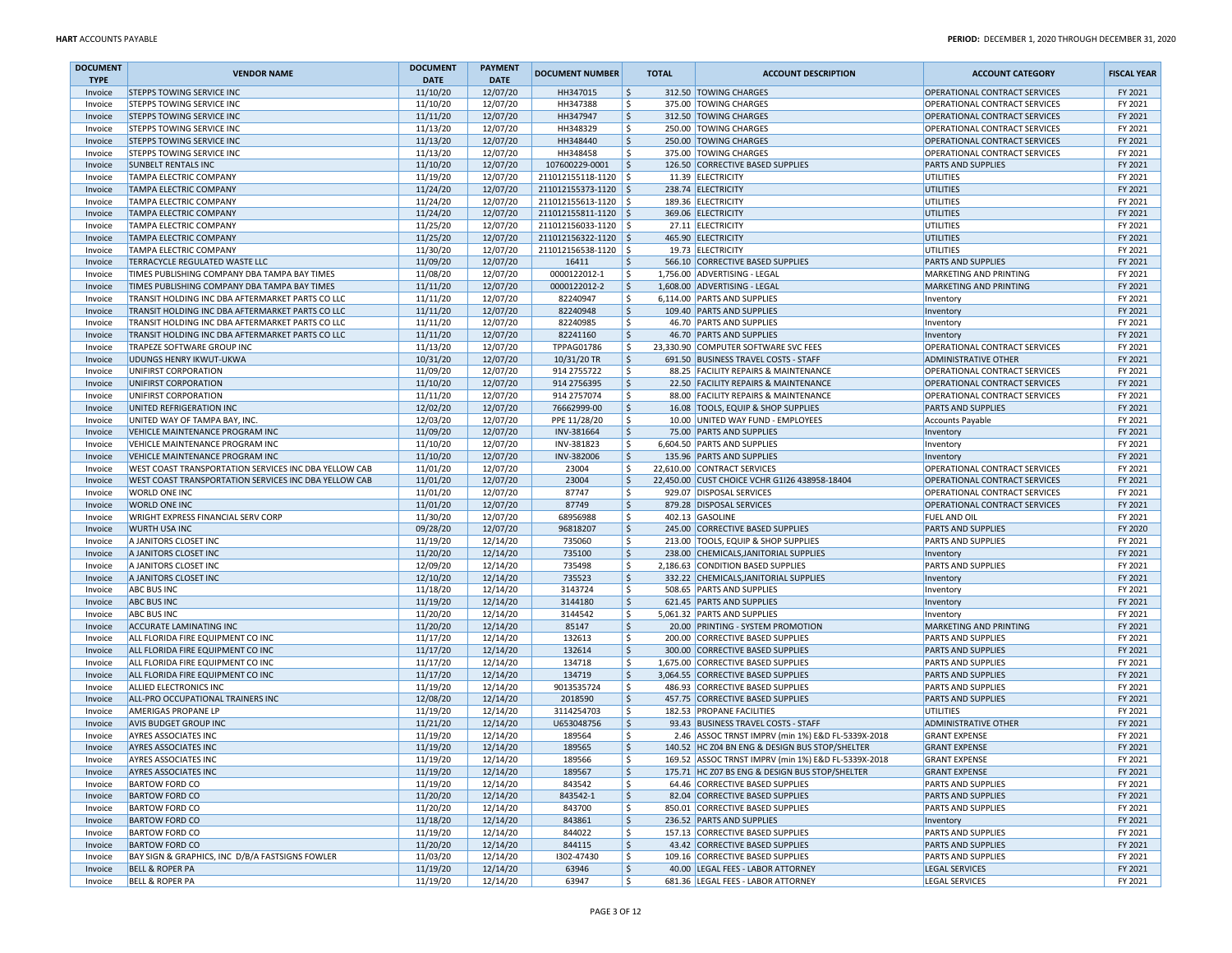| <b>DOCUMENT</b> | <b>VENDOR NAME</b>                             | <b>DOCUMENT</b> | <b>PAYMENT</b> | <b>DOCUMENT NUMBER</b> | <b>TOTAL</b>              | <b>ACCOUNT DESCRIPTION</b>                         | <b>ACCOUNT CATEGORY</b>              | <b>FISCAL YEAR</b> |
|-----------------|------------------------------------------------|-----------------|----------------|------------------------|---------------------------|----------------------------------------------------|--------------------------------------|--------------------|
| <b>TYPE</b>     |                                                | <b>DATE</b>     | <b>DATE</b>    |                        | \$                        |                                                    |                                      |                    |
| Invoice         | <b>BELL &amp; ROPER PA</b>                     | 11/19/20        | 12/14/20       | 63948                  |                           | 460.00 LEGAL FEES - LABOR ATTORNEY                 | <b>LEGAL SERVICES</b>                | FY 2021            |
| Invoice         | <b>BOCC - WATER</b>                            | 12/02/20        | 12/14/20       | 7441310-1220           | \$                        | 379.29 WATER, SEWER & GARBAGE                      | UTILITIES                            | FY 2021            |
| Invoice         | <b>BOCC - WATER</b>                            | 12/02/20        | 12/14/20       | 7541310-1220           | $\zeta$                   | 129.81 WATER, SEWER & GARBAGE                      | <b>UTILITIES</b>                     | FY 2021            |
| Invoice         | <b>BRANDON FORD</b>                            | 11/19/20        | 12/14/20       | C37046                 | \$                        | 555.00 CORRECTIVE REPAIR SERVICES                  | OPERATIONAL CONTRACT SERVICES        | FY 2021            |
| Invoice         | <b>BRIDGESTONE AMERICAS INC</b>                | 11/17/20        | 12/14/20       | 6507214481             | $\boldsymbol{\mathsf{S}}$ | 3,840.42 TIRES LEASED - ADA/PARA FL-5307P-2021 POP | <b>PARTS AND SUPPLIES</b>            | FY 2021            |
| Invoice         | <b>BRIDGESTONE AMERICAS INC</b>                | 11/17/20        | 12/14/20       | 6507214481             | .s                        | 20.221.48 TIRES LEASED - BUS FL-5307P-2021 POP     | <b>PARTS AND SUPPLIES</b>            | FY 2021            |
| Invoice         | <b>BRIDGESTONE AMERICAS INC</b>                | 11/17/20        | 12/14/20       | 6507214485             | $\mathsf{S}$              | 1,901.03 TIRES LEASED - ADA/PARA FL-5307P-2021 POP | <b>PARTS AND SUPPLIES</b>            | FY 2021            |
| Invoice         | <b>BRIDGESTONE AMERICAS INC</b>                | 11/17/20        | 12/14/20       | 6507214485             | \$.                       | 10,602.81 TIRES LEASED - BUS FL-5307P-2021 POP     | PARTS AND SUPPLIES                   | FY 2021            |
| Invoice         | <b>BUTLER TRUCK SERVICE INC</b>                | 11/19/20        | 12/14/20       | 201110003              | \$                        | 895.00 CORRECTIVE REPAIR SERVICES                  | OPERATIONAL CONTRACT SERVICES        | FY 2021            |
| Invoice         | C2 INC DBA SHRED360                            | 11/16/20        | 12/14/20       | 2004337                | \$                        | 25.00 CONTRACT SERVICES                            | OPERATIONAL CONTRACT SERVICES        | FY 2021            |
| Invoice         | <b>C2 INC DBA SHRED360</b>                     | 11/16/20        | 12/14/20       | 2004338                | \$                        | 25.00 CONTRACT SERVICES                            | <b>OPERATIONAL CONTRACT SERVICES</b> | FY 2021            |
| Invoice         | C2 INC DBA SHRED360                            | 11/16/20        | 12/14/20       | 2004339                | \$                        | 25.00 CONTRACT SERVICES                            | OPERATIONAL CONTRACT SERVICES        | FY 2021            |
| Invoice         | <b>C2 INC DBA SHRED360</b>                     | 11/20/20        | 12/14/20       | 2004477                | \$                        | 80.00 CONTRACT SERVICES                            | OPERATIONAL CONTRACT SERVICES        | FY 2021            |
| Invoice         | CAPITOL ENVIRONMENTAL SERVICES INC             | 11/20/20        | 12/14/20       | 36243                  | \$                        | 300.00 FACILITY REPAIRS & MAINTENANCE              | OPERATIONAL CONTRACT SERVICES        | FY 2021            |
| Invoice         | <b>CDW LLC</b>                                 | 11/19/20        | 12/14/20       | 4468714                | $\boldsymbol{\mathsf{S}}$ | 2,248.99 COMPUTER EQUIPMENT                        | <b>PARTS AND SUPPLIES</b>            | FY 2021            |
| Invoice         | CDW LLC                                        | 11/19/20        | 12/14/20       | 4480925                | \$.                       | 30.00 TOOLS, EQUIP & SHOP SUPPLIES                 | <b>PARTS AND SUPPLIES</b>            | FY 2021            |
| Invoice         | <b>CDW LLC</b>                                 | 11/20/20        | 12/14/20       | 4541938                | \$                        | 552.00 TOOLS, EQUIP & SHOP SUPPLIES                | <b>PARTS AND SUPPLIES</b>            | FY 2021            |
| Invoice         | CELLCO PARTNERSHIP DBA VERIZON WIRELESS        | 11/23/20        | 12/14/20       | 9867653520             | \$.                       | 14,718.56 CELL PHONES                              | UTILITIES                            | FY 2021            |
| Invoice         | <b>CHERRY BEKAERT LLP</b>                      | 11/17/20        | 12/14/20       | 122366                 | \$                        | 10,000.00 AUDITING FEES - EXTERNAL                 | ADMINISTRATIVE CONTRACT SERVICES     | FY 2021            |
| Invoice         | <b>CINTAS CORPORATION</b>                      | 11/18/20        | 12/14/20       | 1901766114             | Ś                         | 1,840.00 SAFETY SUPPLIES & EQUIPMENT               | <b>PARTS AND SUPPLIES</b>            | FY 2021            |
| Invoice         | <b>CINTAS CORPORATION</b>                      | 11/19/20        | 12/14/20       | 4067773556             | \$                        | 42.35 UNIFORMS                                     | <b>FRINGE BENEFITS OTHER</b>         | FY 2021            |
| Invoice         | <b>CINTAS CORPORATION</b>                      | 11/19/20        |                | 4067773635             | \$                        | 36.30 UNIFORMS                                     | <b>FRINGE BENEFITS OTHER</b>         | FY 2021            |
|                 |                                                |                 | 12/14/20       |                        |                           |                                                    |                                      |                    |
| Invoice         | <b>CINTAS CORPORATION</b>                      | 11/19/20        | 12/14/20       | 4067773675             | \$                        | 30.25 UNIFORMS                                     | <b>FRINGE BENEFITS OTHER</b>         | FY 2021            |
| Invoice         | <b>CINTAS CORPORATION</b>                      | 11/19/20        | 12/14/20       | 4067773769             | \$                        | 36.30 UNIFORMS                                     | <b>FRINGE BENEFITS OTHER</b>         | FY 2021            |
| Invoice         | <b>CINTAS CORPORATION</b>                      | 11/19/20        | 12/14/20       | 4067774031             | $\boldsymbol{\mathsf{S}}$ | 157.30 UNIFORMS                                    | <b>FRINGE BENEFITS OTHER</b>         | FY 2021            |
| Invoice         | <b>CINTAS CORPORATION</b>                      | 11/19/20        | 12/14/20       | 4067774089             | \$.                       | 149.27 UNIFORMS                                    | <b>FRINGE BENEFITS OTHER</b>         | FY 2021            |
| Invoice         | <b>CINTAS CORPORATION</b>                      | 11/19/20        | 12/14/20       | 4067774214             | \$                        | 205.70 UNIFORMS                                    | <b>FRINGE BENEFITS OTHER</b>         | FY 2021            |
| Invoice         | <b>CINTAS CORPORATION</b>                      | 11/19/20        | 12/14/20       | 4067788902             | \$.                       | 88.50 UNIFORMS                                     | <b>FRINGE BENEFITS OTHER</b>         | FY 2021            |
| Invoice         | <b>CITY OF TAMPA UTILITIES</b>                 | 12/03/20        | 12/14/20       | 2083569-1220           | \$                        | 605.69 WATER, SEWER & GARBAGE                      | <b>UTILITIES</b>                     | FY 2021            |
| Invoice         | <b>CITY OF TAMPA UTILITIES</b>                 | 12/02/20        | 12/14/20       | 2122343-1220           | \$                        | 8,114.82 WATER, SEWER & GARBAGE                    | UTILITIES                            | FY 2021            |
| Invoice         | <b>CITY OF TAMPA UTILITIES</b>                 | 12/01/20        | 12/14/20       | 2122412-1220           | \$                        | 146.46 WATER, SEWER & GARBAGE                      | <b>UTILITIES</b>                     | FY 2021            |
| Invoice         | <b>CITY OF TAMPA UTILITIES</b>                 | 12/04/20        | 12/14/20       | 2182194-1220           | S.                        | 5,407.56 WATER, SEWER & GARBAGE                    | UTILITIES                            | FY 2021            |
| Invoice         | <b>CLEVOR CONSULTING GROUP INC</b>             | 11/11/20        | 12/14/20       | 242                    | \$                        | 1,379.00 FARE COLL MOBILE G1936 436677-19401       | <b>GRANT EXPENSE</b>                 | FY 2021            |
| Invoice         | <b>COACHCRAFTERS INC</b>                       | 11/19/20        | 12/14/20       | FL23247                | \$.                       | 19,019.09 PHYSICAL DAMAGE - BILLABLE               | <b>INSURANCE COSTS</b>               | FY 2021            |
| Invoice         | <b>COACHCRAFTERS INC</b>                       | 11/19/20        | 12/14/20       | FL23248                | $\boldsymbol{\mathsf{S}}$ | 24,509.14 PHYSICAL DAMAGE - BILLABLE               | <b>INSURANCE COSTS</b>               | FY 2021            |
| Invoice         | COLONIAL LIFE & ACCIDENT INSURANCE CO          | 10/26/20        | 12/14/20       | 4147930-1008409        | -\$                       | 37,941.46 FLEX COMP - EMPLOYEES                    | <b>Accounts Payable</b>              | FY 2021            |
| Invoice         | <b>COMMERCIAL RISK MANAGEMENT INC</b>          | 11/20/20        | 12/14/20       | 11-101833              | \$                        | 4,566.00 CLAIM SERVICING FEES                      | <b>INSURANCE COSTS</b>               | FY 2021            |
| Invoice         | CONVERGINT TECHNOLOGIES LLC                    | 11/18/20        | 12/14/20       | W1004416               | \$                        | 365.00 PROFESSIONAL SERVICE FEES                   | ADMINISTRATIVE CONTRACT SERVICES     | FY 2021            |
| Invoice         | <b>CREATIVE BUS SALES INC</b>                  | 11/19/20        | 12/14/20       | 6041659                | \$                        | 297.48 PARTS AND SUPPLIES                          | Inventory                            | FY 2021            |
| Invoice         | <b>CUMMINS INC</b>                             | 11/19/20        | 12/14/20       | 96-55740               | \$                        | 770.00 COMPUTER SOFTWARE SVC FEES                  | OPERATIONAL CONTRACT SERVICES        | FY 2021            |
| Invoice         | <b>CUMMINS INC</b>                             | 11/18/20        | 12/14/20       | 96-55744               | \$                        | 3,080.00 COMPUTER SOFTWARE SVC FEES                | OPERATIONAL CONTRACT SERVICES        | FY 2021            |
| Invoice         | <b>DESIGNLAB INC</b>                           | 11/19/20        | 12/14/20       | 248295                 | S.                        | 9,651.69 UNIFORMS                                  | <b>FRINGE BENEFITS OTHER</b>         | FY 2021            |
| Invoice         | EARL W. COLVARD INC. DBA BOULEVARD TIRE CENTER | 11/19/20        | 12/14/20       | 37-GS26504             | \$                        | 256.02 TIRES PURCHASED                             | <b>PARTS AND SUPPLIES</b>            | FY 2021            |
|                 | <b>EVERBRIDGE INC</b>                          | 11/20/20        | 12/14/20       | M57415                 | \$.                       | 14,781.90 COMPUTER SOFTWARE SVC FEES               | OPERATIONAL CONTRACT SERVICES        | FY 2021            |
| Invoice         |                                                |                 |                |                        | $\boldsymbol{\mathsf{S}}$ |                                                    |                                      |                    |
| Invoice         | FLEET ACQUISTIONS LLC DBA FLEET PRODUCTS       | 11/17/20        | 12/14/20       | 1750448                |                           | 28.30 TOOLS, EQUIP & SHOP SUPPLIES                 | <b>PARTS AND SUPPLIES</b>            | FY 2021            |
| Invoice         | FLEET ACQUISTIONS LLC DBA FLEET PRODUCTS       | 11/20/20        | 12/14/20       | 1751025                | \$.                       | 5.75 CORRECTIVE BASED SUPPLIES                     | <b>PARTS AND SUPPLIES</b>            | FY 2021            |
| Invoice         | <b>FLORIDA DETROIT DIESEL-ALLISON</b>          | 11/19/20        | 12/14/20       | 70022652               | \$                        | 412.66 CORRECTIVE BASED SUPPLIES                   | <b>PARTS AND SUPPLIES</b>            | FY 2021            |
| Invoice         | <b>GENUINE PARTS CO DBA NAPA AUTO</b>          | 11/19/20        | 12/14/20       | 0619-015765            | \$.                       | 72.90 CORRECTIVE BASED SUPPLIES                    | <b>PARTS AND SUPPLIES</b>            | FY 2021            |
| Invoice         | GENUINE PARTS CO DBA NAPA AUTO                 | 11/19/20        | 12/14/20       | 0619-015885            | \$                        | 59.10 CORRECTIVE BASED SUPPLIES                    | <b>PARTS AND SUPPLIES</b>            | FY 2021            |
| Invoice         | GENUINE PARTS CO DBA NAPA AUTO                 | 12/08/20        | 12/14/20       | 0619-018120            | \$                        | 21.80 CORRECTIVE BASED SUPPLIES                    | <b>PARTS AND SUPPLIES</b>            | FY 2021            |
| Invoice         | <b>GENUINE PARTS CO DBA NAPA AUTO</b>          | 12/10/20        | 12/14/20       | 0619-018482            | \$                        | 186.20 CORRECTIVE BASED SUPPLIES                   | <b>PARTS AND SUPPLIES</b>            | FY 2021            |
| Invoice         | GENUINE PARTS CO DBA NAPA AUTO                 | 12/07/20        | 12/14/20       | 2504-925501            | \$                        | 33.42 CORRECTIVE BASED SUPPLIES                    | <b>PARTS AND SUPPLIES</b>            | FY 2021            |
| Invoice         | <b>GENUINE PARTS CO DBA NAPA AUTO</b>          | 12/08/20        | 12/14/20       | 2504-925643            | \$                        | 39.63 CORRECTIVE BASED SUPPLIES                    | <b>PARTS AND SUPPLIES</b>            | FY 2021            |
| Invoice         | GENUINE PARTS CO DBA NAPA AUTO                 | 12/08/20        | 12/14/20       | 2504-925654            | \$.                       | 29.34 CORRECTIVE BASED SUPPLIES                    | PARTS AND SUPPLIES                   | FY 2021            |
| Invoice         | <b>GILLIG LLC</b>                              | 11/16/20        | 12/14/20       | 40751196               | \$                        | 4,150.00 PARTS AND SUPPLIES                        | Inventory                            | FY 2021            |
| invoice         | <b>GILLIG LLC</b>                              | 11/16/20        | 12/14/20       | 40751197               |                           | 96.30 PARTS AND SUPPLIES                           | Inventory                            | FY 2021            |
| Invoice         | <b>GILLIG LLC</b>                              | 11/17/20        | 12/14/20       | 40751636               | \$                        | 163.20 PARTS AND SUPPLIES                          | Inventory                            | FY 2021            |
| Invoice         | <b>GILLIG LLC</b>                              | 11/17/20        | 12/14/20       | 40751637               | Ŝ.                        | 739.36 CORRECTIVE BASED SUPPLIES                   | PARTS AND SUPPLIES                   | FY 2021            |
| Invoice         | <b>GILLIG LLC</b>                              | 11/18/20        | 12/14/20       | 40752112               | \$                        | 447.36 PARTS AND SUPPLIES                          | Inventory                            | FY 2021            |
| Invoice         | <b>GILLIG LLC</b>                              | 11/18/20        | 12/14/20       | 40752113               | \$                        | 963.90 CORRECTIVE BASED SUPPLIES                   | PARTS AND SUPPLIES                   | FY 2021            |
| Invoice         | <b>GILLIG LLC</b>                              | 11/19/20        | 12/14/20       | 40752599               | \$                        | 182.00 CORRECTIVE BASED SUPPLIES                   | <b>PARTS AND SUPPLIES</b>            | FY 2021            |
| Invoice         | <b>GILLIG LLC</b>                              | 11/20/20        | 12/14/20       | 40753007               | \$.                       | 188.00 PARTS AND SUPPLIES                          | Inventory                            | FY 2021            |
| Invoice         | GODBERSEN SMITH CONST CO D/B/A GOMACO CORP     | 11/17/20        | 12/14/20       | 732220                 | \$                        | 80.47 STCAR VEH OVERHAUL FL-2016-062               | <b>GRANT EXPENSE</b>                 | FY 2021            |
| Invoice         | GODBERSEN SMITH CONST CO D/B/A GOMACO CORP     | 11/17/20        | 12/14/20       | 732220                 | \$.                       | 28,423.48 STCAR VEH OVERHAUL HIFG FL-5337X-2017    | <b>GRANT EXPENSE</b>                 | FY 2021            |
| Invoice         | GODBERSEN SMITH CONST CO D/B/A GOMACO CORP     | 11/17/20        | 12/14/20       | 732220                 | $\boldsymbol{\mathsf{S}}$ | 4,268.11 STCAR VEH OVERHAUL HIFG FL-5337X-2020     | <b>GRANT EXPENSE</b>                 | FY 2021            |
| Invoice         | GODBERSEN SMITH CONST CO D/B/A GOMACO CORP     | 11/17/20        | 12/14/20       | 732221                 | Ŝ.                        | 2,798.95 STCAR VEH OVERHAUL HIFG FL-5337X-2017     | <b>GRANT EXPENSE</b>                 | FY 2021            |
|                 |                                                |                 |                |                        |                           |                                                    |                                      |                    |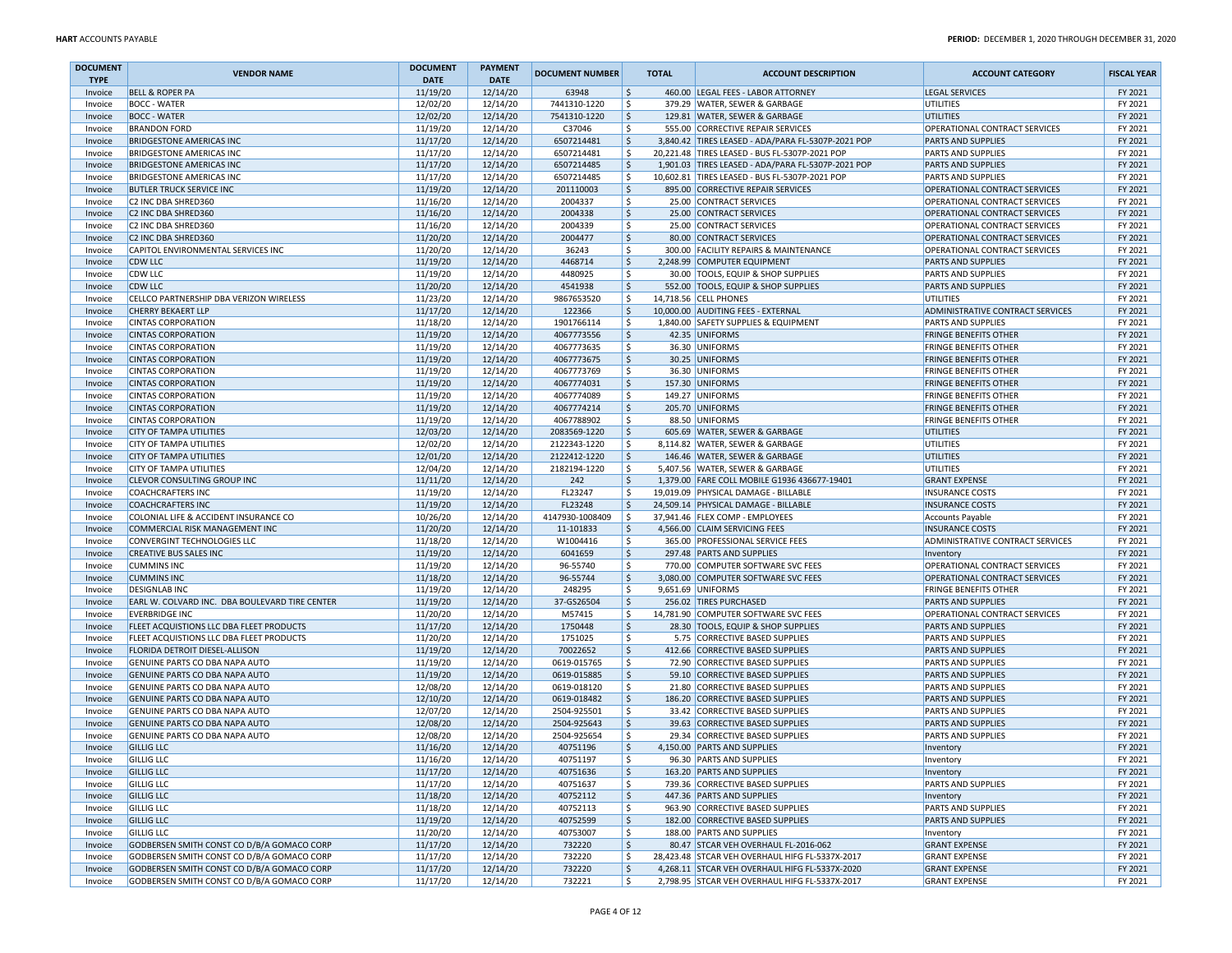| <b>DOCUMENT</b><br><b>TYPE</b> | <b>VENDOR NAME</b>                         | <b>DOCUMENT</b><br><b>DATE</b> | <b>PAYMENT</b><br><b>DATE</b> | <b>DOCUMENT NUMBER</b> | <b>TOTAL</b>            | <b>ACCOUNT DESCRIPTION</b>                      | <b>ACCOUNT CATEGORY</b>                 | <b>FISCAL YEAR</b> |
|--------------------------------|--------------------------------------------|--------------------------------|-------------------------------|------------------------|-------------------------|-------------------------------------------------|-----------------------------------------|--------------------|
| Invoice                        | GODBERSEN SMITH CONST CO D/B/A GOMACO CORP | 11/17/20                       | 12/14/20                      | 732221                 | ۱Ś                      | 11,125.00 STCAR VEH OVERHAUL HIFG FL-5337X-2020 | <b>GRANT EXPENSE</b>                    | FY 2021            |
| Invoice                        | GODBERSEN SMITH CONST CO D/B/A GOMACO CORP | 11/17/20                       | 12/14/20                      | 732222                 | ۱\$                     | 4,348.58 STCAR VEH OVERHAUL HIFG FL-5337X-2017  | <b>GRANT EXPENSE</b>                    | FY 2021            |
| Invoice                        | GODBERSEN SMITH CONST CO D/B/A GOMACO CORP | 11/17/20                       | 12/14/20                      | 732223                 | ١\$                     | 11.125.00 STCAR VEH OVERHAUL HIFG FL-5337X-2017 | <b>GRANT EXPENSE</b>                    | FY 2021            |
| Invoice                        | GRAINGER                                   | 11/16/20                       | 12/14/20                      | 9717467014             | ١\$                     | 862.11 CORRECTIVE BASED SUPPLIES                | <b>PARTS AND SUPPLIES</b>               | FY 2021            |
| Invoice                        | GRAINGER                                   | 11/16/20                       | 12/14/20                      | 9718037584             | ا \$                    | 287.37 CORRECTIVE BASED SUPPLIES                | <b>PARTS AND SUPPLIES</b>               | FY 2021            |
| Invoice                        | GRAINGER                                   | 11/16/20                       | 12/14/20                      | 9718151245             | ۱\$                     | 1.149.48 CORRECTIVE BASED SUPPLIES              | <b>PARTS AND SUPPLIES</b>               | FY 2021            |
| Invoice                        | GRAINGER                                   | 11/16/20                       | 12/14/20                      | 9718517502             | ۱\$                     | 133.01 CORRECTIVE BASED SUPPLIES                | <b>PARTS AND SUPPLIES</b>               | FY 2021            |
| Invoice                        | GRAINGER                                   | 11/17/20                       | 12/14/20                      | 9719393747             | l \$                    | 39.40 CORRECTIVE BASED SUPPLIES                 | <b>PARTS AND SUPPLIES</b>               | FY 2021            |
| Invoice                        | GRAINGER                                   | 11/17/20                       | 12/14/20                      | 9720419986             | ا \$                    | 1,411.56 CORRECTIVE BASED SUPPLIES              | <b>PARTS AND SUPPLIES</b>               | FY 2021            |
| Invoice                        | GRAINGER                                   | 11/19/20                       | 12/14/20                      | 9722601417             | ا \$                    | 7.46 CORRECTIVE BASED SUPPLIES                  | <b>PARTS AND SUPPLIES</b>               | FY 2021            |
| Invoice                        | GRAINGER                                   | 11/19/20                       | 12/14/20                      | 9722601417             | ۱\$                     | 310.00 SUPPLIES/OFFICE/ART/JANITORIAL           | <b>PARTS AND SUPPLIES</b>               | FY 2021            |
| Invoice                        | GUIDESOFT INC DBA KNOWLEDGE SERVICES       | 11/17/20                       | 12/14/20                      | 1352445                | ۱Ś                      | 1,315.20 SALARIES                               | SALARIES                                | FY 2021            |
| Invoice                        | <b>GULF COAST THERMO KING</b>              | 11/17/20                       | 12/14/20                      | <b>IV86989B</b>        | ١\$                     | 18,627.00 CORRECTIVE BASED SUPPLIES             | <b>PARTS AND SUPPLIES</b>               | FY 2021            |
| Invoice                        | HIDDEN RIVER CORP PARK ASSOC INC           | 10/01/20                       | 12/14/20                      | 1995                   | ۱\$                     | 2,634.43 ELECTRICITY                            | UTILITIES                               | FY 2021            |
| Invoice                        | HILLSBOROUGH TRANSIT AUTHORITY PETTY CASH  | 12/04/20                       | 12/14/20                      | MAINT 11/30/20         | ۱\$                     | 46.08 CORRECTIVE BASED SUPPLIES                 | <b>PARTS AND SUPPLIES</b>               | FY 2021            |
| Invoice                        | HOLLAND AND KNIGHT LLP                     | 11/18/20                       | 12/14/20                      | 6102951                | ١\$                     | 8,000.00 PROFESSIONAL SERVICE FEES              | ADMINISTRATIVE CONTRACT SERVICES        | FY 2021            |
| Invoice                        | <b>HOME DEPOT</b>                          | 12/03/20                       | 12/14/20                      | 0973939                | ∣\$                     | 400.32 FACILITY REPAIRS & MAINTENANCE           | OPERATIONAL CONTRACT SERVICES           | FY 2021            |
| Invoice                        | <b>HOME DEPOT</b>                          | 12/03/20                       | 12/14/20                      | 0973967                | S,                      | 19.97 CORRECTIVE BASED SUPPLIES                 | <b>PARTS AND SUPPLIES</b>               | FY 2021            |
| Invoice                        | <b>HOME DEPOT</b>                          | 12/03/20                       | 12/14/20                      | 0974000                | \$                      | 93.66 FACILITY REPAIRS & MAINTENANCE            | OPERATIONAL CONTRACT SERVICES           | FY 2021            |
| Invoice                        | <b>HOME DEPOT</b>                          | 11/18/20                       | 12/14/20                      | 5972995                | ا \$                    | 80.60 FACILITY REPAIRS & MAINTENANCE            | OPERATIONAL CONTRACT SERVICES           | FY 2021            |
| Invoice                        | <b>HOME DEPOT</b>                          | 12/04/20                       | 12/14/20                      | 9974034                | ∣\$                     | 32.12 FACILITY REPAIRS & MAINTENANCE            | OPERATIONAL CONTRACT SERVICES           | FY 2021            |
| Invoice                        | HUMANA INSURANCE CO                        | 10/16/20                       | 12/14/20                      | 614318067              | ١\$                     | 3,211.23 SUPPLEMENTAL VISION PLAN               | <b>Accounts Payable</b>                 | FY 2021            |
| Invoice                        | INDUSTRIAL EQUIPMENT TECHNOLOGY INC        | 10/19/20                       | 12/14/20                      | 34797                  | ۱\$.                    | 820.00 PARTS AND SUPPLIES                       | Inventory                               | FY 2021            |
| Invoice                        | INDUSTRIAL EQUIPMENT TECHNOLOGY INC        | 10/19/20                       | 12/14/20                      | 34797                  | ۱\$                     | 1.50 CONDITION BASED SUPPLIES                   | <b>PARTS AND SUPPLIES</b>               | FY 2021            |
| Invoice                        | INNOVATIVE CLOUD SOLUTIONS LLC             | 12/04/20                       | 12/14/20                      | 001136                 | ا \$                    | 3,500.00 CONTRACT SERVICES                      | OPERATIONAL CONTRACT SERVICES           | FY 2021            |
| Invoice                        | INNOVATIVE CLOUD SOLUTIONS LLC             | 12/04/20                       | 12/14/20                      | 001705                 | ۱\$                     | 95.00 PROFESSIONAL SERVICE FEES                 | <b>ADMINISTRATIVE CONTRACT SERVICES</b> | FY 2021            |
| Invoice                        | INNOVATIVE CLOUD SOLUTIONS LLC             | 11/19/20                       | 12/14/20                      | Q000161                | ۱\$                     | 2,610.00 COMPUTER SOFTWARE SVC FEES             | OPERATIONAL CONTRACT SERVICES           | FY 2021            |
| Invoice                        | INTEGRATED GRAPHIC SOLUTIONS               | 11/18/20                       | 12/14/20                      | 4109                   | ۱\$                     | 284.00 PRINTING - SYSTEM PROMOTION              | MARKETING AND PRINTING                  | FY 2021            |
| Invoice                        | INTERPRETERS UNLIMITED INC                 | 11/18/20                       | 12/14/20                      | 251083                 | ١\$                     | 234.30 PROFESSIONAL SERVICE FEES                | <b>ADMINISTRATIVE CONTRACT SERVICES</b> | FY 2021            |
| Invoice                        | <b>KIRKS AUTOMOTIVE INC</b>                | 11/16/20                       | 12/14/20                      | 1044425                | ا \$                    | 2,550.00 PARTS AND SUPPLIES                     | Inventory                               | FY 2021            |
| Invoice                        | <b>KIRKS AUTOMOTIVE INC</b>                | 11/19/20                       | 12/14/20                      | 1044543                | ∣\$                     | 1,607.70 PARTS AND SUPPLIES                     | Inventory                               | FY 2021            |
| Invoice                        | <b>LAKE DOCTORS INC</b>                    | 11/16/20                       | 12/14/20                      | 542029                 | ۱\$                     | 160.00 CONTRACT SERVICES                        | OPERATIONAL CONTRACT SERVICES           | FY 2021            |
| Invoice                        | <b>MIDWEST BUS CORPORATION</b>             | 11/15/20                       | 12/14/20                      | 50419                  | \$                      | 260.40 PARTS AND SUPPLIES                       | Inventory                               | FY 2021            |
| Invoice                        | MOHAWK MANUFACTURING & SUPPLY CO           | 11/16/20                       | 12/14/20                      | U063027                | \$                      | 978.00 PARTS AND SUPPLIES                       | Inventory                               | FY 2021            |
| Invoice                        | MOHAWK MANUFACTURING & SUPPLY CO           | 11/16/20                       | 12/14/20                      | U063028                | ا \$                    | 212.52 PARTS AND SUPPLIES                       | Inventory                               | FY 2021            |
| Invoice                        | MOHAWK MANUFACTURING & SUPPLY CO           | 11/19/20                       | 12/14/20                      | U063198                | ۱\$                     | 176.80 PARTS AND SUPPLIES                       | Inventory                               | FY 2021            |
| Invoice                        | MSC INDUSTRIAL SUPPLY CO                   | 11/20/20                       | 12/14/20                      | 4231683002             | ١\$                     | 4.45 CORRECTIVE BASED SUPPLIES                  | <b>PARTS AND SUPPLIES</b>               | FY 2021            |
| Invoice                        | MSC INDUSTRIAL SUPPLY CO                   | 11/20/20                       | 12/14/20                      | 4238031002             | ۱\$                     | 71.41 CORRECTIVE BASED SUPPLIES                 | <b>PARTS AND SUPPLIES</b>               | FY 2021            |
| Invoice                        | MSC INDUSTRIAL SUPPLY CO                   | 11/16/20                       | 12/14/20                      | 4238440002             | \$                      | 14.62 CORRECTIVE BASED SUPPLIES                 | <b>PARTS AND SUPPLIES</b>               | FY 2021            |
| Invoice                        | MSC INDUSTRIAL SUPPLY CO                   | 11/18/20                       | 12/14/20                      | 4242888001             | ا \$                    | 134.84 CORRECTIVE BASED SUPPLIES                | <b>PARTS AND SUPPLIES</b>               | FY 2021            |
| Invoice                        | NEOPART TRANSIT LLC                        | 11/17/20                       | 12/14/20                      | 2462233-00             | ∣\$                     | 195.60 PARTS AND SUPPLIES                       | Inventory                               | FY 2021            |
| Invoice                        | <b>OFFICE WORX INC</b>                     | 11/16/20                       | 12/14/20                      | 6075                   | ۱\$                     | 476.50 FACILITY REPAIRS & MAINTENANCE           | OPERATIONAL CONTRACT SERVICES           | FY 2021            |
| Invoice                        | PALMDALE OIL COMPANY                       | 11/17/20                       | 12/14/20                      | 1442259                | ۱\$.                    | 373.36 OIL & LUBE                               | <b>FUEL AND OIL</b>                     | FY 2021            |
| Invoice                        | PALMDALE OIL COMPANY                       | 11/17/20                       | 12/14/20                      | 1442260                | \$                      | 595.35 OIL & LUBE                               | <b>FUEL AND OIL</b>                     | FY 2021            |
| Invoice                        | PALMDALE OIL COMPANY                       | 11/17/20                       | 12/14/20                      | 1442360                | ۱\$                     | 533.98 DIESEL & GAS EXCISE TAX                  | <b>TAXES AND FEES</b>                   | FY 2021            |
| Invoice                        | <b>PALMDALE OIL COMPANY</b>                | 11/17/20                       | 12/14/20                      | 1442360                | ۱\$                     | 1,793.80 GASOLINE                               | <b>FUEL AND OIL</b>                     | FY 2021            |
| Invoice                        | PALMDALE OIL COMPANY                       | 11/17/20                       | 12/14/20                      | 1442360                | ١\$                     | 244.62 GASOLINE                                 | <b>FUEL AND OIL</b>                     | FY 2021            |
| Invoice                        | PALMDALE OIL COMPANY                       | 11/20/20                       | 12/14/20                      | 1443136                | ۱\$                     | 297.00 DIESEL EXHAUST FLUID                     | <b>FUEL AND OIL</b>                     | FY 2021            |
| Invoice                        | PALMDALE OIL COMPANY                       | 11/20/20                       | 12/14/20                      | 1444933                | ∣\$                     | 891.41 DIESEL & GAS EXCISE TAX                  | <b>TAXES AND FEES</b>                   | FY 2021            |
| Invoice                        | PALMDALE OIL COMPANY                       | 11/20/20                       | 12/14/20                      | 1444933                | ا \$                    | 2,998.03 GASOLINE                               | <b>FUEL AND OIL</b>                     | FY 2021            |
| Invoice                        | PALMDALE OIL COMPANY                       | 11/20/20                       | 12/14/20                      | 1444933                | ∣\$                     | 408.83 GASOLINE                                 | <b>FUEL AND OIL</b>                     | FY 2021            |
| Invoice                        | PETROLEUM TRADERS CORPORATION              | 11/02/20                       | 12/14/20                      | 1596264                | ۱\$<br>8,861.58 DIESEL  |                                                 | <b>FUEL AND OIL</b>                     | FY 2021            |
| Invoice                        | PETROLEUM TRADERS CORPORATION              | 11/02/20                       | 12/14/20                      | 1596264                | ١\$                     | 2,673.50 DIESEL & GAS EXCISE TAX                | <b>TAXES AND FEES</b>                   | FY 2021            |
| Invoice                        | PETROLEUM TRADERS CORPORATION              | 11/16/20                       | 12/14/20                      | 1596585                | .s<br>8,789.63 DIESEL   |                                                 | <b>FUEL AND OIL</b>                     | FY 2021            |
| Invoice                        | PETROLEUM TRADERS CORPORATION              | 11/16/20                       | 12/14/20                      | 1596585                | l\$                     | 2,651.80 DIESEL & GAS EXCISE TAX                | <b>TAXES AND FEES</b>                   | FY 2021            |
| Invoice                        | PETROLEUM TRADERS CORPORATION              | 11/18/20                       | 12/14/20                      | 1596588                | l Ş<br>8,862.76 DIESEL  |                                                 | <b>FUEL AND OIL</b>                     | FY 2021            |
| Invoice                        | PETROLEUM TRADERS CORPORATION              | 11/18/20                       | 12/14/20                      | 1596588                | ۱\$.                    | 2,673.85 DIESEL & GAS EXCISE TAX                | <b>TAXES AND FEES</b>                   | FY 2021            |
| Invoice                        | PETROLEUM TRADERS CORPORATION              | 11/20/20                       | 12/14/20                      | 1596589                | l \$<br>8,896.97 DIESEL |                                                 | <b>FUEL AND OIL</b>                     | FY 2021            |
| Invoice                        | PETROLEUM TRADERS CORPORATION              | 11/20/20                       | 12/14/20                      | 1596589                | \$                      | 2,684.18 DIESEL & GAS EXCISE TAX                | <b>TAXES AND FEES</b>                   | FY 2021            |
| Invoice                        | PITNEY BOWES GLOBAL FINANCIAL SERVICES LLC | 11/19/20                       | 12/14/20                      | 3104350848             | ا \$                    | 152.20 PROFESSIONAL SERVICE FEES                | ADMINISTRATIVE CONTRACT SERVICES        | FY 2021            |
| Invoice                        | PITNEY BOWES GLOBAL FINANCIAL SERVICES LLC | 11/19/20                       | 12/14/20                      | 3104350848             | ١\$                     | 98.24 SUPPLIES/OFFICE/ART/JANITORIAL            | <b>PARTS AND SUPPLIES</b>               | FY 2021            |
| Invoice                        | <b>PROVANTAGE LLC</b>                      | 11/20/20                       | 12/14/20                      | 8815965                | ١\$                     | 2,115.00 COMPUTER EQUIPMENT                     | PARTS AND SUPPLIES                      | FY 2021            |
| Invoice                        | REPUBLIC SERVICES INC                      | 11/15/20                       | 12/14/20                      | 0696-000912486         | ۱\$.                    | 938.34 WATER, SEWER & GARBAGE                   | UTILITIES                               | FY 2021            |
| Invoice                        | <b>RUSH TRUCK CENTER</b>                   | 11/18/20                       | 12/14/20                      | 3021505119             | .s                      | 572.88 PARTS AND SUPPLIES                       | Inventory                               | FY 2021            |
| Invoice                        | S & A SYSTEMS INC                          | 11/17/20                       | 12/14/20                      | 13846                  | ۱\$.                    | 162.18 COMPUTER SOFTWARE SVC FEES               | OPERATIONAL CONTRACT SERVICES           | FY 2021            |
| Invoice                        | SHI INTERNATIONAL CORP                     | 11/19/20                       | 12/14/20                      | B12616149              | l \$                    | 10,350.31 COMPUTER SOFTWARE SVC FEES            | OPERATIONAL CONTRACT SERVICES           | FY 2021            |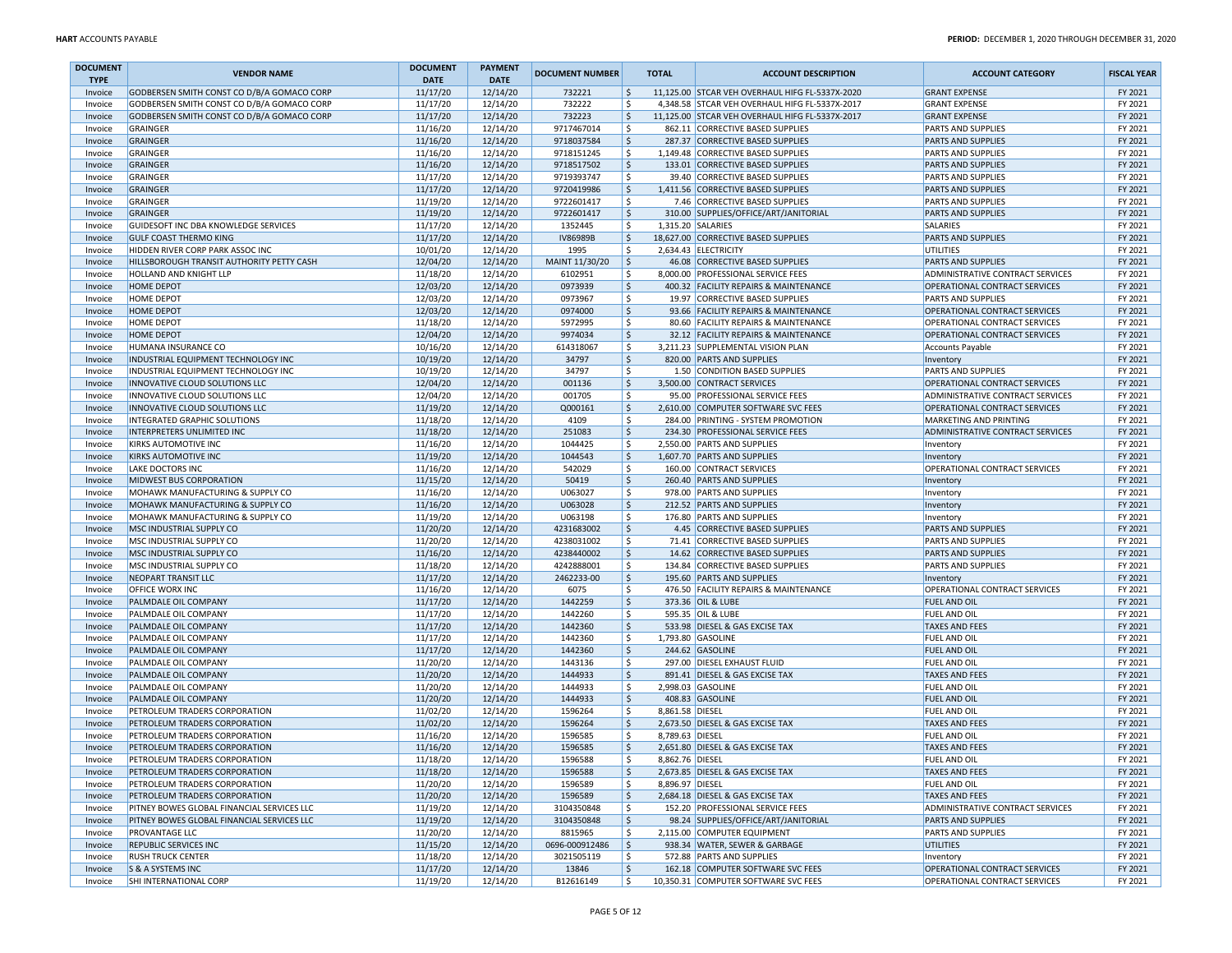| <b>DOCUMENT</b> | <b>VENDOR NAME</b>                                     | <b>DOCUMENT</b>      | <b>PAYMENT</b> | <b>DOCUMENT NUMBER</b>   | <b>TOTAL</b> | <b>ACCOUNT DESCRIPTION</b>                        | <b>ACCOUNT CATEGORY</b>                                      | <b>FISCAL YEAR</b> |
|-----------------|--------------------------------------------------------|----------------------|----------------|--------------------------|--------------|---------------------------------------------------|--------------------------------------------------------------|--------------------|
| <b>TYPE</b>     |                                                        | <b>DATE</b>          | <b>DATE</b>    |                          |              |                                                   |                                                              |                    |
| Invoice         | SKYBASE COMMUNICATIONS LLC                             | 11/15/20             | 12/14/20       | 32016                    | Ŝ.           | 1,610.00 CELL PHONES                              | <b>UTILITIES</b>                                             | FY 2021            |
| Invoice         | TAMPA DOWNTOWN PARTNERSHIP                             | 11/24/20             | 12/14/20       | 21271                    | \$           | 28,049.36 OPER DWNTWNR G1C13 443425-18401 Non-NTD | OPERATIONAL CONTRACT SERVICES                                | FY 2021            |
| Invoice         | <b>TAMPA ELECTRIC COMPANY</b>                          | 12/02/20             | 12/14/20       | 211000476575-1220 \$     |              | 19.73 ELECTRICITY                                 | UTILITIES                                                    | FY 2021            |
| Invoice         | TAMPA ELECTRIC COMPANY                                 | 12/03/20             | 12/14/20       | 211001823031-1220 \$     |              | 1,640.94 ELECTRICITY                              | UTILITIES                                                    | FY 2021            |
| Invoice         | <b>TAMPA ELECTRIC COMPANY</b>                          | 12/04/20             | 12/14/20       | 211012088913-1220 \$     |              | 5,276.08 ELECTRICITY                              | UTILITIES                                                    | FY 2021            |
| Invoice         | TAMPA ELECTRIC COMPANY                                 | 12/04/20             | 12/14/20       | 211012089184-1220 \$     |              | 49.06 ELECTRICITY                                 | <b>UTILITIES</b>                                             | FY 2021            |
| Invoice         | TAMPA ELECTRIC COMPANY                                 | 12/04/20             | 12/14/20       | 211012089465-1220 \$     |              | 56.88 ELECTRICITY                                 | <b>UTILITIES</b>                                             | FY 2021            |
| Invoice         | <b>TAMPA ELECTRIC COMPANY</b>                          | 12/04/20             | 12/14/20       | 211012089754-1220 \$     |              | 57.08 ELECTRICITY                                 | <b>UTILITIES</b>                                             | FY 2021            |
| Invoice         | <b>TAMPA ELECTRIC COMPANY</b>                          | 12/04/20             | 12/14/20       | 211012150069-1220 \$     |              | 55.10 ELECTRICITY                                 | UTILITIES                                                    | FY 2021            |
| Invoice         | <b>TAMPA ELECTRIC COMPANY</b>                          | 12/04/20             | 12/14/20       | 211012150341-1220 \$     |              | 28.98 ELECTRICITY                                 | <b>UTILITIES</b>                                             | FY 2021            |
| Invoice         | <b>TAMPA ELECTRIC COMPANY</b>                          | 12/04/20             | 12/14/20       | 211012150622-1220 \$     |              | 20.02 ELECTRICITY                                 | <b>UTILITIES</b>                                             | FY 2021            |
| Invoice         | <b>TAMPA FORKLIFT INC</b>                              | 11/16/20             | 12/14/20       | 565898                   | S            | 1,418.59 CONTRACT SERVICES                        | OPERATIONAL CONTRACT SERVICES                                | FY 2021            |
| Invoice         | <b>TAMPA FORKLIFT INC</b>                              | 11/17/20             | 12/14/20       | 565953                   | \$           | 70.64 CONTRACT SERVICES                           | OPERATIONAL CONTRACT SERVICES                                | FY 2021            |
| Invoice         | TERRACYCLE REGULATED WASTE LLC                         | 11/17/20             | 12/14/20       | 16524                    | Ś            | 290.09 CORRECTIVE BASED SUPPLIES                  | PARTS AND SUPPLIES                                           | FY 2021            |
| Invoice         | TRANSDIESEL OF LAKELAND INC                            | 11/20/20             | 12/14/20       | 343                      | \$           | 3,508.60 ASSOC CAP MAINT FL-5339X-2018            | <b>GRANT EXPENSE</b>                                         | FY 2021            |
| Invoice         | TRANSIT HOLDING INC DBA AFTERMARKET PARTS CO LLC       | 11/19/20             | 12/14/20       | 82247535                 | \$           | 5,265.00 PARTS AND SUPPLIES                       | Inventory                                                    | FY 2021            |
| Invoice         | TRANSIT HOLDING INC DBA AFTERMARKET PARTS CO LLC       | 11/19/20             | 12/14/20       | 82247654                 | \$           | 7.64 PARTS AND SUPPLIES                           | Inventory                                                    | FY 2021            |
| Invoice         | UNIFIRST CORPORATION                                   | 11/16/20             | 12/14/20       | 914 2759049              | \$           | 170.25 FACILITY REPAIRS & MAINTENANCE             | OPERATIONAL CONTRACT SERVICES                                | FY 2021            |
| Invoice         | UNIFIRST CORPORATION                                   | 11/18/20             | 12/14/20       | 914 2760400              | \$           | 24.30 FACILITY REPAIRS & MAINTENANCE              | OPERATIONAL CONTRACT SERVICES                                | FY 2021            |
| Invoice         | UNITED FIRE PROTECTION INC                             | 11/19/20             | 12/14/20       | IN00085540               | \$           | 270.00 FACILITY REPAIRS & MAINTENANCE             | OPERATIONAL CONTRACT SERVICES                                | FY 2021            |
| Invoice         | UNUM LIFE INS CO OF AMERICA                            | 10/20/20             | 12/14/20       | 0397613-851-1120         | $\vert$ \$   | 2,815.80 PROFESSIONAL SERVICE FEES                | ADMINISTRATIVE CONTRACT SERVICES                             | FY 2021            |
| Invoice         | VEHICLE MAINTENANCE PROGRAM INC                        | 11/16/20             | 12/14/20       | INV-382417               | Ŝ.           | 3,360.50 PARTS AND SUPPLIES                       | Inventory                                                    | FY 2021            |
| Invoice         | WEST COAST TRANSPORTATION SERVICES INC DBA YELLOW CAB  | 11/15/20             | 12/14/20       | 23028                    | \$           | 27,456.00 CONTRACT SERVICES                       | OPERATIONAL CONTRACT SERVICES                                | FY 2021            |
| Invoice         | WRIGHT, JASON                                          | 12/09/20             | 12/14/20       | AIDA181 BOOKS            | \$           | 425.00 TUITION REIMBURSEMENT PROG                 | <b>FRINGE BENEFITS OTHER</b>                                 | FY 2021            |
| Invoice         | <b>WRIGHT, JASON</b>                                   | 12/09/20             | 12/14/20       | AIDA181 EXAM             | $\mathsf{S}$ | 195.00 TUITION REIMBURSEMENT PROG                 | <b>FRINGE BENEFITS OTHER</b>                                 | FY 2021            |
| Invoice         | ZABATT ENGINE SERVICES INC                             | 11/16/20             | 12/14/20       | 243664                   | \$.          | 332.86 CONTRACT SERVICES                          | OPERATIONAL CONTRACT SERVICES                                | FY 2021            |
| Invoice         | ZABATT ENGINE SERVICES INC                             | 11/16/20             | 12/14/20       | 243665                   | \$           | 675.15 FACILITY REPAIRS & MAINTENANCE             | OPERATIONAL CONTRACT SERVICES                                | FY 2021            |
| Invoice         | <b>ZEP SALES AND SERVICE</b>                           | 11/16/20             | 12/14/20       | 9005723138               | \$           | 2,356.00 TOOLS, EQUIP & SHOP SUPPLIES             | PARTS AND SUPPLIES                                           | FY 2021            |
| Invoice         | A JANITORS CLOSET INC                                  | 11/23/20             | 12/21/20       | 735143                   | Ś            | 151.50 TOOLS, EQUIP & SHOP SUPPLIES               | <b>PARTS AND SUPPLIES</b>                                    | FY 2021            |
| Invoice         | <b>ABC BUS INC</b>                                     | 11/23/20             | 12/21/20       | 3144973                  | \$           | 63.90 PARTS AND SUPPLIES                          | Inventory                                                    | FY 2021            |
| Invoice         | <b>ABC BUS INC</b>                                     | 11/23/20             | 12/21/20       | 3144997                  | \$           | 1,422.40 PARTS AND SUPPLIES                       | Inventory                                                    | FY 2021            |
| Invoice         | <b>ABC BUS INC</b>                                     | 11/23/20             | 12/21/20       | 3145013                  | \$           | 5,280.00 CHEMICALS, CLEANERS & EQUIP              | PARTS AND SUPPLIES                                           | FY 2021            |
| Invoice         | <b>ABC BUS INC</b>                                     | 11/25/20             | 12/21/20       | 3145876                  | \$           | 5,808.72 PARTS AND SUPPLIES                       | Inventory                                                    | FY 2021            |
| Invoice         | ALL FLORIDA FIRE EQUIPMENT CO INC                      | 11/24/20             | 12/21/20       | 134737                   | Ś            | 1,330.43 CORRECTIVE REPAIR SERVICES               | OPERATIONAL CONTRACT SERVICES                                | FY 2021            |
| Invoice         | ALL FLORIDA FIRE EQUIPMENT CO INC                      | 11/24/20             | 12/21/20       | 134746                   | \$           | 36.00 CORRECTIVE BASED SUPPLIES                   | <b>PARTS AND SUPPLIES</b>                                    | FY 2021            |
| Invoice         | <b>ANCO SUPERIOR INC</b>                               | 11/06/20             | 12/21/20       | 106071                   | \$           | 2,950.50 PARTS AND SUPPLIES                       | Inventory                                                    | FY 2021            |
| Invoice         | <b>BARTOW FORD CO</b>                                  | 11/15/19             | 12/21/20       | 803652 CORES             | $\zeta$      | 510.00 CORRECTIVE BASED SUPPLIES                  | <b>PARTS AND SUPPLIES</b>                                    | FY 2020            |
| Invoice         | <b>BARTOW FORD CO</b>                                  | 01/07/20             | 12/21/20       | 808047 CORES             | \$           | 225.00 CORRECTIVE BASED SUPPLIES                  | PARTS AND SUPPLIES                                           | FY 2020            |
| Invoice         | <b>BARTOW FORD CO</b>                                  | 10/27/20             | 12/21/20       | 841082                   | Ś            | 319.92 PARTS AND SUPPLIES                         | Inventory                                                    | FY 2021            |
| Invoice         | <b>BARTOW FORD CO</b>                                  | 10/27/20             | 12/21/20       | 841085                   | \$           | 3,808.30 PARTS AND SUPPLIES                       | Inventory                                                    | FY 2021            |
| Invoice         | <b>BARTOW FORD CO</b>                                  | 11/05/20             | 12/21/20       | 842221                   | \$           | 456.00 PARTS AND SUPPLIES                         | Inventory                                                    | FY 2021            |
| Invoice         | <b>BARTOW FORD CO</b>                                  | 11/05/20             | 12/21/20       | 842221-1                 | \$           | 520.00 PARTS AND SUPPLIES                         | Inventory                                                    | FY 2021            |
| Invoice         | <b>BARTOW FORD CO</b>                                  | 11/05/20             | 12/21/20       | 842222                   | \$           | 196.70 PARTS AND SUPPLIES                         | Inventory                                                    | FY 2021            |
| Invoice         | <b>BARTOW FORD CO</b>                                  | 11/23/20             | 12/21/20       | 842222-1                 | Ś            | 856.48 PARTS AND SUPPLIES                         | Inventory                                                    | FY 2021            |
| Invoice         | <b>BARTOW FORD CO</b>                                  | 11/05/20             | 12/21/20       | 842223                   | \$           | 252.40 PARTS AND SUPPLIES                         | Inventory                                                    | FY 2021            |
| Invoice         | <b>BARTOW FORD CO</b>                                  | 11/05/20             | 12/21/20       | 842224                   | \$           | 277.14 PARTS AND SUPPLIES                         | Inventory                                                    | FY 2021            |
| Invoice         | <b>BARTOW FORD CO</b>                                  | 11/06/20             | 12/21/20       | 842563                   | \$           | 1,347.36 PARTS AND SUPPLIES                       | Inventory                                                    | FY 2021            |
| Invoice         | <b>BARTOW FORD CO</b>                                  | 11/23/20             | 12/21/20       | 844267                   | \$.          | 405.00 PARTS AND SUPPLIES                         | Inventory                                                    | FY 2021            |
| Invoice         | BENNETT JACOBS AND ADAMS PA                            | 11/24/20             | 12/21/20       | 117429                   | \$           | 10,932.52 LEGAL FEES - LABOR ATTORNEY             | <b>LEGAL SERVICES</b>                                        | FY 2021            |
| Invoice         | <b>BRIGHT HOUSE NETWORKS LLC</b>                       | 12/10/20             | 12/21/20       | 065857001121020          | $\vert$ \$   | 1,392.57 WEB HOSTING SERVICES                     | OPERATIONAL CONTRACT SERVICES                                | FY 2021            |
| Invoice         | <b>CDW LLC</b>                                         | 11/25/20             | 12/21/20       | 4696163                  | \$           | 6,419.01 COMPUTER SOFTWARE SVC FEES               | OPERATIONAL CONTRACT SERVICES                                | FY 2021            |
| Invoice         | <b>CIGNA BEHAVIORAL HEALTH</b>                         | 10/15/20             | 12/21/20       | 18308                    | \$           | 1,125.41 COUNSELING SERVICES                      | ADMINISTRATIVE CONTRACT SERVICES                             | FY 2021            |
| Invoice         | <b>CINTAS CORPORATION</b>                              | 11/05/20             | 12/21/20       | 4066421374               | \$           | 30.25 UNIFORMS                                    | <b>FRINGE BENEFITS OTHER</b>                                 | FY 2021            |
| Invoice         | <b>CINTAS CORPORATION</b>                              | 11/25/20             | 12/21/20       | 4068425521               | \$.          | 36.30 UNIFORMS                                    | FRINGE BENEFITS OTHER                                        | FY 2021            |
| Invoice         | <b>CINTAS CORPORATION</b>                              | 11/25/20             | 12/21/20       | 4068425584               | \$           | 42.35 UNIFORMS                                    | <b>FRINGE BENEFITS OTHER</b>                                 | FY 2021            |
|                 |                                                        |                      |                |                          |              | 36.30 UNIFORMS                                    |                                                              |                    |
| Invoice         | <b>CINTAS CORPORATION</b>                              | 11/25/20             | 12/21/20       | 4068425655<br>4068425692 |              | 30.25 UNIFORMS                                    | <b>FRINGE BENEFITS OTHER</b>                                 | FY 2021            |
| Invoice         | <b>CINTAS CORPORATION</b><br><b>CINTAS CORPORATION</b> | 11/25/20<br>11/25/20 | 12/21/20       | 4068425939               | \$<br>\$     | 157.30 UNIFORMS                                   | <b>FRINGE BENEFITS OTHER</b><br><b>FRINGE BENEFITS OTHER</b> | FY 2021<br>FY 2021 |
| Invoice         |                                                        |                      | 12/21/20       |                          |              | 205.70 UNIFORMS                                   |                                                              |                    |
| Invoice         | <b>CINTAS CORPORATION</b>                              | 11/25/20             | 12/21/20       | 4068426006               | \$           |                                                   | <b>FRINGE BENEFITS OTHER</b>                                 | FY 2021            |
| Invoice         | <b>CINTAS CORPORATION</b>                              | 11/25/20             | 12/21/20       | 4068426054               | \$           | 149.27 UNIFORMS                                   | <b>FRINGE BENEFITS OTHER</b>                                 | FY 2021            |
| Invoice         | <b>CINTAS CORPORATION</b>                              | 11/25/20             | 12/21/20       | 4068503859               | \$           | 60.50 UNIFORMS                                    | <b>FRINGE BENEFITS OTHER</b>                                 | FY 2021            |
| Invoice         | <b>CINTAS CORPORATION</b>                              | 11/04/20             | 12/21/20       | 9108795895               | \$.          | 5,400.00 SAFETY SUPPLIES & EQUIPMENT              | <b>PARTS AND SUPPLIES</b>                                    | FY 2021            |
| Invoice         | <b>CINTAS CORPORATION</b>                              | 11/24/20             | 12/21/20       | 9111291368               | \$           | 1,000.00 TOOLS, EQUIP & SHOP SUPPLIES             | <b>PARTS AND SUPPLIES</b>                                    | FY 2021            |
| Invoice         | <b>CISCO SYSTEMS INC</b>                               | 11/27/20             | 12/21/20       | 5100370093               | \$.          | 345.00 WEB HOSTING SERVICES                       | OPERATIONAL CONTRACT SERVICES                                | FY 2021            |
| Invoice         | <b>CITY OF TAMPA PARKING DIVISION</b>                  | 12/16/20             | 12/21/20       | 27854                    | \$           | 1,225.13 PARKING FEES                             | <b>ADMINISTRATIVE OTHER</b>                                  | FY 2021            |
| Invoice         | <b>CITY OF TAMPA PARKING DIVISION</b>                  | 12/16/20             | 12/21/20       | 27862                    | Ŝ.           | 2,183.55 LEASES & RENTALS                         | <b>ADMINISTRATIVE OTHER</b>                                  | FY 2021            |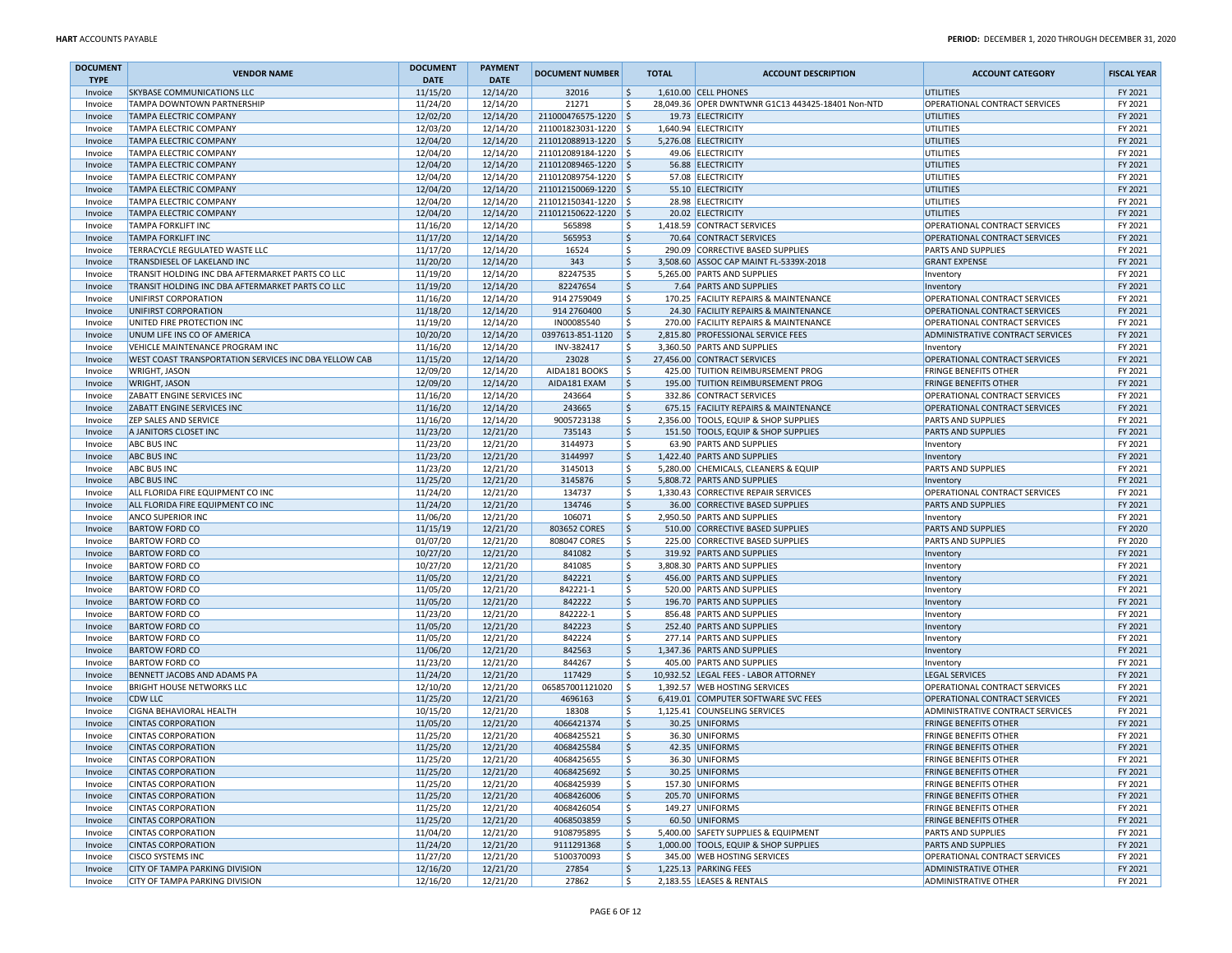| <b>DOCUMENT</b> | <b>VENDOR NAME</b>                                   | <b>DOCUMENT</b> | <b>PAYMENT</b> | <b>DOCUMENT NUMBER</b>           |                           | <b>TOTAL</b> | <b>ACCOUNT DESCRIPTION</b>                | <b>ACCOUNT CATEGORY</b>       | <b>FISCAL YEAR</b> |
|-----------------|------------------------------------------------------|-----------------|----------------|----------------------------------|---------------------------|--------------|-------------------------------------------|-------------------------------|--------------------|
| <b>TYPE</b>     |                                                      | <b>DATE</b>     | <b>DATE</b>    |                                  |                           |              |                                           |                               |                    |
| Invoice         | <b>CITY OF TAMPA UTILITIES</b>                       | 12/10/20        | 12/21/20       | 2050002-1220                     | \$                        |              | 1,160.17 WATER, SEWER & GARBAGE           | UTILITIES                     | FY 2021            |
| Invoice         | CITY OF TAMPA UTILITIES                              | 12/10/20        | 12/21/20       | 2050003-1220                     | \$                        |              | 8.25 WATER, SEWER & GARBAGE               | UTILITIES                     | FY 2021            |
| Invoice         | <b>CITY OF TAMPA UTILITIES</b>                       | 12/10/20        | 12/21/20       | 2050004-1220                     | \$                        |              | 11.55 WATER, SEWER & GARBAGE              | UTILITIES                     | FY 2021            |
| Invoice         | CITY OF TAMPA UTILITIES                              | 12/09/20        | 12/21/20       | 2052945-1220                     | \$                        |              | 173.41 WATER, SEWER & GARBAGE             | UTILITIES                     | FY 2021            |
| Invoice         | CITY OF TAMPA UTILITIES                              | 12/10/20        | 12/21/20       | 2057604-1220                     | \$                        |              | 15.00 WATER, SEWER & GARBAGE              | UTILITIES                     | FY 2021            |
| Invoice         | CITY OF TAMPA UTILITIES                              | 12/10/20        | 12/21/20       | 2181129-1220                     | \$                        |              | 8.25 WATER, SEWER & GARBAGE               | UTILITIES                     | FY 2021            |
| Invoice         | CITY OF TAMPA UTILITIES                              | 12/10/20        | 12/21/20       | 2182193-1220                     | \$                        |              | 55.33 WATER, SEWER & GARBAGE              | UTILITIES                     | FY 2021            |
| Invoice         | CITY OF TAMPA UTILITIES                              | 12/10/20        | 12/21/20       | 2183252-1220                     | \$                        |              | 16.50 WATER, SEWER & GARBAGE              | UTILITIES                     | FY 2021            |
| Invoice         | CJ PUBLISHERS INC                                    | 12/01/20        | 12/21/20       | 2012-DIT86513                    | \$                        |              | 250.00 ADVERTISING & PROMOTIONS           | MARKETING AND PRINTING        | FY 2021            |
| Invoice         | <b>COACHCRAFTERS INC</b>                             | 11/24/20        | 12/21/20       | FL23258                          | \$                        |              | 775.50 PHYSICAL DAMAGE - BILLABLE         | <b>INSURANCE COSTS</b>        | FY 2021            |
| Invoice         | <b>CREATIVE BUS SALES INC</b>                        | 11/24/20        | 12/21/20       | 6041865                          | \$                        |              | 141.40 PARTS AND SUPPLIES                 | Inventory                     | FY 2021            |
| Invoice         | DEAN RINGERS MORGAN AND LAWTON PA                    | 11/25/20        | 12/21/20       | 178525                           | \$                        |              | 13,315.03 LEGAL RISK/PL/GENERAL LIABILITY | <b>LEGAL SERVICES</b>         | FY 2021            |
| Invoice         | DEAN RINGERS MORGAN AND LAWTON PA                    | 11/25/20        | 12/21/20       | 178526                           | \$                        |              | 1,475.00 LEGAL RISK/PL/GENERAL LIABILITY  | <b>LEGAL SERVICES</b>         | FY 2021            |
| Invoice         | DOUG BELDEN. TAX COLLECTOR                           | 12/14/20        | 12/21/20       | 2020 TAX NOTICE                  | Ŝ.                        |              | 4,378.99 AD VALOREM TAX REVENUE           | Taxes Levied by HTA           | FY 2021            |
| Invoice         | ELECTRIC SALES & SERVICE INC                         | 11/25/20        | 12/21/20       | 42123                            | \$                        |              | 9,250.00 PARTS AND SUPPLIES               | Inventory                     | FY 2021            |
| Invoice         | <b>FLEETPRIDE INC</b>                                | 11/23/20        | 12/21/20       | 63812598                         | \$                        |              | 310.00 TOOLS, EQUIP & SHOP SUPPLIES       | <b>PARTS AND SUPPLIES</b>     | FY 2021            |
| Invoice         | <b>FLEETPRIDE INC</b>                                | 11/25/20        | 12/21/20       | 63914957                         | \$                        |              | 155.00 TOOLS, EQUIP & SHOP SUPPLIES       | <b>PARTS AND SUPPLIES</b>     | FY 2021            |
| Invoice         | <b>FLORIDA KENWORTH LLC</b>                          | 11/24/20        | 12/21/20       | 053P103262                       | \$                        |              | 1,269.13 CORRECTIVE BASED SUPPLIES        | <b>PARTS AND SUPPLIES</b>     | FY 2021            |
| Invoice         | FLORIDA KENWORTH LLC                                 | 11/25/20        | 12/21/20       | 053P103428                       | \$                        |              | 1,120.39 CORRECTIVE BASED SUPPLIES        | <b>PARTS AND SUPPLIES</b>     | FY 2021            |
| Invoice         | FRONTIER COMMUNICATIONS CORPORATION                  | 12/07/20        | 12/21/20       | 1220-2391000012                  | \$                        |              | 662.94 TELEPHONE                          | UTILITIES                     | FY 2021            |
| Invoice         | <b>GENFARE</b>                                       | 11/24/20        | 12/21/20       | 90169709                         | \$                        |              | 163.79 PARTS AND SUPPLIES                 | Inventory                     | FY 2021            |
| Invoice         | GENFARE                                              | 11/24/20        | 12/21/20       | 90169709                         | \$                        |              | 9.95 FREIGHT CHARGES                      | <b>PARTS AND SUPPLIES</b>     | FY 2021            |
| Invoice         | GENUINE PARTS CO DBA NAPA AUTO                       | 10/22/20        | 12/21/20       | 0619-011615                      | \$                        |              | 46.74 CORRECTIVE BASED SUPPLIES           | <b>PARTS AND SUPPLIES</b>     | FY 2021            |
| Invoice         | GENUINE PARTS CO DBA NAPA AUTO                       | 10/22/20        | 12/21/20       | 0619-011616                      | \$                        |              | 109.69 CORRECTIVE BASED SUPPLIES          | <b>PARTS AND SUPPLIES</b>     | FY 2021            |
| Invoice         | GENUINE PARTS CO DBA NAPA AUTO                       | 10/22/20        | 12/21/20       | 0619-011617                      | \$                        |              | 68.12 CORRECTIVE BASED SUPPLIES           | <b>PARTS AND SUPPLIES</b>     | FY 2021            |
| Invoice         | GENUINE PARTS CO DBA NAPA AUTO                       | 10/22/20        | 12/21/20       | 0619-011632                      | \$                        |              | 42.08 CORRECTIVE BASED SUPPLIES           | <b>PARTS AND SUPPLIES</b>     | FY 2021            |
| Invoice         | GENUINE PARTS CO DBA NAPA AUTO                       | 10/22/20        | 12/21/20       | 0619-011651                      | \$                        |              | 705.73 CORRECTIVE BASED SUPPLIES          | <b>PARTS AND SUPPLIES</b>     | FY 2021            |
| Invoice         | GENUINE PARTS CO DBA NAPA AUTO                       | 10/27/20        | 12/21/20       | 0619-012313                      | \$                        |              | 23.66 CORRECTIVE BASED SUPPLIES           | <b>PARTS AND SUPPLIES</b>     | FY 2021            |
| Invoice         | GENUINE PARTS CO DBA NAPA AUTO                       | 10/27/20        | 12/21/20       | 0619-012314                      | \$                        |              | 12.91 CORRECTIVE BASED SUPPLIES           | <b>PARTS AND SUPPLIES</b>     | FY 2021            |
| Invoice         | GENUINE PARTS CO DBA NAPA AUTO                       | 10/29/20        | 12/21/20       | 0619-012652                      | \$                        |              | 129.63 CORRECTIVE BASED SUPPLIES          | <b>PARTS AND SUPPLIES</b>     | FY 2021            |
| Invoice         | GENUINE PARTS CO DBA NAPA AUTO                       | 10/29/20        | 12/21/20       | 0619-012656                      | \$                        |              | 289.06 CORRECTIVE BASED SUPPLIES          | <b>PARTS AND SUPPLIES</b>     | FY 2021            |
| Invoice         | GENUINE PARTS CO DBA NAPA AUTO                       | 10/30/20        | 12/21/20       | 0619-012913                      | \$                        |              | 282.84 CORRECTIVE BASED SUPPLIES          | <b>PARTS AND SUPPLIES</b>     | FY 2021            |
| Invoice         | GENUINE PARTS CO DBA NAPA AUTO                       | 11/23/20        | 12/21/20       | 0619-016271                      | \$                        |              | 162.60 CORRECTIVE BASED SUPPLIES          | <b>PARTS AND SUPPLIES</b>     | FY 2021            |
| Invoice         | GENUINE PARTS CO DBA NAPA AUTO                       | 11/23/20        | 12/21/20       | 0619-016347                      | \$                        |              | 363.86 PARTS AND SUPPLIES                 | Inventory                     | FY 2021            |
| Invoice         | GENUINE PARTS CO DBA NAPA AUTO                       | 11/23/20        | 12/21/20       | 0619-016349                      | \$                        |              | 7,277.20 PARTS AND SUPPLIES               | Inventory                     | FY 2021            |
| Invoice         | GENUINE PARTS CO DBA NAPA AUTO                       | 11/23/20        | 12/21/20       | 0619-016398                      | \$                        |              | 10.21 CORRECTIVE BASED SUPPLIES           | <b>PARTS AND SUPPLIES</b>     | FY 2021            |
| Invoice         | <b>GILLIG LLC</b>                                    | 11/23/20        | 12/21/20       | 40753367                         | \$                        |              | 58.60 PARTS AND SUPPLIES                  | Inventory                     | FY 2021            |
| Invoice         | <b>GILLIG LLC</b>                                    | 11/23/20        | 12/21/20       | 40753560                         | \$                        |              | 1,310.00 PARTS AND SUPPLIES               | Inventory                     | FY 2021            |
| Invoice         | <b>GILLIG LLC</b>                                    | 11/23/20        | 12/21/20       | 40753561                         | \$                        |              | 447.75 PARTS AND SUPPLIES                 | Inventory                     | FY 2021            |
| Invoice         | <b>GILLIG LLC</b>                                    | 11/23/20        | 12/21/20       | 40753562                         | \$                        |              | 528.57 CORRECTIVE BASED SUPPLIES          | <b>PARTS AND SUPPLIES</b>     | FY 2021            |
| Invoice         | <b>GILLIG LLC</b>                                    | 11/24/20        | 12/21/20       | 40753906                         | \$                        |              | 17.52 PARTS AND SUPPLIES                  | Inventory                     | FY 2021            |
| Invoice         | <b>GILLIG LLC</b>                                    | 11/24/20        | 12/21/20       | 40753907                         | \$                        |              | 463.44 CORRECTIVE BASED SUPPLIES          | <b>PARTS AND SUPPLIES</b>     | FY 2021            |
| Invoice         | <b>GILLIG LLC</b>                                    | 11/25/20        | 12/21/20       | 40754373                         | \$                        |              | 950.40 PARTS AND SUPPLIES                 | Inventory                     | FY 2021            |
| Invoice         | <b>GILLIG LLC</b>                                    | 11/25/20        | 12/21/20       | 40754374                         | \$                        |              | 2,446.66 CORRECTIVE BASED SUPPLIES        | <b>PARTS AND SUPPLIES</b>     | FY 2021            |
| Invoice         | <b>GILLIG LLC</b>                                    | 11/25/20        | 12/21/20       | 40754375                         | \$                        |              | 1,490.91 PARTS AND SUPPLIES               | Inventory                     | FY 2021            |
| Invoice         | GUIDESOFT INC DBA KNOWLEDGE SERVICES                 | 11/24/20        | 12/21/20       | 1354062                          | \$                        |              | 493.20 SALARIES                           | <b>SALARIES</b>               | FY 2021            |
| Invoice         | <b>HOME DEPOT</b>                                    | 12/15/20        | 12/21/20       | 8974838                          | $\boldsymbol{\mathsf{S}}$ |              | 125.42 FACILITY REPAIRS & MAINTENANCE     | OPERATIONAL CONTRACT SERVICES | FY 2021            |
| Invoice         | HYDRAULIC ELECTRIC COMPONENT SUPPLY INC              | 11/24/20        | 12/21/20       | 0145202-IN                       | Ŝ.                        |              | 250.00 PARTS AND SUPPLIES                 | Inventory                     | FY 2021            |
| Invoice         | JIMENEZ, GABRIELLA                                   | 12/14/20        | 12/21/20       | 12/05/20 AMAZON                  | $\vert$ \$                |              | 59.96 ORGANIZATION PROGRAMS & EVENTS      | <b>ADMINISTRATIVE OTHER</b>   | FY 2021            |
| Invoice         | JIMENEZ, GABRIELLA                                   | 12/14/20        | 12/21/20       | 12/06/20 WALMART   \$            |                           |              | 63.91 ORGANIZATION PROGRAMS & EVENTS      | <b>ADMINISTRATIVE OTHER</b>   | FY 2021            |
| Invoice         | JIMENEZ, GABRIELLA                                   | 12/14/20        | 12/21/20       | 12/07/20 SAMS CLUB $\frac{1}{2}$ |                           |              | 39.96 ORGANIZATION PROGRAMS & EVENTS      | <b>ADMINISTRATIVE OTHER</b>   | FY 2021            |
| Invoice         | K2 TROPHIES AND AWARDS LLC                           | 11/23/20        | 12/21/20       | 0441435-IN                       | \$                        |              | 19.95 BUSINESS MEETING COST               | <b>ADMINISTRATIVE OTHER</b>   | FY 2021            |
| Invoice         | KIRKS AUTOMOTIVE INC                                 | 11/24/20        | 12/21/20       | 1044649                          | \$                        |              | 512.00 PARTS AND SUPPLIES                 | Inventory                     | FY 2021            |
| Invoice         | LEVEL 3 FINANCING INC DBA LEVEL 3 COMMUNICATIONS LLC | 11/24/20        | 12/21/20       | 171367443                        | \$.                       |              | 16,607.87 WEB HOSTING SERVICES            | OPERATIONAL CONTRACT SERVICES | FY 2021            |
| Invoice         | MAYER ELECTRIC SUPPLY COMPANY INC                    | 11/25/20        | 12/21/20       | 27634179                         | \$                        |              | 363.19 CORRECTIVE BASED SUPPLIES          | <b>PARTS AND SUPPLIES</b>     | FY 2021            |
| Invoice         | MCMASTER-CARR SUPPLY CO                              | 10/13/20        | 12/21/20       | 47013287                         | -S                        |              | 359.39 CORRECTIVE BASED SUPPLIES          | <b>PARTS AND SUPPLIES</b>     | FY 2021            |
| Invoice         | MOHAWK MANUFACTURING & SUPPLY CO                     | 11/23/20        | 12/21/20       | U063282                          | \$                        |              | 1,733.76 PARTS AND SUPPLIES               | Inventory                     | FY 2021            |
| Invoice         | MOHAWK MANUFACTURING & SUPPLY CO                     | 11/24/20        | 12/21/20       | U063324                          | \$                        |              | 2,973.14 PARTS AND SUPPLIES               | Inventory                     | FY 2021            |
| Invoice         | MOHAWK MANUFACTURING & SUPPLY CO                     | 11/24/20        | 12/21/20       | U063325                          | \$                        |              | 289.20 PARTS AND SUPPLIES                 | Inventory                     | FY 2021            |
| Invoice         | MOHAWK MANUFACTURING & SUPPLY CO                     | 11/24/20        | 12/21/20       | U063326                          | \$                        |              | 1,486.57 PARTS AND SUPPLIES               | Inventory                     | FY 2021            |
| Invoice         | MOHAWK MANUFACTURING & SUPPLY CO                     | 11/23/20        | 12/21/20       | U63283                           | \$                        |              | 358.50 PARTS AND SUPPLIES                 | Inventory                     | FY 2021            |
| Invoice         | MSC INDUSTRIAL SUPPLY CO                             | 11/24/20        | 12/21/20       | 4253491001                       | \$                        |              | 473.16 CORRECTIVE BASED SUPPLIES          | <b>PARTS AND SUPPLIES</b>     | FY 2021            |
| Invoice         | MSC INDUSTRIAL SUPPLY CO                             | 11/25/20        | 12/21/20       | 4256360001                       | \$                        |              | 473.16 CORRECTIVE BASED SUPPLIES          | <b>PARTS AND SUPPLIES</b>     | FY 2021            |
| Invoice         | MSC INDUSTRIAL SUPPLY CO                             | 11/25/20        | 12/21/20       | 4256366001                       | \$                        |              | 141.95 CORRECTIVE BASED SUPPLIES          | <b>PARTS AND SUPPLIES</b>     | FY 2021            |
| Invoice         | MSC INDUSTRIAL SUPPLY CO                             | 11/25/20        | 12/21/20       | 4260873001                       | \$                        |              | 556.66 CORRECTIVE BASED SUPPLIES          | <b>PARTS AND SUPPLIES</b>     | FY 2021            |
| Invoice         | MSC INDUSTRIAL SUPPLY CO                             | 11/25/20        | 12/21/20       | 4261288001                       | Ŝ.                        |              | 143.45 CORRECTIVE BASED SUPPLIES          | <b>PARTS AND SUPPLIES</b>     | FY 2021            |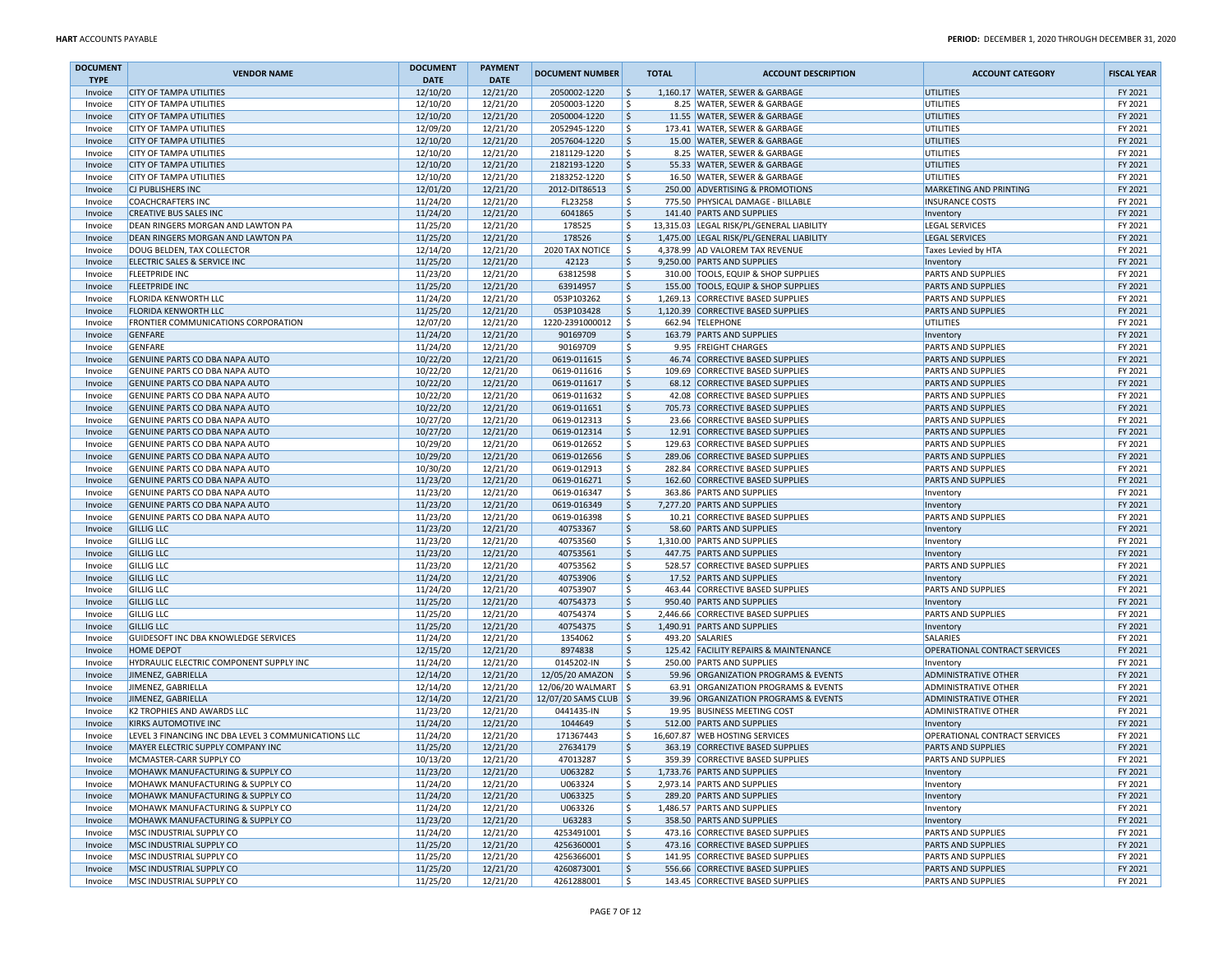| <b>DOCUMENT</b><br><b>TYPE</b> | <b>VENDOR NAME</b>                                                     | <b>DOCUMENT</b><br><b>DATE</b> | <b>PAYMENT</b><br><b>DATE</b> | <b>DOCUMENT NUMBER</b> | <b>TOTAL</b>           | <b>ACCOUNT DESCRIPTION</b>                                 | <b>ACCOUNT CATEGORY</b>                                        | <b>FISCAL YEAR</b> |
|--------------------------------|------------------------------------------------------------------------|--------------------------------|-------------------------------|------------------------|------------------------|------------------------------------------------------------|----------------------------------------------------------------|--------------------|
| Invoice                        | MSC INDUSTRIAL SUPPLY CO                                               | 11/25/20                       | 12/21/20                      | 4263433001             | ۱\$                    | 110.34 CORRECTIVE BASED SUPPLIES                           | <b>PARTS AND SUPPLIES</b>                                      | FY 2021            |
| Invoice                        | NORTHERN TOOL AND EQUIPMENT                                            | 11/27/20                       | 12/21/20                      | 46545512               | l\$                    | 53.95 CORRECTIVE BASED SUPPLIES                            | PARTS AND SUPPLIES                                             | FY 2021            |
| Invoice                        | PALMDALE OIL COMPANY                                                   | 11/24/20                       | 12/21/20                      | 1446502                | ۱\$                    | 713.92 DIESEL & GAS EXCISE TAX                             | <b>TAXES AND FEES</b>                                          | FY 2021            |
| Invoice                        | PALMDALE OIL COMPANY                                                   | 11/24/20                       | 12/21/20                      | 1446502                | l \$                   | 2,465.19 GASOLINE                                          | <b>FUEL AND OIL</b>                                            | FY 2021            |
| Invoice                        | PALMDALE OIL COMPANY                                                   | 11/24/20                       | 12/21/20                      | 1446502                | ۱\$                    | 336.17 GASOLINE                                            | <b>FUEL AND OIL</b>                                            | FY 2021            |
| Invoice                        | <b>PALMDALE OIL COMPANY</b>                                            | 11/25/20                       | 12/21/20                      | 1447563                | ١\$                    | 852.48 DIESEL & GAS EXCISE TAX                             | <b>TAXES AND FEES</b>                                          | FY 2021            |
| Invoice                        | <b>PALMDALE OIL COMPANY</b>                                            | 11/25/20                       | 12/21/20                      | 1447563                | ۱\$                    | 3,022.21 GASOLINE                                          | <b>FUEL AND OIL</b>                                            | FY 2021            |
| Invoice                        | PALMDALE OIL COMPANY                                                   | 11/25/20                       | 12/21/20                      | 1447563                | ۱\$                    | 412.12 GASOLINE                                            | FUEL AND OIL                                                   | FY 2021            |
| Invoice                        | PETROLEUM TRADERS CORPORATION                                          | 11/24/20                       | 12/21/20                      | 1596590                | ۱\$<br>8,895.79 DIESEL |                                                            | <b>FUEL AND OIL</b>                                            | FY 2021            |
| Invoice                        | PETROLEUM TRADERS CORPORATION                                          | 11/24/20                       | 12/21/20                      | 1596590                | l \$                   | 2,683.82 DIESEL & GAS EXCISE TAX                           | <b>TAXES AND FEES</b>                                          | FY 2021            |
| Invoice                        | PETROLEUM TRADERS CORPORATION                                          | 11/25/20                       | 12/21/20                      | 1596591                | ۱\$<br>8,801.43 DIESEL |                                                            | <b>FUEL AND OIL</b>                                            | FY 2021            |
| Invoice                        | PETROLEUM TRADERS CORPORATION                                          | 11/25/20                       | 12/21/20                      | 1596591                | l\$                    | 2,655.36 DIESEL & GAS EXCISE TAX                           | <b>TAXES AND FEES</b>                                          | FY 2021            |
| Invoice                        | <b>PRO MOWER, INC.</b>                                                 | 11/25/20                       | 12/21/20                      | 402778                 | ۱\$                    | 33.47 CORRECTIVE BASED SUPPLIES                            | <b>PARTS AND SUPPLIES</b>                                      | FY 2021            |
| Invoice                        | PROVANTAGE LLC                                                         | 11/23/20                       | 12/21/20                      | 8817762                | ۱s                     | 1,250.00 COMPUTER EQUIPMENT                                | <b>PARTS AND SUPPLIES</b>                                      | FY 2021            |
| Invoice                        | <b>STATE OF FLORIDA</b>                                                | 12/17/20                       | 12/21/20                      | 2N-6765                | ۱\$                    | 106.68 TELEPHONE                                           | <b>UTILITIES</b>                                               | FY 2021            |
| Invoice                        | <b>STEPPS TOWING SERVICE INC</b>                                       | 11/25/20                       | 12/21/20                      | HH349523               | l\$                    | 250.00 TOWING CHARGES                                      | OPERATIONAL CONTRACT SERVICES                                  | FY 2021            |
| Invoice                        | <b>STEPPS TOWING SERVICE INC</b>                                       | 11/25/20                       | 12/21/20                      | HH349650               | ۱\$                    | 250.00 TOWING CHARGES                                      | OPERATIONAL CONTRACT SERVICES                                  | FY 2021            |
| Invoice                        | <b>STEPPS TOWING SERVICE INC</b>                                       | 11/25/20                       | 12/21/20                      | TW347835               | ١\$                    | 250.00 TOWING CHARGES                                      | OPERATIONAL CONTRACT SERVICES                                  | FY 2021            |
| Invoice                        | <b>STEPPS TOWING SERVICE INC</b>                                       | 11/25/20                       | 12/21/20                      | TW348973               | ۱\$                    | 300.00 TOWING CHARGES                                      | OPERATIONAL CONTRACT SERVICES                                  | FY 2021            |
| Invoice                        | STEPPS TOWING SERVICE INC                                              | 11/25/20                       | 12/21/20                      | TW348974               | l\$                    | 115.00 TOWING CHARGES                                      | OPERATIONAL CONTRACT SERVICES                                  | FY 2021            |
| Invoice                        | <b>STEPPS TOWING SERVICE INC</b>                                       | 11/25/20                       | 12/21/20                      | TW349640               | ۱\$                    | 115.00 TOWING CHARGES                                      | OPERATIONAL CONTRACT SERVICES                                  | FY 2021            |
| Invoice                        | <b>STEPPS TOWING SERVICE INC</b>                                       | 11/25/20                       | 12/21/20                      | TW349642               | l\$                    | 300.00 TOWING CHARGES                                      | OPERATIONAL CONTRACT SERVICES                                  | FY 2021            |
| Invoice                        | <b>STEPPS TOWING SERVICE INC</b>                                       | 11/27/20                       | 12/21/20                      | TW350987               | ۱\$                    | 115.00 TOWING CHARGES                                      | OPERATIONAL CONTRACT SERVICES                                  | FY 2021            |
| Invoice                        | TAMPA BAY BLACK HERITAGE FESTIVAL, INC.                                | 12/16/20                       | 12/21/20                      | HERITAGE 01/2021       | ۱ś                     | 4,500.00 MARKETING COMMUNITY PARTNERSHIP                   | MARKETING AND PRINTING                                         | FY 2021            |
| Invoice                        | <b>TAMPA ELECTRIC COMPANY</b>                                          | 12/14/20                       | 12/21/20                      | 211012151794-1220      | -S                     | 19.73 ELECTRICITY                                          | <b>UTILITIES</b>                                               | FY 2021            |
| Invoice                        | <b>TAMPA ELECTRIC COMPANY</b>                                          | 12/15/20                       | 12/21/20                      | 211012152305-1220 \$   |                        | 18.52 ELECTRICITY                                          | <b>UTILITIES</b>                                               | FY 2021            |
| Invoice                        | <b>TRUE VALUE RENTAL</b>                                               | 12/16/20                       | 12/21/20                      | 47225                  | ۱\$                    | 890.92 ORGANIZATION PROGRAMS & EVENTS                      | <b>ADMINISTRATIVE OTHER</b>                                    | FY 2021            |
| Invoice                        | UNIFIRST CORPORATION                                                   | 11/23/20                       | 12/21/20                      | 914 2762368            | ۱\$                    | 88.25 FACILITY REPAIRS & MAINTENANCE                       | OPERATIONAL CONTRACT SERVICES                                  | FY 2021            |
| Invoice                        | UNIFIRST CORPORATION                                                   | 11/24/20                       | 12/21/20                      | 914 2763047            | l\$                    | 22.50 FACILITY REPAIRS & MAINTENANCE                       | <b>OPERATIONAL CONTRACT SERVICES</b>                           | FY 2021            |
| Invoice                        | UNIFIRST CORPORATION                                                   | 11/25/20                       | 12/21/20                      | 914 2763753            | ۱\$                    | 89.30 FACILITY REPAIRS & MAINTENANCE                       | OPERATIONAL CONTRACT SERVICES                                  | FY 2021            |
| Invoice                        | UNITED DATA TECHNOLOGIES INC                                           | 11/24/20                       | 12/21/20                      | 0500245921             | ۱\$                    | 15.912.00 FARE COLL MOBILE G0S03 436677-19401              | <b>GRANT EXPENSE</b>                                           | FY 2021            |
| Invoice                        | UNITED WAY OF TAMPA BAY, INC                                           | 12/17/20                       | 12/21/20                      | PPE 12/12/20           | l\$                    | 10.00 UNITED WAY FUND - EMPLOYEES                          | <b>Accounts Payable</b>                                        | FY 2021            |
| Invoice                        | UNUM LIFE INS CO OF AMERICA                                            | 10/20/20                       | 12/21/20                      | 0397613-001-1120       | <u>  \$</u>            | 727.64 AD&D INSURANCE - EMPLOYER PAYABLE                   | <b>Accounts Payable</b>                                        | FY 2021            |
| Invoice                        | UNUM LIFE INS CO OF AMERICA                                            | 10/20/20                       | 12/21/20                      | 0397613-001-1120       | Ŝ.                     | 8,615.54 LIFE INSURANCE - EMPLOYER PAYABLE                 | <b>Accounts Payable</b>                                        | FY 2021            |
| Invoice                        | UNUM LIFE INS CO OF AMERICA                                            | 10/20/20                       | 12/21/20                      | 0397613-001-1120       | -\$                    | 24,093.64 LONG-TERM DISABILITY INS - EMPLOYER PAYABLE      | Accounts Payable                                               | FY 2021            |
| Invoice                        | UNUM LIFE INS CO OF AMERICA                                            | 11/19/20                       | 12/21/20                      | 0397613-851-1220       | l \$                   | 2,844.68 PROFESSIONAL SERVICE FEES                         | ADMINISTRATIVE CONTRACT SERVICES                               | FY 2021            |
| Invoice                        | UNUM LIFE INS CO OF AMERICA                                            | 10/20/20                       | 12/21/20                      | 0618526-001-1120       | ا \$                   | 16,222.12 FLEX COMP - EMPLOYEES                            | <b>Accounts Payable</b>                                        | FY 2021            |
| Invoice                        | VEHICLE MAINTENANCE PROGRAM INC                                        | 11/23/20                       | 12/21/20                      | INV-383074             | S.                     | 214.50 PARTS AND SUPPLIES                                  | Inventory                                                      | FY 2021            |
| Invoice                        | <b>VEHICLE MAINTENANCE PROGRAM INC</b>                                 | 11/25/20                       | 12/21/20                      | INV-383543             | ۱\$                    | 1,320.90 PARTS AND SUPPLIES                                | Inventory                                                      | FY 2021            |
| Invoice                        | <b>WACO FILTERS CORPORATION</b>                                        | 11/24/20                       | 12/21/20                      | 01313541               | l\$                    | 519.84 CORRECTIVE BASED SUPPLIES                           | PARTS AND SUPPLIES                                             | FY 2021            |
| Invoice                        | ZABATT ENGINE SERVICES INC                                             | 11/23/20                       | 12/21/20                      | 244184                 | l\$                    | 1,938.18 FACILITY REPAIRS & MAINTENANCE                    | OPERATIONAL CONTRACT SERVICES                                  | FY 2021            |
| Invoice                        | A & W MAINTENANCE                                                      | 12/10/20                       | 12/28/20                      | 61497                  | l \$                   | 2,053.00 CORRECTIVE BASED SUPPLIES                         | PARTS AND SUPPLIES                                             | FY 2021            |
| Invoice                        | A & W MAINTENANCE                                                      | 12/07/20                       | 12/28/20                      | 61613                  | ۱\$                    | 1,744.00 CORRECTIVE BASED SUPPLIES                         | <b>PARTS AND SUPPLIES</b>                                      | FY 2021            |
| Invoice                        | A JANITORS CLOSET INC                                                  | 12/18/20                       | 12/28/20                      | 735717                 | l \$                   | 332.22 CHEMICALS, JANITORIAL SUPPLIES                      | Inventory                                                      | FY 2021            |
| Invoice                        | <b>ABC BUS INC</b>                                                     | 12/02/20                       | 12/28/20                      | 3147236                | l\$                    | 297.92 PARTS AND SUPPLIES                                  | Inventory                                                      | FY 2021            |
| Invoice                        | <b>ABC BUS INC</b>                                                     | 12/11/20                       | 12/28/20                      | 3149859                | ١\$                    | 4,983.66 PARTS AND SUPPLIES                                | Inventory                                                      | FY 2021            |
| Invoice                        | <b>ACCURATE LAMINATING INC</b>                                         | 12/09/20                       | 12/28/20                      | 85272                  | l\$                    | 80.00 PRINTING - SYSTEM PROMOTION                          | MARKETING AND PRINTING                                         | FY 2021            |
| Invoice                        | ADVANCED CABLE CONNECTION INC DBA ACCI                                 | 12/10/20                       | 12/28/20                      | 55574                  | ۱\$                    | 256.16 CONTRACT SERVICES                                   | OPERATIONAL CONTRACT SERVICES                                  | FY 2021            |
| Invoice                        | AIR MASTERS OF TAMPA BAY INC                                           | 11/30/20                       | 12/28/20                      | 158020                 | ۱\$                    | 7,375.00 FACILITY REPAIRS & MAINTENANCE                    | <b>OPERATIONAL CONTRACT SERVICES</b>                           | FY 2021            |
| Invoice                        | AIR MASTERS OF TAMPA BAY INC                                           | 11/30/20                       | 12/28/20                      | 158021                 | l \$                   | 8,482.00 FACILITY REPAIRS & MAINTENANCE                    | OPERATIONAL CONTRACT SERVICES                                  | FY 2021            |
| Invoice                        | <b>AIRGAS INC</b>                                                      | 11/30/20                       | 12/28/20                      | 9975575980             | l\$                    | 233.59 TOOLS, EQUIP & SHOP SUPPLIES                        | <b>PARTS AND SUPPLIES</b>                                      | FY 2021            |
| Invoice                        | <b>AIRGAS INC</b>                                                      | 11/30/20                       | 12/28/20                      | 9975575981             | l\$                    | 114.89 TOOLS, EQUIP & SHOP SUPPLIES                        | PARTS AND SUPPLIES                                             | FY 2021            |
| Invoice                        | ALAN JAY CHEVROLET CADILLAC INC                                        | 12/09/20                       | 12/28/20                      | FMS110218              | \$ ا                   | 22,723.49 NON-REVENUE VEH (16) FL-5339X-2020               | <b>GRANT EXPENSE</b>                                           | FY 2021            |
| Invoice                        | ALAN JAY CHEVROLET CADILLAC INC                                        | 12/09/20                       | 12/28/20                      | FMS110219              |                        | 22,723.49 NON-REVENUE VEH (16) FL-5339X-2020               | <b>GRANT EXPENSE</b>                                           | FY 2021            |
| Invoice                        | ALAN JAY CHEVROLET CADILLAC INC                                        | 12/09/20                       | 12/28/20                      | FMS110220              | l \$                   | 22,723.49 NON-REVENUE VEH (16) FL-5339X-2020               | <b>GRANT EXPENSE</b>                                           | FY 2021            |
|                                |                                                                        |                                |                               |                        |                        | 1.280.43  CORRECTIVE REPAIR SERVICES                       |                                                                |                    |
| Invoice<br>Invoice             | ALL FLORIDA FIRE EQUIPMENT CO INC<br>ALL FLORIDA FIRE EQUIPMENT CO INC | 12/07/20<br>12/07/20           | 12/28/20<br>12/28/20          | 132649<br>132650       | ιs<br>l\$              | 250.00 CORRECTIVE REPAIR SERVICES                          | OPERATIONAL CONTRACT SERVICES<br>OPERATIONAL CONTRACT SERVICES | FY 2021<br>FY 2021 |
| Invoice                        | ALL FLORIDA FIRE EQUIPMENT CO INC                                      | 12/11/20                       | 12/28/20                      | 133312                 | ١\$                    | 1,380.43 CORRECTIVE REPAIR SERVICES                        | OPERATIONAL CONTRACT SERVICES                                  | FY 2021            |
| Invoice                        | <b>ALLIED ELECTRONICS INC</b>                                          | 12/01/20                       | 12/28/20                      | 9013582642             | l\$                    | 45.57 CORRECTIVE BASED SUPPLIES                            | <b>PARTS AND SUPPLIES</b>                                      | FY 2021            |
|                                |                                                                        |                                |                               | 3115229760             |                        | 120.77 PROPANE FACILITIES                                  | UTILITIES                                                      |                    |
| Invoice                        | <b>AMERIGAS PROPANE LP</b><br>ANCO SUPERIOR INC                        | 12/09/20                       | 12/28/20                      |                        | l\$                    |                                                            |                                                                | FY 2021            |
| Invoice                        |                                                                        | 12/01/20                       | 12/28/20                      | 106313                 | l\$                    | 2,538.00 PARTS AND SUPPLIES<br>2,538.00 PARTS AND SUPPLIES | Inventory                                                      | FY 2021            |
| Invoice                        | <b>ANCO SUPERIOR INC</b>                                               | 12/09/20                       | 12/28/20                      | 106396                 | l\$                    |                                                            | Inventory                                                      | FY 2021            |
| Invoice                        | <b>ARCHIVE CORPORATION</b>                                             | 12/01/20                       | 12/28/20                      | 0151357                | ۱\$<br>l \$            | 557.07 CONTRACT SERVICES                                   | OPERATIONAL CONTRACT SERVICES                                  | FY 2021            |
| Invoice                        | <b>ARCHIVE CORPORATION</b>                                             | 12/01/20                       | 12/28/20                      | 0151494                |                        | 873.39 PROFESSIONAL SERVICE FEES                           | <b>ADMINISTRATIVE CONTRACT SERVICES</b>                        | FY 2021            |
| Invoice                        | ASKREPLY INC DBA B2GNOW                                                | 12/03/20                       | 12/28/20                      | 20120309               | ∣\$                    | 20,900.00 PROFESSIONAL SERVICE FEES                        | ADMINISTRATIVE CONTRACT SERVICES                               | FY 2021            |
| Invoice                        | AUDIO VISUAL INNOVATIONS                                               | 11/30/20                       | 12/28/20                      | 1462277A               | ۱s                     | 400.09 COMPUTER SOFTWARE SVC FEES                          | OPERATIONAL CONTRACT SERVICES                                  | FY 2021            |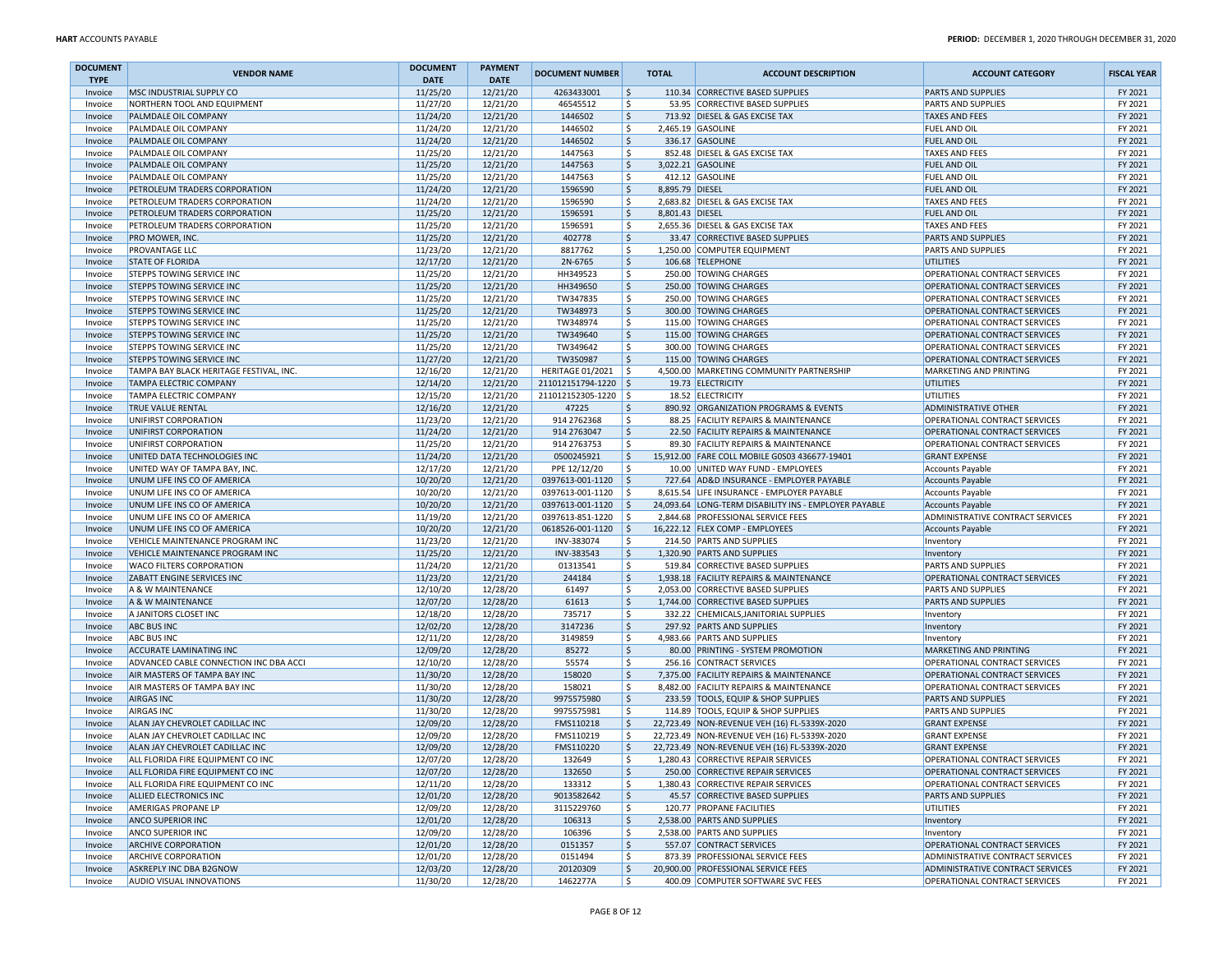| <b>DOCUMENT</b><br><b>TYPE</b> | <b>VENDOR NAME</b>                                                 | <b>DOCUMENT</b><br><b>DATE</b> | <b>PAYMENT</b><br><b>DATE</b> | <b>DOCUMENT NUMBER</b>   | <b>TOTAL</b>              | <b>ACCOUNT DESCRIPTION</b>                                                                     | <b>ACCOUNT CATEGORY</b>                                      | <b>FISCAL YEAR</b> |
|--------------------------------|--------------------------------------------------------------------|--------------------------------|-------------------------------|--------------------------|---------------------------|------------------------------------------------------------------------------------------------|--------------------------------------------------------------|--------------------|
| Invoice                        | AUTOMATIC DATA PROCESSING INC DBA ADP LLC                          | 12/11/20                       | 12/28/20                      | 569770722                | Ŝ.                        | 39,511.58 CONTRACT SERVICES - ADP                                                              | OPERATIONAL CONTRACT SERVICES                                | FY 2021            |
| Invoice                        | <b>AUTONATION SSC</b>                                              | 12/01/20                       | 12/28/20                      | 8881591                  | \$                        | 496.35 PARTS AND SUPPLIES                                                                      | Inventory                                                    | FY 2021            |
| Invoice                        | <b>AUTONATION SSC</b>                                              | 12/02/20                       | 12/28/20                      | 8885700                  | \$                        | 280.27 CORRECTIVE BASED SUPPLIES                                                               | <b>PARTS AND SUPPLIES</b>                                    | FY 2021            |
| Invoice                        | AYRES ASSOCIATES INC                                               | 12/10/20                       | 12/28/20                      | 189924                   | \$                        | 329.58 ASSOC TRNST IMPRV (min 1%) E&D FL-5339X-2018                                            | <b>GRANT EXPENSE</b>                                         | FY 2021            |
| Invoice                        | <b>BARCO PRODUCTS COMPANY</b>                                      | 12/09/20                       | 12/28/20                      | SORCO62225               | \$                        | 7,471.25 CONDITION BASED SUPPLIES                                                              | <b>PARTS AND SUPPLIES</b>                                    | FY 2021            |
| Invoice                        | <b>BARCO PRODUCTS COMPANY</b>                                      | 12/09/20                       | 12/28/20                      | SORCO62225               | \$                        | 639.29 CONTRACT SERVICES                                                                       | OPERATIONAL CONTRACT SERVICES                                | FY 2021            |
| Invoice                        | <b>BARTOW FORD CO</b>                                              | 12/03/20                       | 12/28/20                      | 843700-1                 | \$                        | 4,000.00 CORRECTIVE BASED SUPPLIES                                                             | <b>PARTS AND SUPPLIES</b>                                    | FY 2021            |
| Invoice                        | <b>BARTOW FORD CO</b>                                              | 12/01/20                       | 12/28/20                      | 844945                   | \$                        | 161.00 CORRECTIVE BASED SUPPLIES                                                               | PARTS AND SUPPLIES                                           | FY 2021            |
| Invoice                        | <b>BAY AREA GRAPHICS</b>                                           | 12/01/20                       | 12/28/20                      | 50425                    | \$                        | 360.84 PRINTING - OFFICE FORMS                                                                 | MARKETING AND PRINTING                                       | FY 2021            |
| Invoice                        | <b>BAY AREA GRAPHICS</b>                                           | 12/01/20                       | 12/28/20                      | 50430                    | \$                        | 940.00 PRINTING - OFFICE FORMS                                                                 | MARKETING AND PRINTING                                       | FY 2021            |
| Invoice                        | <b>BELL &amp; ROPER PA</b>                                         | 12/10/20                       | 12/28/20                      | 64313                    | \$                        | 270.00 LEGAL FEES                                                                              | <b>LEGAL SERVICES</b>                                        | FY 2021            |
| Invoice                        | <b>BRIDGESTONE AMERICAS INC</b>                                    | 12/03/20                       | 12/28/20                      | 6507867682               | \$                        | 422.25 TIRES LEASED - BUS FL-5307P-2021 POP                                                    | PARTS AND SUPPLIES                                           | FY 2021            |
| Invoice                        | <b>BRIDGESTONE AMERICAS INC</b>                                    | 12/03/20                       | 12/28/20                      | 6507867687               | \$                        | 1,107.26 TIRES LEASED - BUS FL-5307P-2021 POP                                                  | <b>PARTS AND SUPPLIES</b>                                    | FY 2021            |
| Invoice                        | <b>BRIDGESTONE AMERICAS INC</b>                                    | 12/03/20                       | 12/28/20                      | 6507867688               | \$                        | 295.93 TIRES LEASED - ADA/PARA FL-5307P-2021 POP                                               | <b>PARTS AND SUPPLIES</b>                                    | FY 2021            |
| Invoice                        | <b>BRIDGESTONE AMERICAS INC</b>                                    | 12/03/20                       | 12/28/20                      | 6507867694               | \$                        | 550.75 TIRES LEASED - BUS FL-5307P-2021 POP                                                    | <b>PARTS AND SUPPLIES</b>                                    | FY 2021            |
| Invoice                        | <b>BRIDGESTONE AMERICAS INC</b>                                    | 12/03/20                       | 12/28/20                      | 6507867697               | \$                        | 239.88 TIRES LEASED - ADA/PARA FL-5307P-2021 POP                                               | PARTS AND SUPPLIES                                           | FY 2021            |
| Invoice                        | <b>BRIDGESTONE AMERICAS INC</b>                                    | 12/03/20                       | 12/28/20                      | 6507867702               | \$                        | 795.00 TIRES LEASED - BUS FL-5307P-2021 POP                                                    | <b>PARTS AND SUPPLIES</b>                                    | FY 2021            |
| Invoice                        | <b>BRIDGESTONE AMERICAS INC</b>                                    | 12/03/20                       | 12/28/20                      | 6507867705               | \$<br>\$                  | 1,117.06 TIRES LEASED - BUS FL-5307P-2021 POP                                                  | <b>PARTS AND SUPPLIES</b>                                    | FY 2021            |
| Invoice                        | <b>BRIDGESTONE AMERICAS INC</b>                                    | 12/03/20                       | 12/28/20                      | 6507867710               |                           | 601.98 TIRES LEASED - BUS FL-5307P-2021 POP<br>14.29 TIRES LEASED - ADA/PARA FL-5307P-2021 POP | <b>PARTS AND SUPPLIES</b>                                    | FY 2021            |
| Invoice                        | <b>BRIDGESTONE AMERICAS INC</b><br><b>BRIDGESTONE AMERICAS INC</b> | 12/03/20<br>12/03/20           | 12/28/20<br>12/28/20          | 6507867713<br>6507867715 | S<br>\$                   | 110.54 TIRES LEASED - ADA/PARA FL-5307P-2021 POP                                               | PARTS AND SUPPLIES                                           | FY 2021<br>FY 2021 |
| Invoice<br>Invoice             | <b>BRIDGESTONE AMERICAS INC</b>                                    | 12/03/20                       | 12/28/20                      | 6507867719               | \$                        | 62.24 TIRES LEASED - BUS FL-5307P-2021 POP                                                     | <b>PARTS AND SUPPLIES</b><br>PARTS AND SUPPLIES              | FY 2021            |
| Invoice                        | C2 INC DBA SHRED360                                                | 11/30/20                       | 12/28/20                      | 2004547                  | $\boldsymbol{\mathsf{S}}$ | 25.00 CONTRACT SERVICES                                                                        | OPERATIONAL CONTRACT SERVICES                                | FY 2021            |
| Invoice                        | C2 INC DBA SHRED360                                                | 11/30/20                       | 12/28/20                      | 2004548                  | \$.                       | 25.00 CONTRACT SERVICES                                                                        | OPERATIONAL CONTRACT SERVICES                                | FY 2021            |
| Invoice                        | C2 INC DBA SHRED360                                                | 11/30/20                       | 12/28/20                      | 2004549                  | \$                        | 25.00 CONTRACT SERVICES                                                                        | OPERATIONAL CONTRACT SERVICES                                | FY 2021            |
| Invoice                        | C2 INC DBA SHRED360                                                | 12/04/20                       | 12/28/20                      | 2004831                  | \$                        | 80.00 CONTRACT SERVICES                                                                        | OPERATIONAL CONTRACT SERVICES                                | FY 2021            |
| Invoice                        | <b>CAMBRIDGE SYSTEMATICS INC</b>                                   | 11/30/20                       | 12/28/20                      | 170054-25                | \$                        | 10,478.00 COMPUTER SOFTWARE SVC FEES                                                           | OPERATIONAL CONTRACT SERVICES                                | FY 2021            |
| Invoice                        | CAPITOL ENVIRONMENTAL SERVICES INC                                 | 12/02/20                       | 12/28/20                      | 36298                    | \$                        | 150.00 FACILITY REPAIRS & MAINTENANCE                                                          | OPERATIONAL CONTRACT SERVICES                                | FY 2021            |
| Invoice                        | CAPITOL ENVIRONMENTAL SERVICES INC                                 | 12/02/20                       | 12/28/20                      | 36299                    | \$                        | 3,549.23 FACILITY REPAIRS & MAINTENANCE                                                        | OPERATIONAL CONTRACT SERVICES                                | FY 2021            |
| Invoice                        | <b>CATAPULT SYSTEMS LLC</b>                                        | 12/01/20                       | 12/28/20                      | C089987                  | \$                        | 650.00 ADVERTISING & PROMOTIONS                                                                | MARKETING AND PRINTING                                       | FY 2021            |
| Invoice                        | <b>CATAPULT SYSTEMS LLC</b>                                        | 12/01/20                       | 12/28/20                      | C089987                  | \$                        | 6,000.00 PROFESSIONAL SERVICE FEES                                                             | <b>ADMINISTRATIVE CONTRACT SERVICES</b>                      | FY 2021            |
| Invoice                        | <b>CDW LLC</b>                                                     | 11/30/20                       | 12/28/20                      | 4770381                  | \$                        | 7,325.00 COMPUTER SOFTWARE SVC FEES                                                            | OPERATIONAL CONTRACT SERVICES                                | FY 2021            |
| Invoice                        | <b>CDW LLC</b>                                                     | 12/11/20                       | 12/28/20                      | 5393350                  | \$                        | 501.29 TOOLS, EQUIP & SHOP SUPPLIES                                                            | <b>PARTS AND SUPPLIES</b>                                    | FY 2021            |
| Invoice                        | CIGNA BEHAVIORAL HEALTH                                            | 11/15/20                       | 12/28/20                      | 19658                    | .s                        | 1.136.85 COUNSELING SERVICES                                                                   | ADMINISTRATIVE CONTRACT SERVICES                             | FY 2021            |
| Invoice                        | CIGNA HEALTH AND LIFE INS CO                                       | 10/21/20                       | 12/28/20                      | 2729944                  | \$                        | 11,012.60 HEALTH INSURANCE EXCESS EXPENSE                                                      | <b>HEALTH CARE</b>                                           | FY 2021            |
| Invoice                        | CIGNA HEALTH AND LIFE INS CO                                       | 10/21/20                       | 12/28/20                      | 2729944                  | \$                        | 101,366.85 HEALTH INSURANCE THIRD PARTY COSTS                                                  | <b>HEALTH CARE</b>                                           | FY 2021            |
| Invoice                        | <b>CINTAS CORPORATION</b>                                          | 12/03/20                       | 12/28/20                      | 4069174530               | \$                        | 36.30 UNIFORMS                                                                                 | <b>FRINGE BENEFITS OTHER</b>                                 | FY 2021            |
| Invoice                        | <b>CINTAS CORPORATION</b>                                          | 12/03/20                       | 12/28/20                      | 4069174534               | \$                        | 42.35 UNIFORMS                                                                                 | <b>FRINGE BENEFITS OTHER</b>                                 | FY 2021            |
| Invoice                        | <b>CINTAS CORPORATION</b>                                          | 12/03/20                       | 12/28/20                      | 4069174558               | \$                        | 36.30 UNIFORMS                                                                                 | <b>FRINGE BENEFITS OTHER</b>                                 | FY 2021            |
| Invoice                        | <b>CINTAS CORPORATION</b>                                          | 12/03/20                       | 12/28/20                      | 4069174565               | S                         | 30.25 UNIFORMS                                                                                 | FRINGE BENEFITS OTHER                                        | FY 2021            |
| Invoice                        | <b>CINTAS CORPORATION</b>                                          | 12/03/20                       | 12/28/20                      | 4069174644               | \$                        | 151.25 UNIFORMS                                                                                | <b>FRINGE BENEFITS OTHER</b>                                 | FY 2021            |
| Invoice                        | <b>CINTAS CORPORATION</b>                                          | 12/03/20                       | 12/28/20                      | 4069174693               | \$                        | 149.27 UNIFORMS                                                                                | FRINGE BENEFITS OTHER                                        | FY 2021            |
| Invoice                        | <b>CINTAS CORPORATION</b>                                          | 12/03/20                       | 12/28/20                      | 4069174704               | $\boldsymbol{\mathsf{S}}$ | 205.70 UNIFORMS                                                                                | <b>FRINGE BENEFITS OTHER</b>                                 | FY 2021            |
| Invoice                        | <b>CINTAS CORPORATION</b>                                          | 12/04/20                       | 12/28/20                      | 4069251665               | \$.                       | 60.50 UNIFORMS                                                                                 | <b>FRINGE BENEFITS OTHER</b>                                 | FY 2021            |
| Invoice                        | <b>CINTAS CORPORATION</b>                                          | 12/10/20                       | 12/28/20                      | 4069720169               | \$                        | 42.35 UNIFORMS                                                                                 | <b>FRINGE BENEFITS OTHER</b>                                 | FY 2021            |
| Invoice                        | <b>CINTAS CORPORATION</b>                                          | 12/10/20<br>12/10/20           | 12/28/20<br>12/28/20          | 4069720359<br>4069720361 | \$<br>\$                  | 30.25 UNIFORMS<br>36.30 UNIFORMS                                                               | <b>FRINGE BENEFITS OTHER</b><br><b>FRINGE BENEFITS OTHER</b> | FY 2021<br>FY 2021 |
| Invoice                        | <b>CINTAS CORPORATION</b><br><b>CINTAS CORPORATION</b>             | 12/10/20                       | 12/28/20                      | 4069720363               | \$                        | 36.30 UNIFORMS                                                                                 | FRINGE BENEFITS OTHER                                        | FY 2021            |
| Invoice<br>Invoice             | <b>CINTAS CORPORATION</b>                                          | 12/10/20                       | 12/28/20                      | 4069720628               | \$                        | 151.25 UNIFORMS                                                                                | <b>FRINGE BENEFITS OTHER</b>                                 | FY 2021            |
| Invoice                        | <b>CINTAS CORPORATION</b>                                          | 12/10/20                       | 12/28/20                      | 4069720677               | \$                        | 149.27 UNIFORMS                                                                                | <b>FRINGE BENEFITS OTHER</b>                                 | FY 2021            |
| Invoice                        | <b>CINTAS CORPORATION</b>                                          | 12/10/20                       | 12/28/20                      | 4069720761               | $\zeta$                   | 205.70 UNIFORMS                                                                                | <b>FRINGE BENEFITS OTHER</b>                                 | FY 2021            |
| Invoice                        | <b>CINTAS CORPORATION</b>                                          | 12/11/20                       | 12/28/20                      | 4069854838               | \$                        | 60.50 UNIFORMS                                                                                 | FRINGE BENEFITS OTHER                                        | FY 2021            |
| Invoice                        | CITY OF TAMPA GENERAL ACCOUNTING                                   | 10/12/20                       | 12/28/20                      | 3011380                  | \$                        | 16,125.05 13 (C) BACK PENSION                                                                  | <b>FRINGE BENEFITS OTHER</b>                                 | FY 2021            |
| Invoice                        | <b>CITY OF TAMPA UTILITIES</b>                                     | 12/16/20                       | 12/28/20                      | 2246116-1220             | -Ś                        | 1.174.83 WATER, SEWER & GARBAGE                                                                | UTILITIES                                                    | FY 2021            |
| Invoice                        | COLONIAL LIFE & ACCIDENT INSURANCE CO                              | 11/26/20                       | 12/28/20                      | 4147930-1105383          | $\zeta$                   | 37,602.88 FLEX COMP - EMPLOYEES                                                                | Accounts Payable                                             | FY 2021            |
| Invoice                        | ICREATIVE BUS SALES INC                                            | 12/09/20                       | 12/28/20                      | 22823270                 | -5                        | 599.32 CORRECTIVE BASED SUPPLIES                                                               | PARTS AND SUPPLIES                                           | FY 2021            |
| Invoice                        | <b>CREATIVE BUS SALES INC</b>                                      | 12/04/20                       | 12/28/20                      | 6041935                  | \$                        | 349.58 CORRECTIVE BASED SUPPLIES                                                               | <b>PARTS AND SUPPLIES</b>                                    | FY 2021            |
| Invoice                        | <b>CYBERSOURCE CORPORATION</b>                                     | 11/30/20                       | 12/28/20                      | 042397945369             | \$                        | 794.00 MERCHANT SERVICES FEES                                                                  | <b>ADMINISTRATIVE OTHER</b>                                  | FY 2021            |
| Invoice                        | <b>DATA FACTS INC</b>                                              | 11/30/20                       | 12/28/20                      | 145827                   | \$                        | 986.00 EMPLOYMENT PROCESS SERVICES                                                             | ADMINISTRATIVE CONTRACT SERVICES                             | FY 2021            |
| Invoice                        | <b>DESIGNLAB INC</b>                                               | 12/03/20                       | 12/28/20                      | 248551                   | \$                        | 10,929.16 UNIFORMS                                                                             | <b>FRINGE BENEFITS OTHER</b>                                 | FY 2021            |
| Invoice                        | DIGITAL PUBLISHING OF FLORIDA                                      | 12/11/20                       | 12/28/20                      | 13723                    | \$                        | 220.00 PRINTING - SYSTEM PROMOTION                                                             | MARKETING AND PRINTING                                       | FY 2021            |
| Invoice                        | DIMENSION PHOTO ENGRAVING CO INC                                   | 12/07/20                       | 12/28/20                      | 101226                   | \$.                       | 295.00 PRINTING - OFFICE FORMS                                                                 | MARKETING AND PRINTING                                       | FY 2021            |
| Invoice                        | DYNAMIC SECURITY INC                                               | 12/03/20                       | 12/28/20                      | 2000005408               | \$                        | 102,319.91 SECURITY SERVICES                                                                   | <b>OPERATIONAL CONTRACT SERVICES</b>                         | FY 2021            |
| Invoice                        | EARL W. COLVARD INC. DBA BOULEVARD TIRE CENTER                     | 11/30/20                       | 12/28/20                      | 37-26627                 | \$.                       | 116.99 TIRES PURCHASED                                                                         | <b>PARTS AND SUPPLIES</b>                                    | FY 2021            |
| Invoice                        | EARL W. COLVARD INC. DBA BOULEVARD TIRE CENTER                     | 12/10/20                       | 12/28/20                      | 37-26913                 | \$                        | 159.00 CORRECTIVE BASED SUPPLIES                                                               | <b>PARTS AND SUPPLIES</b>                                    | FY 2021            |
| Invoice                        | EARL W. COLVARD INC. DBA BOULEVARD TIRE CENTER                     | 12/08/20                       | 12/28/20                      | 37-26942                 | \$                        | 14.00 TIRES PURCHASED                                                                          | <b>PARTS AND SUPPLIES</b>                                    | FY 2021            |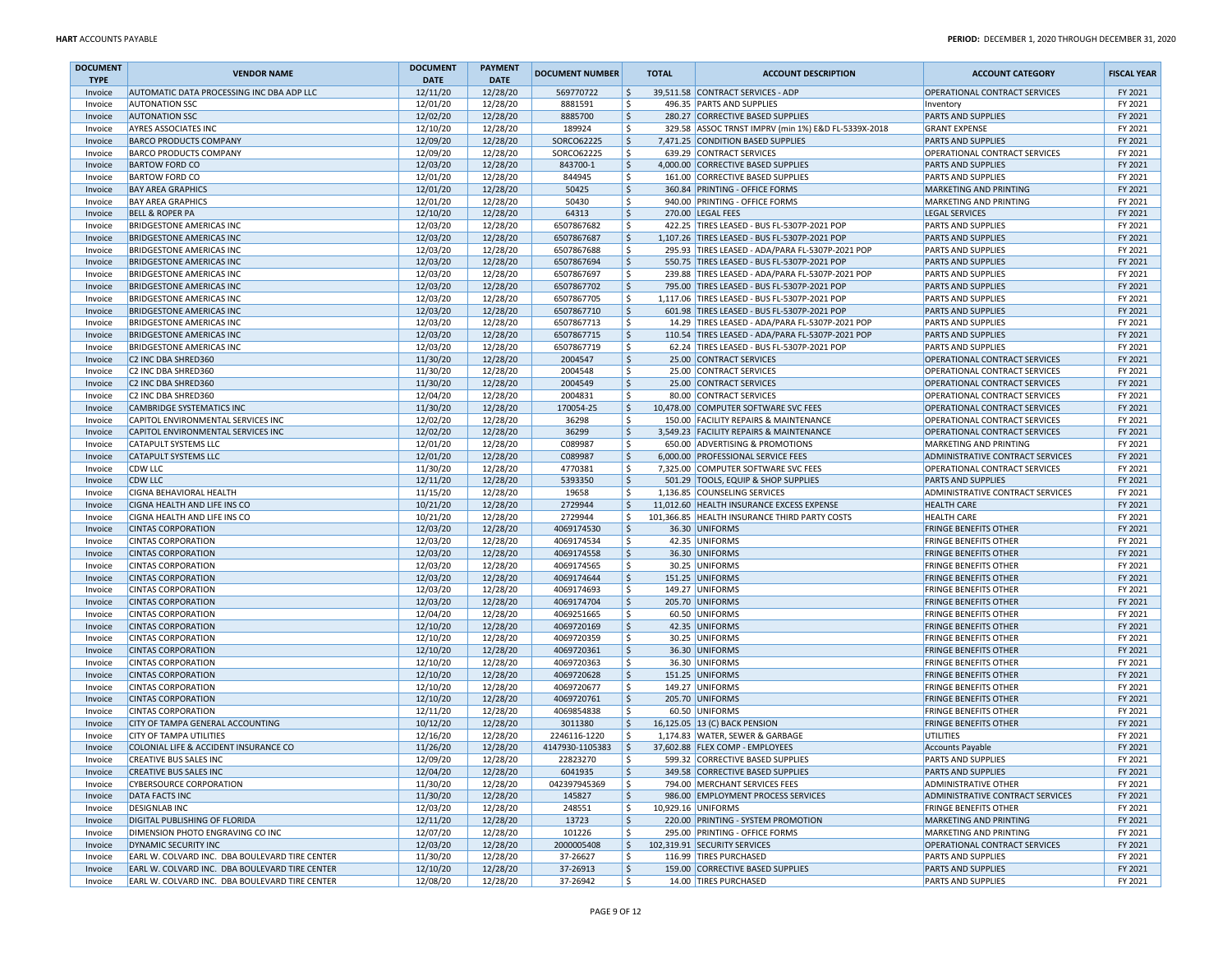| <b>DOCUMENT</b><br><b>TYPE</b> | <b>VENDOR NAME</b>                             | <b>DOCUMENT</b><br><b>DATE</b> | <b>PAYMENT</b><br><b>DATE</b> | <b>DOCUMENT NUMBER</b> | <b>TOTAL</b>        | <b>ACCOUNT DESCRIPTION</b>                                                 | <b>ACCOUNT CATEGORY</b>                                           | <b>FISCAL YEAR</b> |
|--------------------------------|------------------------------------------------|--------------------------------|-------------------------------|------------------------|---------------------|----------------------------------------------------------------------------|-------------------------------------------------------------------|--------------------|
| Invoice                        | EARL W. COLVARD INC. DBA BOULEVARD TIRE CENTER | 12/11/20                       | 12/28/20                      | 37-27123               | \$ ا                | 14.00 TIRES PURCHASED                                                      | <b>PARTS AND SUPPLIES</b>                                         | FY 2021            |
| Invoice                        | EARL W. COLVARD INC. DBA BOULEVARD TIRE CENTER | 10/30/20                       | 12/28/20                      | 37-GS25269             | l\$                 | 366.70 TIRES PURCHASED                                                     | <b>PARTS AND SUPPLIES</b>                                         | FY 2021            |
| Invoice                        | EARL W. COLVARD INC. DBA BOULEVARD TIRE CENTER | 12/03/20                       | 12/28/20                      | 37-GS26711             | \$ ا                | 131.79 TIRES PURCHASED                                                     | <b>PARTS AND SUPPLIES</b>                                         | FY 2021            |
| Invoice                        | <b>EMPLOYERS CHOICE ONLINE INC</b>             | 11/30/20                       | 12/28/20                      | 51624                  | l \$                | 1,130.43 EMPLOYMENT PROCESS SERVICES                                       | ADMINISTRATIVE CONTRACT SERVICES                                  | FY 2021            |
| Invoice                        | <b>FEDERAL EXPRESS CORP</b>                    | 12/08/20                       | 12/28/20                      | 7-205-54722            | l\$                 | 7.05 POSTAGE                                                               | MARKETING AND PRINTING                                            | FY 2021            |
| Invoice                        | <b>FINISHMASTER INC</b>                        | 12/04/20                       | 12/28/20                      | 87106242               | l \$                | 423.75 PARTS AND SUPPLIES                                                  | Inventory                                                         | FY 2021            |
| Invoice                        | FLEET ACQUISTIONS LLC DBA FLEET PRODUCTS       | 12/09/20                       | 12/28/20                      | 1754286                | l\$                 | 19.60 CORRECTIVE BASED SUPPLIES                                            | <b>PARTS AND SUPPLIES</b>                                         | FY 2021            |
| Invoice                        | <b>FLEETPRIDE INC</b>                          | 12/08/20                       | 12/28/20                      | 64565496               | l\$                 | 114.90 CORRECTIVE BASED SUPPLIES                                           | <b>PARTS AND SUPPLIES</b>                                         | FY 2021            |
| Invoice                        | FLORIDA DEPT OF FINANCIAL SERVICES             | 12/31/20                       | 12/28/20                      | 20Q1S1252121518        | <u>  \$</u>         | 3,625.13 ASSESSMENT FEES                                                   | <b>INSURANCE COSTS</b>                                            | FY 2021            |
| Invoice                        | FLORIDA KENWORTH LLC                           | 12/09/19                       | 12/28/20                      | 03P68179 CORES         | l \$                | 1,316.25 CORRECTIVE BASED SUPPLIES                                         | <b>PARTS AND SUPPLIES</b>                                         | FY 2020            |
| Invoice                        | <b>FLORIDA KENWORTH LLC</b>                    | 02/04/20                       | 12/28/20                      | 03P75400 CORES         | ۱s                  | 1,579.50 CORRECTIVE BASED SUPPLIES                                         | <b>PARTS AND SUPPLIES</b>                                         | FY 2020            |
| Invoice                        | <b>FLORIDA KENWORTH LLC</b>                    | 03/19/20                       | 12/28/20                      | 03P81403 CORES         | ۱s                  | 789.75 CORRECTIVE BASED SUPPLIES                                           | <b>PARTS AND SUPPLIES</b>                                         | FY 2020            |
| Invoice                        | <b>FLORIDA KENWORTH LLC</b>                    | 03/25/20                       | 12/28/20                      | 03P81508 CORES         | ۱s                  | 2,369.25 CORRECTIVE BASED SUPPLIES                                         | <b>PARTS AND SUPPLIES</b>                                         | FY 2020            |
| Invoice                        | <b>FLORIDA KENWORTH LLC</b>                    | 03/24/20                       | 12/28/20                      | 03P82153 CORES         | ۱s                  | 1,316.25 CORRECTIVE BASED SUPPLIES                                         | <b>PARTS AND SUPPLIES</b>                                         | FY 2020            |
| Invoice                        | <b>FLORIDA KENWORTH LLC</b>                    | 04/07/20                       | 12/28/20                      | 03P83820 CORES         | ا \$                | 900.90 CORRECTIVE BASED SUPPLIES                                           | <b>PARTS AND SUPPLIES</b>                                         | FY 2020            |
| Invoice                        | <b>FLORIDA KENWORTH LLC</b>                    | 04/08/20                       | 12/28/20                      | 03P84118 CORE          | ۱\$                 | 327.60 CORRECTIVE BASED SUPPLIES                                           | <b>PARTS AND SUPPLIES</b>                                         | FY 2020            |
| Invoice                        | <b>FLORIDA KENWORTH LLC</b>                    | 11/30/20                       | 12/28/20                      | 053P103976             | $\ddot{\mathsf{S}}$ | 275.68 PARTS AND SUPPLIES                                                  | Inventory                                                         | FY 2021            |
| Invoice                        | <b>FLORIDA KENWORTH LLC</b>                    | 12/02/20                       | 12/28/20                      | 053P104129             | l \$                | 250.35 CORRECTIVE BASED SUPPLIES                                           | <b>PARTS AND SUPPLIES</b>                                         | FY 2021            |
| Invoice                        | <b>FLORIDA KENWORTH LLC</b>                    | 12/02/20                       | 12/28/20                      | 053P104285             | ۱\$                 | 275.68 PARTS AND SUPPLIES                                                  | Inventory                                                         | FY 2021            |
| Invoice                        | <b>FLORIDA KENWORTH LLC</b>                    | 12/08/20                       | 12/28/20                      | 053P105260             | l \$                | 2,994.15 PARTS AND SUPPLIES                                                | Inventory                                                         | FY 2021            |
| Invoice                        | <b>FLORIDA KENWORTH LLC</b>                    | 12/09/20                       | 12/28/20                      | 053P105508             | l\$                 | 795.26 PARTS AND SUPPLIES                                                  | Inventory                                                         | FY 2021            |
| Invoice                        | <b>GALLAGHER BENEFIT SERVICES INC</b>          | 12/07/20                       | 12/28/20                      | 216803                 | -\$                 | 4,612.50 PROFESSIONAL SERVICE FEES                                         | ADMINISTRATIVE CONTRACT SERVICES                                  | FY 2021            |
| Invoice                        | <b>GALLAGHER BENEFIT SERVICES INC</b>          | 12/07/20                       | 12/28/20                      | 216804                 | l\$                 | 5,833.00 PROFESSIONAL SERVICE FEES                                         | ADMINISTRATIVE CONTRACT SERVICES                                  | FY 2021            |
| Invoice                        | <b>GENFARE</b>                                 | 12/07/20                       | 12/28/20                      | 90169814               | l\$                 | 244.80 PARTS AND SUPPLIES                                                  | Inventory                                                         | FY 2021            |
| Invoice                        | <b>GENFARE</b>                                 | 12/07/20                       | 12/28/20                      | 90169814               | l\$                 | 9.97 FREIGHT CHARGES                                                       | PARTS AND SUPPLIES                                                | FY 2021            |
| Invoice                        | GENUINE PARTS CO DBA NAPA AUTO                 | 11/30/20                       | 12/28/20                      | 0619-016975            | l\$                 | 83.88 CORRECTIVE BASED SUPPLIES                                            | <b>PARTS AND SUPPLIES</b>                                         | FY 2021            |
| Invoice                        | GENUINE PARTS CO DBA NAPA AUTO                 | 11/30/20                       | 12/28/20                      | 0619-017087            | l\$                 | 73.98 CORRECTIVE BASED SUPPLIES                                            | <b>PARTS AND SUPPLIES</b>                                         | FY 2021            |
| Invoice                        | <b>GILLIG LLC</b>                              | 11/30/20                       | 12/28/20                      | 40754757               | l\$                 | 142.80 CORRECTIVE BASED SUPPLIES                                           | <b>PARTS AND SUPPLIES</b>                                         | FY 2021            |
| Invoice                        | <b>GILLIG LLC</b>                              | 12/02/20                       | 12/28/20                      | 40755594               | ۱\$                 | 1,323.00 PARTS AND SUPPLIES                                                | Inventory                                                         | FY 2021            |
| Invoice                        | <b>GILLIG LLC</b>                              | 12/02/20                       | 12/28/20                      | 40755595               | l \$                | 1,820.78 CORRECTIVE BASED SUPPLIES                                         | PARTS AND SUPPLIES                                                | FY 2021            |
| Invoice                        | <b>GILLIG LLC</b>                              | 12/03/20                       | 12/28/20                      | 40756007               | ۱\$                 | 1,840.00 PARTS AND SUPPLIES                                                | Inventory                                                         | FY 2021            |
| Invoice                        | <b>GILLIG LLC</b>                              | 12/04/20                       | 12/28/20                      | 40756372               | l\$                 | 307.37 PARTS AND SUPPLIES                                                  | Inventory                                                         | FY 2021            |
| Invoice                        | <b>GILLIG LLC</b>                              | 12/04/20                       | 12/28/20                      | 40756373               | ∣\$                 | 8.07 CORRECTIVE BASED SUPPLIES                                             | <b>PARTS AND SUPPLIES</b>                                         | FY 2021            |
| Invoice                        | <b>GILLIG LLC</b>                              | 12/07/20                       | 12/28/20                      | 40756790               | l\$                 | 73.67 CORRECTIVE BASED SUPPLIES                                            | <b>PARTS AND SUPPLIES</b>                                         | FY 2021            |
| Invoice                        | <b>GILLIG LLC</b>                              | 12/10/20                       | 12/28/20                      | 40758228               | l\$                 | 56.79 CORRECTIVE BASED SUPPLIES                                            | <b>PARTS AND SUPPLIES</b>                                         | FY 2021            |
| Invoice                        | <b>GILLIG LLC</b><br><b>GILLIG LLC</b>         | 12/11/20<br>12/11/20           | 12/28/20<br>12/28/20          | 40758735<br>40758736   | l\$<br>۱\$          | 118.60 CORRECTIVE BASED SUPPLIES                                           | <b>PARTS AND SUPPLIES</b>                                         | FY 2021<br>FY 2021 |
| Invoice<br>Invoice             | <b>GUARDIAN FUELING TECHNOLOGIES LLC</b>       | 12/02/20                       | 12/28/20                      | INV0309325             | l\$                 | 1,959.62 CORRECTIVE BASED SUPPLIES<br>50.00 FACILITY REPAIRS & MAINTENANCE | <b>PARTS AND SUPPLIES</b><br><b>OPERATIONAL CONTRACT SERVICES</b> | FY 2021            |
| Invoice                        | <b>GUARDIAN FUELING TECHNOLOGIES LLC</b>       | 12/04/20                       | 12/28/20                      | INV0309785             | \$                  | 2,470.00 CORRECTIVE BASED SUPPLIES                                         | <b>PARTS AND SUPPLIES</b>                                         | FY 2021            |
| Invoice                        | GUIDESOFT INC DBA KNOWLEDGE SERVICES           | 12/08/20                       | 12/28/20                      | 1357591                | l\$                 | 1,298.76 SALARIES                                                          | <b>SALARIES</b>                                                   | FY 2021            |
| Invoice                        | HEAVY DUTY LIFT & EQUIPMENT INC                | 12/09/20                       | 12/28/20                      | 2030345                | ۱\$                 | 425.00 FACILITY REPAIRS & MAINTENANCE                                      | OPERATIONAL CONTRACT SERVICES                                     | FY 2021            |
| Invoice                        | HOLLAND AND KNIGHT LLP                         | 12/03/20                       | 12/28/20                      | 6111574                | l\$                 | 8,000.00 PROFESSIONAL SERVICE FEES                                         | ADMINISTRATIVE CONTRACT SERVICES                                  | FY 2021            |
| Invoice                        | HOLLAND AND KNIGHT LLP                         | 12/08/20                       | 12/28/20                      | 6114792                | l\$                 | 12,000.00 PROFESSIONAL SERVICE FEES                                        | ADMINISTRATIVE CONTRACT SERVICES                                  | FY 2021            |
| Invoice                        | <b>HOME DEPOT</b>                              | 12/22/20                       | 12/28/20                      | 1970300                | l\$                 | 182.98 FACILITY REPAIRS & MAINTENANCE                                      | OPERATIONAL CONTRACT SERVICES                                     | FY 2021            |
| Invoice                        | <b>HOME DEPOT</b>                              | 12/09/20                       | 12/28/20                      | 4974379                | l\$                 | 219.35 FACILITY REPAIRS & MAINTENANCE                                      | OPERATIONAL CONTRACT SERVICES                                     | FY 2021            |
| Invoice                        | HOWCO ENVIRONMENTAL SERVICES                   | 12/01/20                       | 12/28/20                      | 0352959                | l\$                 | 250.00 FACILITY REPAIRS & MAINTENANCE                                      | OPERATIONAL CONTRACT SERVICES                                     | FY 2021            |
| Invoice                        | HYDRAULIC ELECTRIC COMPONENT SUPPLY INC        | 12/02/20                       | 12/28/20                      | 0145242-IN             | ۱\$                 | 3,208.50 PARTS AND SUPPLIES                                                | Inventory                                                         | FY 2021            |
| Invoice                        | HYDRAULIC ELECTRIC COMPONENT SUPPLY INC        | 12/03/20                       | 12/28/20                      | 0145255-IN             | l\$                 | 315.00 PARTS AND SUPPLIES                                                  | Inventory                                                         | FY 2021            |
| Invoice                        | INIT INNOVATIONS IN TRANSPORTATION INC         | 12/01/20                       | 12/28/20                      | PM-IVA-000655          | ۱\$                 | 55,265.72 CONTRACT SERVICES                                                | OPERATIONAL CONTRACT SERVICES                                     | FY 2021            |
| Invoice                        | INNOVATIVE CLOUD SOLUTIONS LLC                 | 11/30/20                       | 12/28/20                      | 003622                 | l \$                | 190.00 PROFESSIONAL SERVICE FEES                                           | ADMINISTRATIVE CONTRACT SERVICES                                  | FY 2021            |
| Invoice                        | INNOVATIVE CLOUD SOLUTIONS LLC                 | 11/30/20                       | 12/28/20                      | 003623                 | ۱\$                 | 47.50 PROFESSIONAL SERVICE FEES                                            | ADMINISTRATIVE CONTRACT SERVICES                                  | FY 2021            |
| Invoice                        | INTERPRETERS UNLIMITED INC                     | 12/03/20                       | 12/28/20                      | 252386                 | l\$                 | 223.30 PROFESSIONAL SERVICE FEES                                           | ADMINISTRATIVE CONTRACT SERVICES                                  | FY 2021            |
| Invoice                        | J2 CLOUD SERVICES LLC                          | 11/30/20                       | 12/28/20                      | 3076664                | l\$                 | 482.22 COMPUTER SOFTWARE SVC FEES                                          | OPERATIONAL CONTRACT SERVICES                                     | FY 2021            |
| Invoice                        | JANEK CORPORATION, THE                         | 11/30/20                       | 12/28/20                      | 109597                 | -Ś                  | 17,312.00 PARTS AND SUPPLIES                                               | Inventory                                                         | FY 2021            |
| Invoice                        | JOHNS EASTERN COMPANY INC                      | 12/01/20                       | 12/28/20                      | 12012020               | \$                  | 16,033.33 CLAIM SERVICING FEES                                             | <b>INSURANCE COSTS</b>                                            | FY 2021            |
| Invoice                        | <b>KIRKS AUTOMOTIVE INC</b>                    | 11/30/20                       | 12/28/20                      | 1044736                | ١Ş                  | 27.76 PARTS AND SUPPLIES                                                   | Inventory                                                         | FY 2021            |
| Invoice                        | <b>KIRKS AUTOMOTIVE INC</b>                    | 12/02/20                       | 12/28/20                      | 1044824                | l\$                 | 65.00 PARTS AND SUPPLIES                                                   | Inventory                                                         | FY 2021            |
| Invoice                        | LLOYDS OF SHELTON AUTO                         | 12/04/20                       | 12/28/20                      | 1011449                | l\$                 | 554.74 CORRECTIVE REPAIR SERVICES                                          | OPERATIONAL CONTRACT SERVICES                                     | FY 2021            |
| Invoice                        | LLOYDS OF SHELTON AUTO                         | 12/07/20                       | 12/28/20                      | 1011454                | ۱\$                 | 291.50 CORRECTIVE REPAIR SERVICES                                          | OPERATIONAL CONTRACT SERVICES                                     | FY 2021            |
| Invoice                        | LLOYDS OF SHELTON AUTO                         | 12/11/20                       | 12/28/20                      | 1011493                | l\$                 | 355.08 CORRECTIVE REPAIR SERVICES                                          | OPERATIONAL CONTRACT SERVICES                                     | FY 2021            |
| Invoice                        | MID FLORIDA ARMORED & ATM SERVICES INC         | 11/30/20                       | 12/28/20                      | 34898                  | $\ddot{\mathsf{S}}$ | 12,255.00 ARMORED CAR SERVICES                                             | OPERATIONAL CONTRACT SERVICES                                     | FY 2021            |
| Invoice                        | MILLENNIUM VENDING CORP                        | 11/30/20                       | 12/28/20                      | WC929                  | l\$                 | 139.42 CONTRACT SERVICES                                                   | OPERATIONAL CONTRACT SERVICES                                     | FY 2021            |
| Invoice                        | MILLENNIUM VENDING CORP                        | 11/30/20                       | 12/28/20                      | WC929                  | ∣\$                 | 45.55 CORRECTIVE BASED SUPPLIES                                            | <b>PARTS AND SUPPLIES</b>                                         | FY 2021            |
| Invoice                        | MSC INDUSTRIAL SUPPLY CO                       | 12/02/20                       | 12/28/20                      | 4266123001             | l\$                 | 473.16 CORRECTIVE BASED SUPPLIES                                           | <b>PARTS AND SUPPLIES</b>                                         | FY 2021            |
| Invoice                        | MSC INDUSTRIAL SUPPLY CO                       | 12/03/20                       | 12/28/20                      | 4274504001             | l\$                 | 250.50 CORRECTIVE BASED SUPPLIES                                           | <b>PARTS AND SUPPLIES</b>                                         | FY 2021            |
| Invoice                        | MSC INDUSTRIAL SUPPLY CO                       | 12/04/20                       | 12/28/20                      | 4277142001             | l s                 | 208.83 CORRECTIVE BASED SUPPLIES                                           | <b>PARTS AND SUPPLIES</b>                                         | FY 2021            |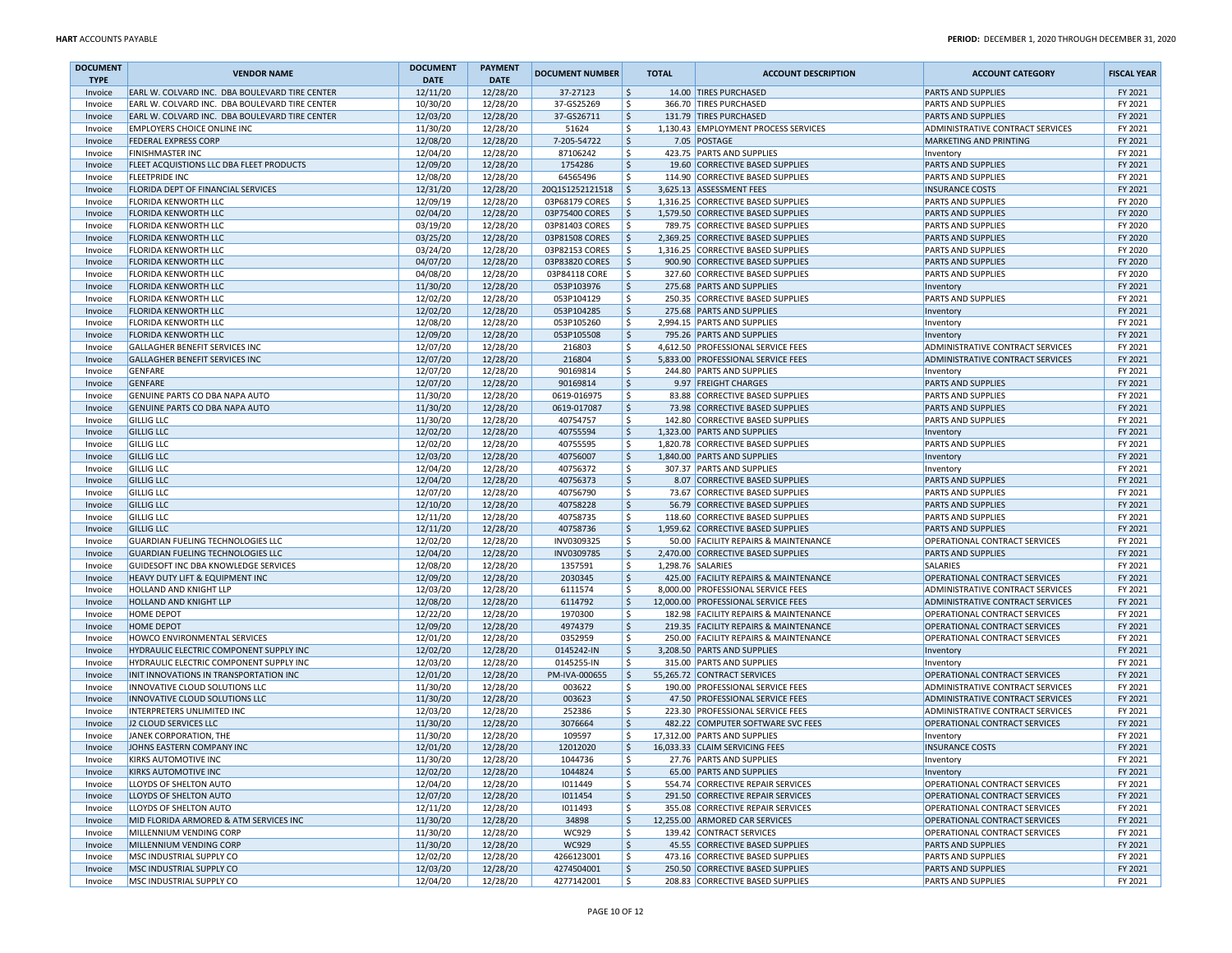| <b>DOCUMENT</b>    | <b>VENDOR NAME</b>                                                         | <b>DOCUMENT</b>      | <b>PAYMENT</b>       | <b>DOCUMENT NUMBER</b> | <b>TOTAL</b>            | <b>ACCOUNT DESCRIPTION</b>                                                   | <b>ACCOUNT CATEGORY</b>                            | <b>FISCAL YEAR</b> |
|--------------------|----------------------------------------------------------------------------|----------------------|----------------------|------------------------|-------------------------|------------------------------------------------------------------------------|----------------------------------------------------|--------------------|
| <b>TYPE</b>        |                                                                            | <b>DATE</b>          | <b>DATE</b>          |                        |                         |                                                                              |                                                    |                    |
| Invoice            | MSC INDUSTRIAL SUPPLY CO                                                   | 12/04/20             | 12/28/20             | 4277295001             | \$                      | 362.24 CORRECTIVE BASED SUPPLIES                                             | <b>PARTS AND SUPPLIES</b>                          | FY 2021            |
| Invoice            | MSC INDUSTRIAL SUPPLY CO                                                   | 12/08/20             | 12/28/20             | 4277295002             | ۱\$                     | 100.74 CORRECTIVE BASED SUPPLIES                                             | <b>PARTS AND SUPPLIES</b>                          | FY 2021            |
| Invoice            | MSC INDUSTRIAL SUPPLY CO                                                   | 12/07/20             | 12/28/20             | 4277827001             | ۱\$.                    | 473.16 CORRECTIVE BASED SUPPLIES                                             | <b>PARTS AND SUPPLIES</b>                          | FY 2021            |
| Invoice            | MSC INDUSTRIAL SUPPLY CO                                                   | 12/07/20             | 12/28/20             | 4278627001             | ١\$                     | 473.16 CORRECTIVE BASED SUPPLIES                                             | <b>PARTS AND SUPPLIES</b>                          | FY 2021            |
| Invoice            | MSC INDUSTRIAL SUPPLY CO                                                   | 12/09/20             | 12/28/20             | 4282037001             | ا \$                    | 473.16 CORRECTIVE BASED SUPPLIES                                             | <b>PARTS AND SUPPLIES</b>                          | FY 2021            |
| Invoice            | MSC INDUSTRIAL SUPPLY CO                                                   | 12/09/20             | 12/28/20             | 4289841001             | ۱\$                     | 183.36 CORRECTIVE BASED SUPPLIES                                             | <b>PARTS AND SUPPLIES</b>                          | FY 2021            |
| Invoice            | MSC INDUSTRIAL SUPPLY CO                                                   | 12/11/20             | 12/28/20             | 4291020001             | ١\$                     | 331.21 CORRECTIVE BASED SUPPLIES                                             | <b>PARTS AND SUPPLIES</b>                          | FY 2021            |
| Invoice            | MSC INDUSTRIAL SUPPLY CO                                                   | 12/11/20             | 12/28/20             | 4292949001             | l \$                    | 502.62 CORRECTIVE BASED SUPPLIES                                             | <b>PARTS AND SUPPLIES</b>                          | FY 2021            |
| Invoice            | NOVA ENGINEERING & ENVIRONMENTAL LLC                                       | 11/30/20             | 12/28/20             | 0239786                | \$                      | 2,856.80 PROFESSIONAL SERVICE FEES                                           | ADMINISTRATIVE CONTRACT SERVICES                   | FY 2021            |
| Invoice            | NOVA ENGINEERING & ENVIRONMENTAL LLC                                       | 11/30/20             | 12/28/20             | 0239788                | ۱\$.                    | 225.20 PROFESSIONAL SERVICE FEES                                             | ADMINISTRATIVE CONTRACT SERVICES                   | FY 2021            |
| Invoice            | NUTSHELL CORP DBA PAYLESS EQUIPMENT<br>NUTSHELL CORP DBA PAYLESS EQUIPMENT | 12/03/20             | 12/28/20             | 149596                 | ۱\$<br>۱\$              | 4,140.00 CORRECTIVE BASED SUPPLIES                                           | <b>PARTS AND SUPPLIES</b>                          | FY 2021            |
| Invoice            |                                                                            | 12/09/20             | 12/28/20             | 149633                 | ١\$                     | 716.25 FACILITY REPAIRS & MAINTENANCE<br>2,196.55 CONTRACTED OFFICE SUPPLIES | OPERATIONAL CONTRACT SERVICES                      | FY 2021<br>FY 2021 |
| Invoice            | OFFICE DEPOT INC                                                           | 11/30/20<br>11/30/20 | 12/28/20<br>12/28/20 | 16672534<br>1448858    | ۱\$                     | 627.34 DIESEL & GAS EXCISE TAX                                               | <b>PARTS AND SUPPLIES</b><br><b>TAXES AND FEES</b> | FY 2021            |
| Invoice            | PALMDALE OIL COMPANY<br>PALMDALE OIL COMPANY                               | 11/30/20             | 12/28/20             | 1448858                | ا \$                    | 2,251.46 GASOLINE                                                            | <b>FUEL AND OIL</b>                                | FY 2021            |
| Invoice            |                                                                            |                      |                      |                        | ۱\$                     | 307.02 GASOLINE                                                              |                                                    |                    |
| Invoice            | PALMDALE OIL COMPANY<br>PALMDALE OIL COMPANY                               | 11/30/20<br>12/04/20 | 12/28/20<br>12/28/20 | 1448858<br>1448908     | ١\$                     | 297.00 DIESEL EXHAUST FLUID                                                  | <b>FUEL AND OIL</b><br><b>FUEL AND OIL</b>         | FY 2021<br>FY 2021 |
| Invoice            |                                                                            | 12/01/20             |                      | 1449195                | ۱\$                     |                                                                              |                                                    | FY 2021            |
| Invoice            | PALMDALE OIL COMPANY                                                       | 12/04/20             | 12/28/20             | 1451632                |                         | 1,297.20 OIL & LUBE<br>977.70 OIL & LUBE                                     | <b>FUEL AND OIL</b><br><b>FUEL AND OIL</b>         | FY 2021            |
| Invoice            | PALMDALE OIL COMPANY                                                       |                      | 12/28/20             |                        | \$                      |                                                                              |                                                    |                    |
| Invoice            | PALMDALE OIL COMPANY                                                       | 12/04/20             | 12/28/20             | 1451745                | ا \$<br>١\$             | 735.28 DIESEL & GAS EXCISE TAX                                               | <b>TAXES AND FEES</b>                              | FY 2021            |
| Invoice            | PALMDALE OIL COMPANY                                                       | 12/04/20<br>12/04/20 | 12/28/20             | 1451745<br>1451745     | ۱\$                     | 2,610.32 GASOLINE                                                            | <b>FUEL AND OIL</b>                                | FY 2021<br>FY 2021 |
| Invoice            | PALMDALE OIL COMPANY                                                       | 12/01/20             | 12/28/20             | 1452059                | ١\$                     | 355.96 GASOLINE                                                              | <b>FUEL AND OIL</b>                                | FY 2021            |
| Invoice            | PALMDALE OIL COMPANY                                                       | 12/01/20             | 12/28/20             | 1452059                | ۱\$                     | 189.79 DIESEL & GAS EXCISE TAX                                               | <b>TAXES AND FEES</b><br>FUEL AND OIL              | FY 2021            |
| Invoice            | PALMDALE OIL COMPANY<br>PALMDALE OIL COMPANY                               | 12/01/20             | 12/28/20<br>12/28/20 | 1452059                | ا \$                    | 669.12 GASOLINE<br>91.25 GASOLINE                                            | <b>FUEL AND OIL</b>                                | FY 2021            |
| Invoice            | PALMDALE OIL COMPANY                                                       |                      |                      |                        | ۱\$                     |                                                                              | <b>TAXES AND FEES</b>                              |                    |
| Invoice            | PALMDALE OIL COMPANY                                                       | 12/08/20<br>12/08/20 | 12/28/20<br>12/28/20 | 1453338<br>1453338     | ١\$                     | 753.61 DIESEL & GAS EXCISE TAX<br>2,644.97 GASOLINE                          | <b>FUEL AND OIL</b>                                | FY 2021<br>FY 2021 |
| Invoice<br>Invoice | PALMDALE OIL COMPANY                                                       | 12/08/20             | 12/28/20             | 1453338                | l \$                    | 360.68 GASOLINE                                                              | <b>FUEL AND OIL</b>                                | FY 2021            |
|                    | PALMDALE OIL COMPANY                                                       | 12/11/20             | 12/28/20             | 1455295                | ا \$                    | 644.40 DIESEL & GAS EXCISE TAX                                               | <b>TAXES AND FEES</b>                              | FY 2021            |
| Invoice            | PALMDALE OIL COMPANY                                                       | 12/11/20             | 12/28/20             | 1455295                | ۱\$                     | 2,347.16 GASOLINE                                                            | <b>FUEL AND OIL</b>                                | FY 2021            |
| Invoice            |                                                                            | 12/11/20             | 12/28/20             | 1455295                | ۱\$                     | 320.07 GASOLINE                                                              | <b>FUEL AND OIL</b>                                | FY 2021            |
| Invoice<br>Invoice | PALMDALE OIL COMPANY<br>PEOPLES GAS COMPANY                                | 12/17/20             | 12/28/20             | 211012153790-1220      | l \$                    | 620.44 NATURAL GAS                                                           | UTILITIES                                          | FY 2021            |
| Invoice            | PEOPLES GAS COMPANY                                                        | 12/02/20             | 12/28/20             | 211012154079-1220 \$   |                         | 17,232.18 COMPRESSED NATURAL GAS                                             | <b>FUEL AND OIL</b>                                | FY 2021            |
| Invoice            | PEOPLES GAS COMPANY                                                        | 12/02/20             | 12/28/20             | 211012154079-1220 \$   |                         | 1,562.06 COMPRESSED NATURAL GAS - FRANCHISE FEE                              | <b>TAXES AND FEES</b>                              | FY 2021            |
| Invoice            | PETROLEUM TRADERS CORPORATION                                              | 11/30/20             | 12/28/20             | 1596593                | ۱\$<br>8,829.74 DIESEL  |                                                                              | <b>FUEL AND OIL</b>                                | FY 2021            |
| Invoice            | PETROLEUM TRADERS CORPORATION                                              | 11/30/20             | 12/28/20             | 1596593                | ۱\$                     | 2,663.90 DIESEL & GAS EXCISE TAX                                             | <b>TAXES AND FEES</b>                              | FY 2021            |
| Invoice            | PETROLEUM TRADERS CORPORATION                                              | 12/02/20             | 12/28/20             | 1606495                | \$ ا<br>8,902.62 DIESEL |                                                                              | <b>FUEL AND OIL</b>                                | FY 2021            |
| Invoice            | PETROLEUM TRADERS CORPORATION                                              | 12/02/20             | 12/28/20             | 1606495                | l \$                    | 2,674.57 DIESEL & GAS EXCISE TAX                                             | <b>TAXES AND FEES</b>                              | FY 2021            |
| Invoice            | PETROLEUM TRADERS CORPORATION                                              | 12/04/20             | 12/28/20             | 1606497                | \$<br>8,875.74 DIESEL   |                                                                              | <b>FUEL AND OIL</b>                                | FY 2021            |
| Invoice            | PETROLEUM TRADERS CORPORATION                                              | 12/04/20             | 12/28/20             | 1606497                | ا \$                    | 2,677.78 DIESEL & GAS EXCISE TAX                                             | <b>TAXES AND FEES</b>                              | FY 2021            |
| Invoice            | PETROLEUM TRADERS CORPORATION                                              | 12/08/20             | 12/28/20             | 1606498                | ١\$<br>8,819.12 DIESEL  |                                                                              | <b>FUEL AND OIL</b>                                | FY 2021            |
| Invoice            | PETROLEUM TRADERS CORPORATION                                              | 12/08/20             | 12/28/20             | 1606498                | ۱\$                     | 2,660.69 DIESEL & GAS EXCISE TAX                                             | <b>TAXES AND FEES</b>                              | FY 2021            |
| Invoice            | PETROLEUM TRADERS CORPORATION                                              | 12/10/20             | 12/28/20             | 1606499                | ١\$<br>8,839.17 DIESEL  |                                                                              | <b>FUEL AND OIL</b>                                | FY 2021            |
| Invoice            | PETROLEUM TRADERS CORPORATION                                              | 12/10/20             | 12/28/20             | 1606499                | ۱\$                     | 2,666.74 DIESEL & GAS EXCISE TAX                                             | <b>TAXES AND FEES</b>                              | FY 2021            |
| Invoice            | PLASTICS AMERICA INC                                                       | 12/01/20             | 12/28/20             | 79989                  | ا \$                    | 386.00 CONDITION BASED SUPPLIES                                              | <b>PARTS AND SUPPLIES</b>                          | FY 2021            |
| Invoice            | PRO MOWER, INC.                                                            | 12/01/20             | 12/28/20             | 403059                 | ١\$                     | 19.26 CORRECTIVE BASED SUPPLIES                                              | <b>PARTS AND SUPPLIES</b>                          | FY 2021            |
| Invoice            | <b>REPUBLIC SERVICES INC</b>                                               | 11/30/20             | 12/28/20             | 0696-000916963         | \$ ا                    | 977.20 WATER, SEWER & GARBAGE                                                | <b>UTILITIES</b>                                   | FY 2021            |
| Invoice            | SCHUMANN TRANSPORT SERVICES LLC DBA STS LLC                                | 12/09/20             | 12/28/20             | 9298                   | \$                      | 18,600.00 TOWING CHARGES                                                     | OPERATIONAL CONTRACT SERVICES                      | FY 2021            |
| Invoice            | <b>STEPPS TOWING SERVICE INC</b>                                           | 12/03/20             | 12/28/20             | HH351231               | \$                      | 250.00 TOWING CHARGES                                                        | OPERATIONAL CONTRACT SERVICES                      | FY 2021            |
| Invoice            | STEPPS TOWING SERVICE INC                                                  | 12/03/20             | 12/28/20             | HH351942               | ۱\$                     | 312.50 TOWING CHARGES                                                        | OPERATIONAL CONTRACT SERVICES                      | FY 2021            |
| Invoice            | STEPPS TOWING SERVICE INC                                                  | 12/09/20             | 12/28/20             | HH352698               | ∣\$                     | 250.00 TOWING CHARGES                                                        | <b>OPERATIONAL CONTRACT SERVICES</b>               | FY 2021            |
| Invoice            | STEPPS TOWING SERVICE INC                                                  | 12/09/20             | 12/28/20             | HH353248               | ۱\$                     | 250.00 TOWING CHARGES                                                        | OPERATIONAL CONTRACT SERVICES                      | FY 2021            |
| Invoice            | STEPPS TOWING SERVICE INC                                                  | 12/03/20             | 12/28/20             | TW351530               | ١\$                     | 312.50 TOWING CHARGES                                                        | OPERATIONAL CONTRACT SERVICES                      | FY 2021            |
| Invoice            | <b>STEPPS TOWING SERVICE INC</b>                                           | 12/09/20             | 12/28/20             | TW352885               | .s                      | 312.50 TOWING CHARGES                                                        | OPERATIONAL CONTRACT SERVICES                      | FY 2021            |
| Invoice            | STINGRAY CHEVROLET LLC                                                     | 12/04/20             | 12/28/20             | 414800                 | l\$                     | 2,210.09 CORRECTIVE REPAIR SERVICES                                          | OPERATIONAL CONTRACT SERVICES                      | FY 2021            |
| Invoice            | <b>STINGRAY CHEVROLET LLC</b>                                              | 12/04/20             | 12/28/20             | 65106                  | l Ş                     | 5,617.91 CORRECTIVE REPAIR SERVICES                                          | OPERATIONAL CONTRACT SERVICES                      | FY 2021            |
| Invoice            | <b>STINGRAY CHEVROLET LLC</b>                                              | 12/03/20             | 12/28/20             | 65119                  | ۱\$.                    | 8,717.19 CORRECTIVE REPAIR SERVICES                                          | OPERATIONAL CONTRACT SERVICES                      | FY 2021            |
| Invoice            | <b>SWIFTLY INC</b>                                                         | 12/01/20             | 12/28/20             | 1838                   | l \$                    | 12,000.00 COMPUTER SOFTWARE SVC FEES                                         | OPERATIONAL CONTRACT SERVICES                      | FY 2021            |
| Invoice            | <b>TAMPA ELECTRIC COMPANY</b>                                              | 12/02/20             | 12/28/20             | 211012083310-1220 \$   |                         | 33.14 ELECTRICITY                                                            | <b>UTILITIES</b>                                   | FY 2021            |
| Invoice            | TAMPA ELECTRIC COMPANY                                                     | 12/02/20             | 12/28/20             | 211012083575-1220 \$   |                         | 19.73 ELECTRICITY                                                            | UTILITIES                                          | FY 2021            |
| Invoice            | TENNANT SALES AND SERVICE                                                  | 12/08/20             | 12/28/20             | 917524973              | \$                      | 6,232.64 CORRECTIVE BASED SUPPLIES                                           | <b>PARTS AND SUPPLIES</b>                          | FY 2021            |
| Invoice            | TERMINIX INTERNATIONAL LP                                                  | 11/30/20             | 12/28/20             | 402822877              | ۱\$                     | 1,161.12 CONTRACT SERVICES                                                   | OPERATIONAL CONTRACT SERVICES                      | FY 2021            |
| Invoice            | <b>TESSCO INC</b>                                                          | 12/07/20             | 12/28/20             | 394199                 | ۱\$.                    | 851.38 CORRECTIVE BASED SUPPLIES                                             | <b>PARTS AND SUPPLIES</b>                          | FY 2021            |
| Invoice            | ULINE INC                                                                  | 12/02/20             | 12/28/20             | 127332360              | S.                      | 200.82 PRINTING - SYSTEM PROMOTION                                           | MARKETING AND PRINTING                             | FY 2021            |
| Invoice            | UNITED DATA TECHNOLOGIES INC                                               | 11/24/20             | 12/28/20             | 0500245922             | ۱\$.                    | 6,750.00 FARE COLL MOBILE G1936 436677-19401                                 | <b>GRANT EXPENSE</b>                               | FY 2021            |
| Invoice            | UNITED ELECTRIC MOTOR INC                                                  | 11/30/20             | 12/28/20             | 77204                  | l \$                    | 95.00 CORRECTIVE BASED SUPPLIES                                              | <b>PARTS AND SUPPLIES</b>                          | FY 2021            |
|                    |                                                                            |                      |                      |                        |                         |                                                                              |                                                    |                    |